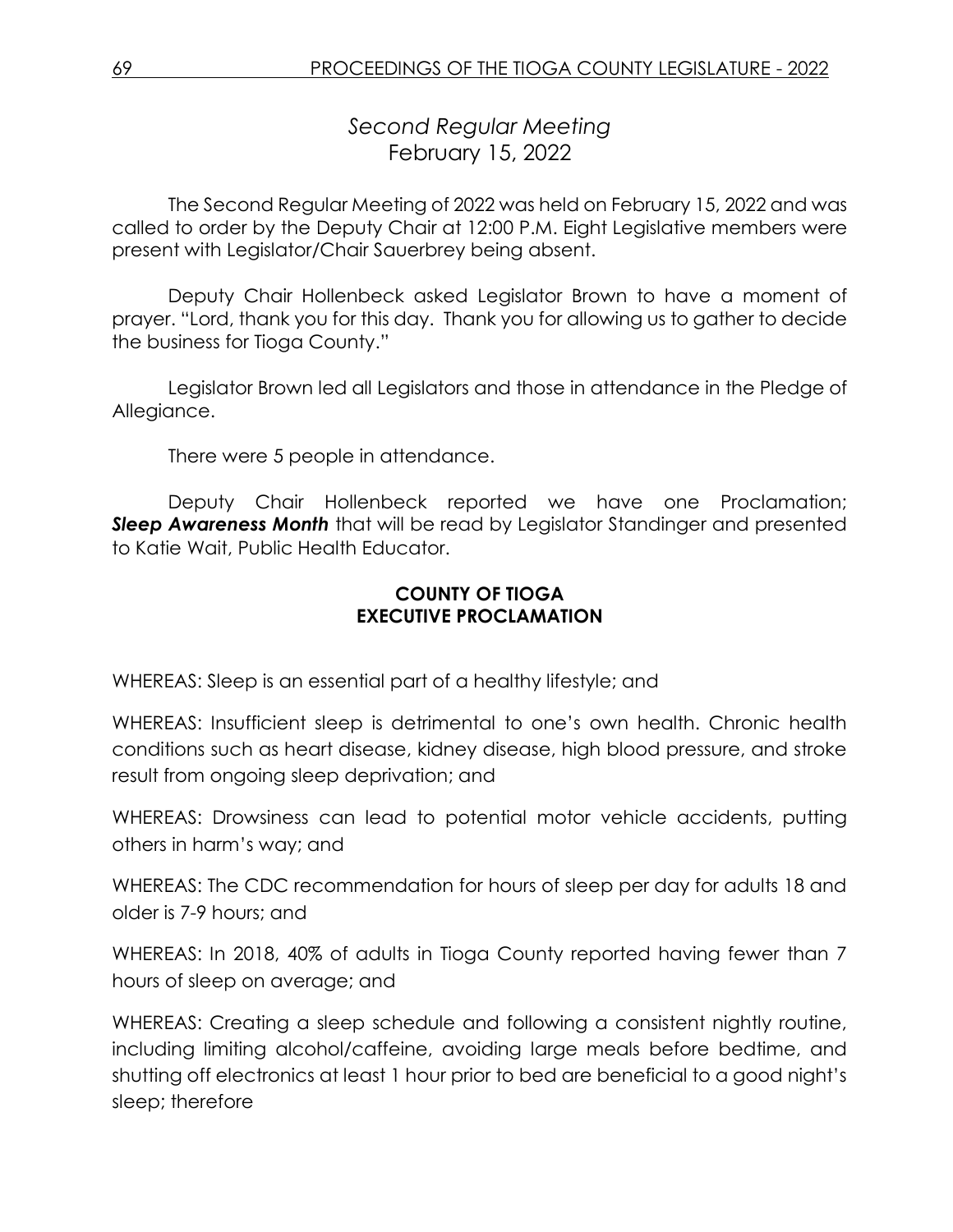THE TIOGA COUNTY LEGISLATURE, County of Tioga, does hereby proclaim the month of February 2022 as:

## **SLEEP AWARENESS MONTH**

and urges all residents to get the recommended amount of sleep per night to help reduce chronic health conditions and drowsiness.

Public Health Educator, Katie Wait spoke. "Thank you, Legislator Standinger and thank you to the Tioga County Legislature for recognizing the month of February as Sleep Awareness Month.

"When we think of health, we tend to think of our eating habits and exercise or, in my case, lack thereof, but neglect to think of our sleep habits. We often sacrifice our sleep quantity and quality to achieve success in other areas of our life, however, I hope this proclamation will help highlight the importance of sleep and encourages us and our community to prioritize our sleep as a way to achieve our health and life goals. Thank you."

There was no privilege of the floor.

Legislator Monell made a motion to approve the minutes of January 3, 6, 11, and 20, 2022, seconded by Legislator Mullen and carried.

Deputy Chair Hollenbeck made the following appointment to the Binghamton Metropolitan Transportation Study (BMTS) Committee:

Legislator Ron Ciotoli – 2/15/22 – TERM OF OFFICE

Deputy Chair Hollenbeck stated all Legislative Committees met this month and the minutes are or will be on file with the Clerk of the Legislature by the end of this week.

Legislator Mullen moved for the adoption of the following resolution, seconded by Legislator Brown.

| REFERRED TO:         | <b>PUBLIC SAFETY COMMITTEE</b>  |
|----------------------|---------------------------------|
| RESOLUTION NO. 38-22 | APPOINT MEMBERS ALTERNATIVES TO |
|                      | INCARCERATION ADVISORY BOARD    |

RESOLVED: That the following members be appointed to the Alternatives to Incarceration Advisory Board for the following terms: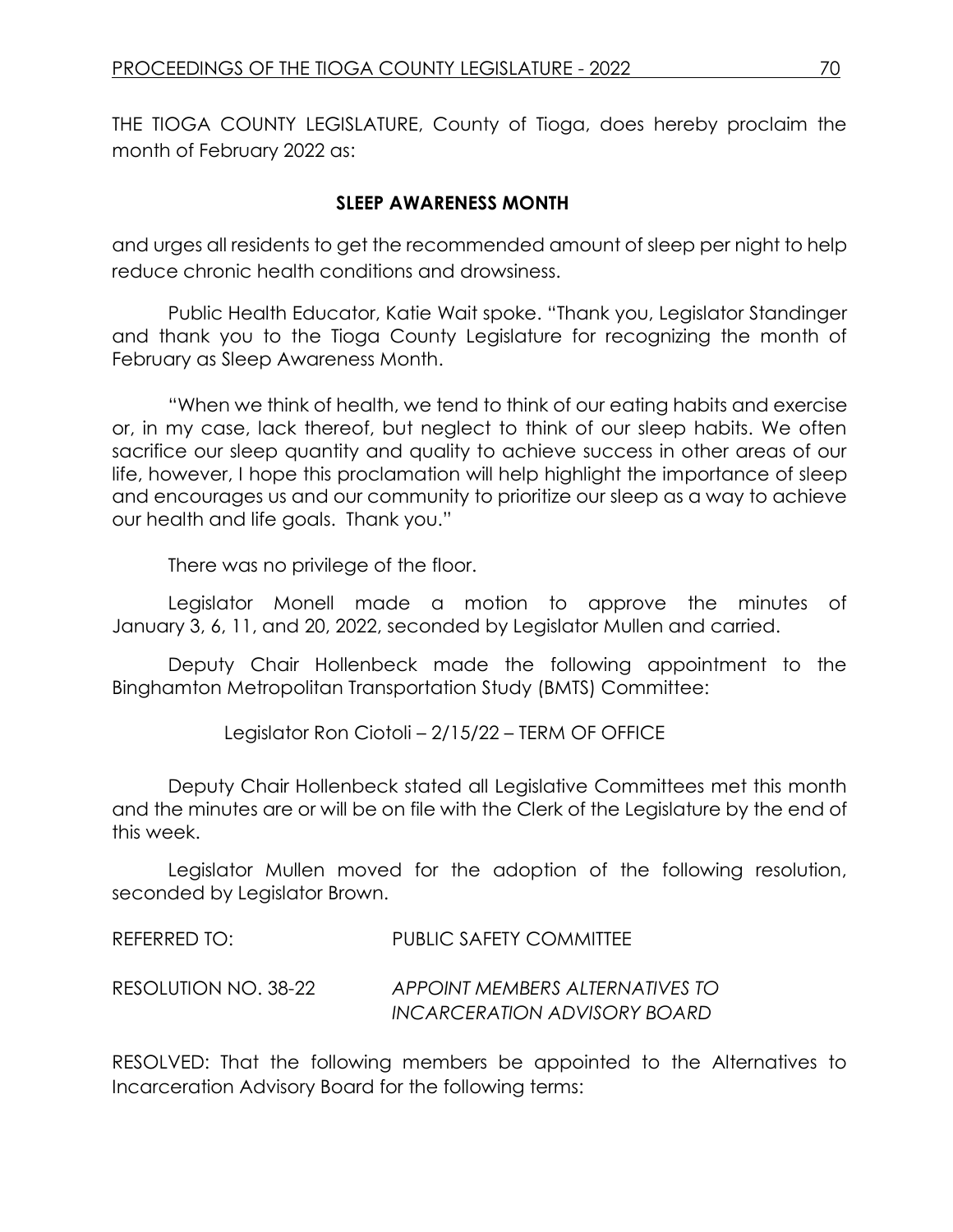TERM

| Ex-Offender                                          | 4/1/22-3/31/23 |
|------------------------------------------------------|----------------|
| Crime Victim                                         | 4/1/22-3/31/23 |
| State Certified Provider of Alcohol and/or Substance |                |
| Abuse Treatment                                      | 4/1/22-3/31/23 |

### ROLL CALL VOTE

Yes – Legislators Brown, Ciotoli, Hollenbeck, Monell, Mullen, Roberts, Standinger, and Weston.

No – None.

Absent – Legislator/Chair Sauerbrey.

RESOLUTION ADOPTED.

Legislator Standinger moved for the adoption of the following resolution, seconded by Legislator Mullen.

| LEGISLATIVE WORKSESSION |
|-------------------------|
| LEGAL/FINANCE COMMITTEE |
|                         |

RESOLUTION NO. 39-22 *APPOINT MEMBER TO BOARD OF ETHICS*

WHEREAS: Tioga County Ethics Policy, Section II, Subsection VI (B) – Ethics Board Membership states members who have served two full three-year terms may not be reappointed for at least one year after the expiration of their last term; and

WHEREAS: A vacancy exists on the Board of Ethics due to Barbara Crannell resigning from the Board effective December 31, 2021; and

WHEREAS: John Hitchings, a resident of Tioga County, NY has agreed to serve on the Board of Ethics for the current vacant term with an additional term being available thereafter subject to Legislative reappointment; therefore be it

RESOLVED: That John Hitchings be and hereby is appointed to the Board of Ethics for a retroactive term beginning January 1, 2022 through March 31, 2023.

ROLL CALL VOTE

Yes – Legislators Brown, Ciotoli, Hollenbeck, Monell, Mullen, Roberts, Standinger, and Weston.

No – None.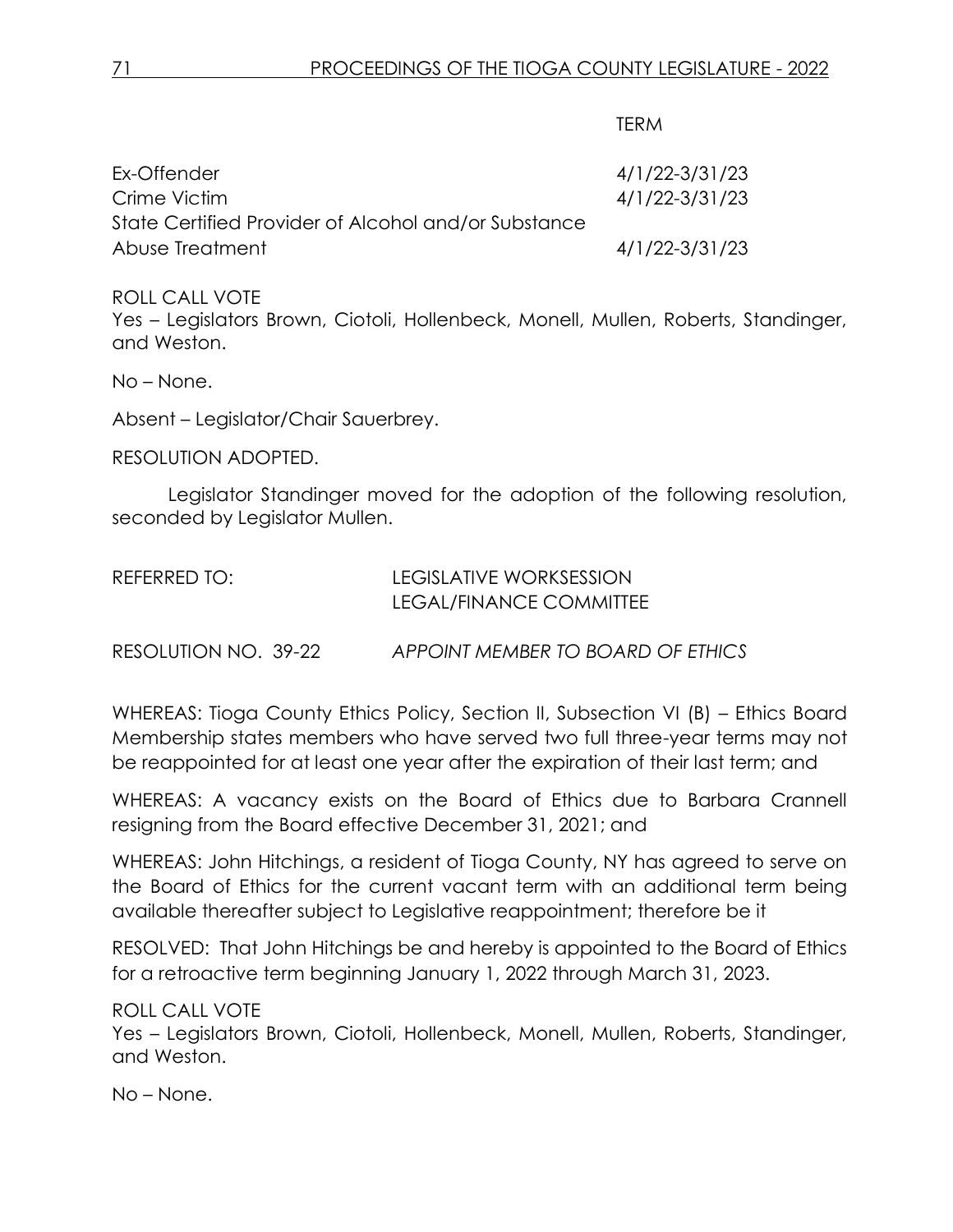Absent – Legislator/Chair Sauerbrey.

RESOLUTION ADOPTED.

Legislator Standinger moved for the adoption of the following resolution, seconded by Legislator Mullen.

| REFERRED TO:         | HEALTH & HUMAN SERVICES COMMITTEE                                  |
|----------------------|--------------------------------------------------------------------|
| RESOLUTION NO. 40-22 | RE-APPOINT AND EXTEND<br>YOUTH BOARD MEMBERS TERMS<br>YOUTH BUREAU |

WHEREAS: The Tioga County Youth Board is organized as an advisory body to the Tioga County Youth Bureau; and

WHEREAS: The purpose of the Youth Board is to carry out the provision of Section 95 of the General Municipal Law of the State of New York and Resolution No. 140 of 1981 of the Tioga County Legislature; and

WHEREAS: The Tioga County Youth Board Bylaws provides for representatives to the Youth Board be appointed by the County Legislature; and

WHEREAS: The County Legislature previously appointed members to the Youth Board under Resolution No. 60-19 and Lauran Murphy's term has expired as of 12/31/2021; therefore be it

RESOLVED: That Lauran Murphy be re-appointed as a member of the Tioga County Youth Board with the corresponding term of office consistent with the requirement of staggered rotation of 1/1/2022 – 12/31/2023.

Lauran Murphy (Extending Term) 1/1/2022 – 12/31/2023

ROLL CALL VOTE

Yes – Legislators Brown, Ciotoli, Hollenbeck, Monell, Mullen, Roberts, Standinger, and Weston.

No – None.

Absent – Legislator/Chair Sauerbrey.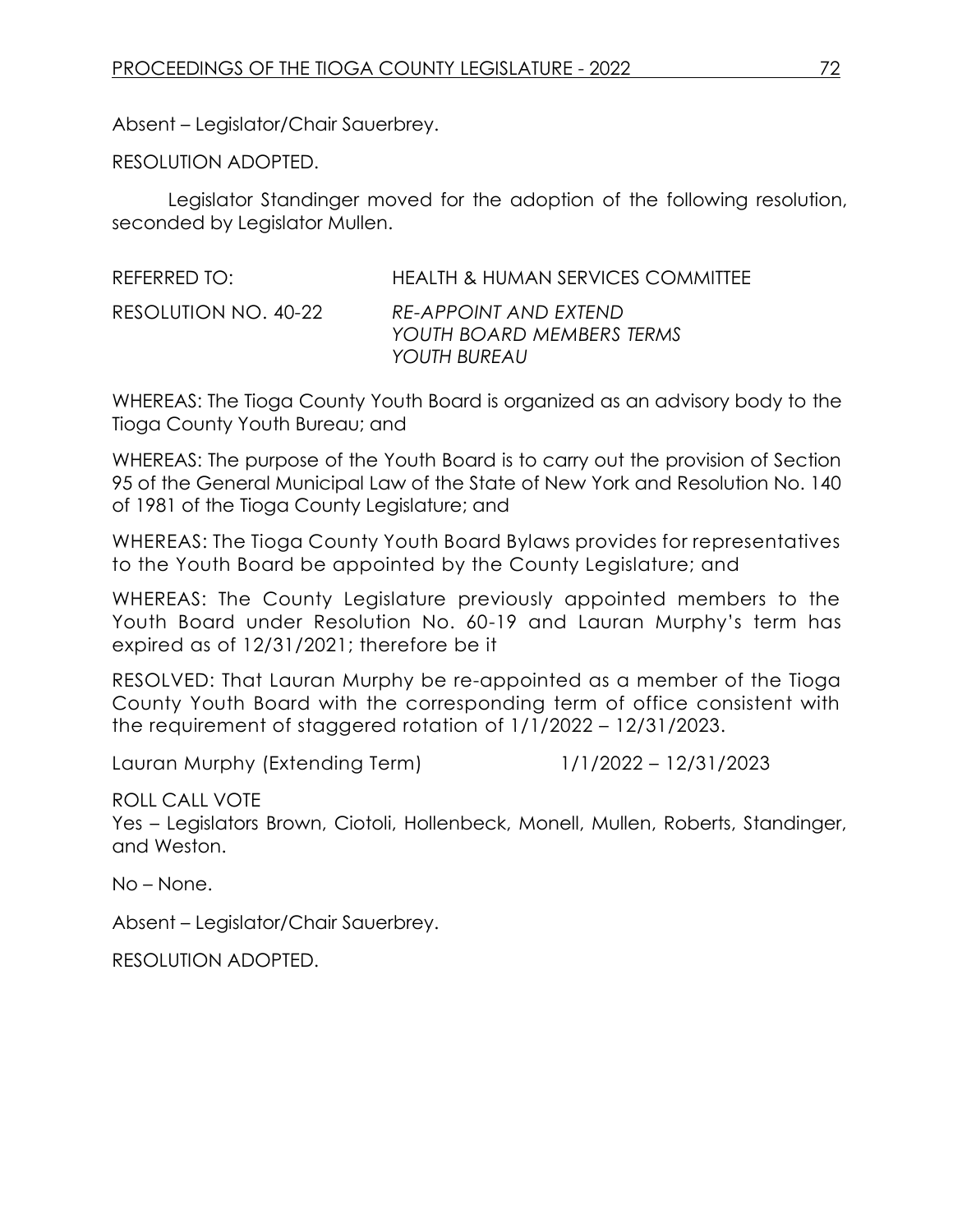Legislator Standinger moved for the adoption of the following resolution, seconded by Legislator Mullen.

| REFERRED TO:         | HEALTH & HUMAN SERVICES COMMITTEE                                  |
|----------------------|--------------------------------------------------------------------|
| RESOLUTION NO. 41-22 | RE-APPOINT AND EXTEND<br>YOUTH BOARD MEMBERS TERMS<br>YOUTH BUREAU |

WHEREAS: The Tioga County Youth Board is organized as an advisory body to the Tioga County Youth Bureau; and

WHEREAS: The purpose of the Youth Board is to carry out the provision of Section 95 of the General Municipal Law of the State of New York and Resolution No. 140 of 1981 of the Tioga County Legislature; and

WHEREAS: The Tioga County Youth Board Bylaws provides for representatives to the Youth Board be appointed by the County Legislature; and

WHEREAS: The County Legislature previously appointed members to the Youth Board under Resolution No. 60-19 and Becky Shuey's term has expired as of 12/31/2021; therefore be it

RESOLVED: That Becky Shuey be re-appointed as a member of the Tioga County Youth Board with the corresponding term of office consistent with the requirement of staggered rotation of 1/1/2022 – 12/31/2023.

Becky Shuey (Extending Term) 1/1/2022 – 12/31/2023

ROLL CALL VOTE

Yes – Legislators Brown, Ciotoli, Hollenbeck, Monell, Mullen, Roberts, Standinger, and Weston.

No – None.

Absent – Legislator/Chair Sauerbrey.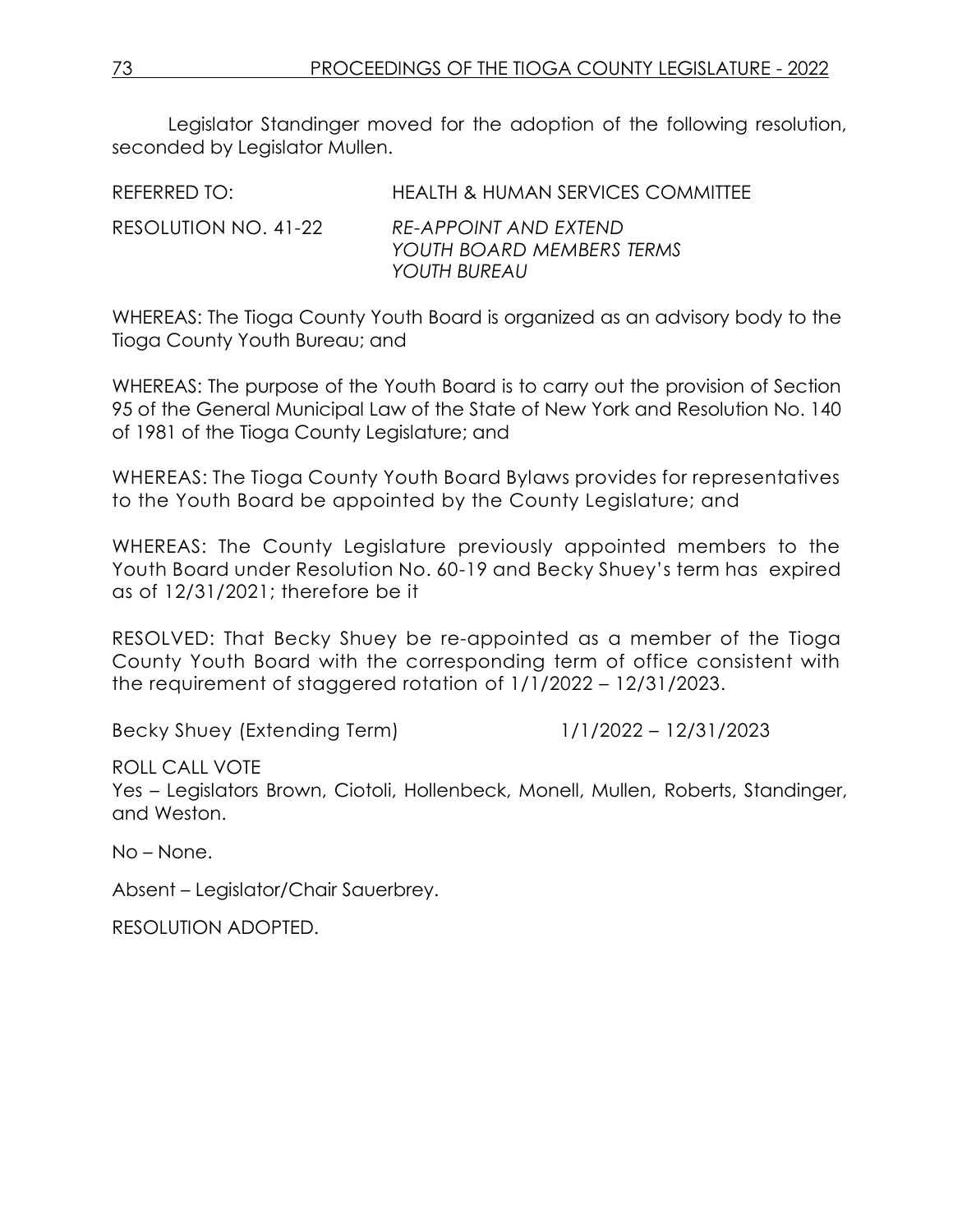Legislator Standinger moved for the adoption of the following resolution, seconded by Legislator Mullen.

| REFERRED TO: | <b>HEALTH &amp; HUMAN SERVICES COMMITTEE</b> |  |
|--------------|----------------------------------------------|--|
|              |                                              |  |

RESOLUTION NO. 42-22 *RE-APPOINT AND EXTEND YOUTH BOARD MEMBERS TERMS YOUTH BUREAU*

WHEREAS: The Tioga County Youth Board is organized as an advisory body to the Tioga County Youth Bureau; and

WHEREAS: The purpose of the Youth Board is to carry out the provision of Section 95 of the General Municipal Law of the State of New York and Resolution No. 140 of 1981 of the Tioga County Legislature; and

WHEREAS: The Tioga County Youth Board Bylaws provides for representatives to the Youth Board be appointed by the County Legislature; and

WHEREAS: The County Legislature previously appointed members to the Youth Board under Resolution No. 60-19 and Cheri Roys term has expired; therefore be it

RESOLVED: That Cheri Roys be re-appointed as a member of the Tioga County Youth Board with the corresponding term of office consistent with the requirement of staggered rotation of 1/1/2022 – 12/31/2023.

Cheri Roys (Extending Term) 1/1/2022 – 12/31/2023

ROLL CALL VOTE

Yes – Legislators Brown, Ciotoli, Hollenbeck, Monell, Mullen, Roberts, Standinger, and Weston.

No – None.

Absent – Legislator/Chair Sauerbrey.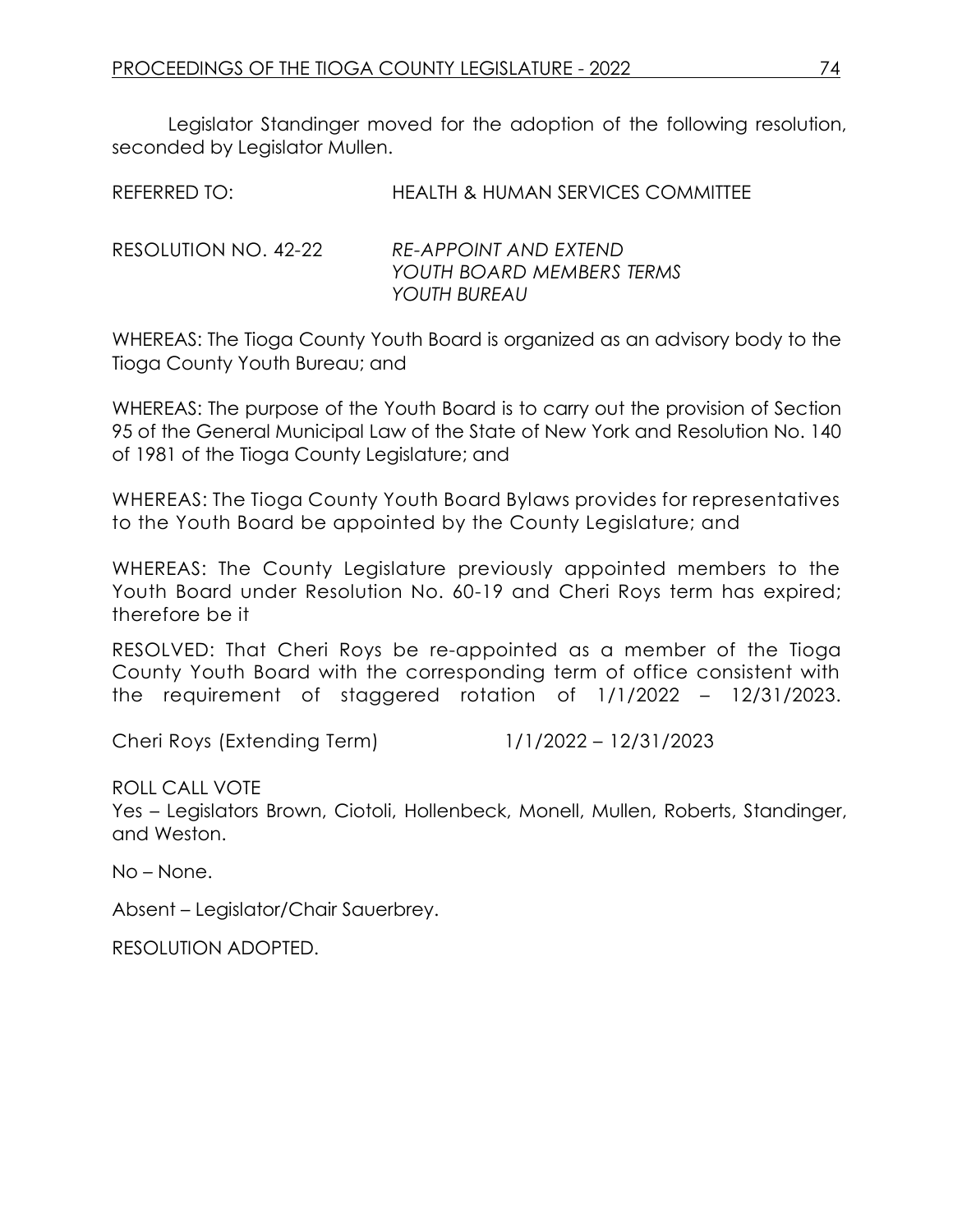Legislator Standinger moved for the adoption of the following resolution, seconded by Legislator Mullen.

| REFERRED TO:         | HEALTH & HUMAN SERVICES COMMITTEE                                           |
|----------------------|-----------------------------------------------------------------------------|
| RESOLUTION NO. 43-22 | <b>RESOLUTION REAPPOINTING</b><br><b>MEMBER TO COMMUNITY SERVICES BOARD</b> |

WHEREAS: Carolyn Galatzan's appointment to the Community Services Board expired on December 31, 2021; and

WHEREAS: The Community Services Board has recommended Carolyn Galatzan's reappointment; and

WHEREAS: Section Article 41.11 (d) of the Mental Hygiene Law allows counties to determine the length of term of Community Services Board members; therefore be it

RESOLVED: That Carolyn Galatzan be reappointed to the Community Services Board, for term starting January 1, 2022 and ending December 31, 2025.

ROLL CALL VOTE

Yes – Legislators Brown, Ciotoli, Hollenbeck, Monell, Mullen, Roberts, Standinger, and Weston.

No – None.

Absent – Legislator/Chair Sauerbrey.

RESOLUTION ADOPTED.

Legislator Monell introduced Local Law Introductory No. C of 2022.

County of Tioga

Local Law No. X of the Year 2022.

A Local Law of the Tioga County Legislature of the County of Tioga, repealing and replacing Local Law No. 1 of the Year 2022 imposing additional surcharges for telephonic communication pursuant to the authority of Tax Law §186-g and County Law §337.

Be It Enacted by the Legislature of the County of Tioga as follows: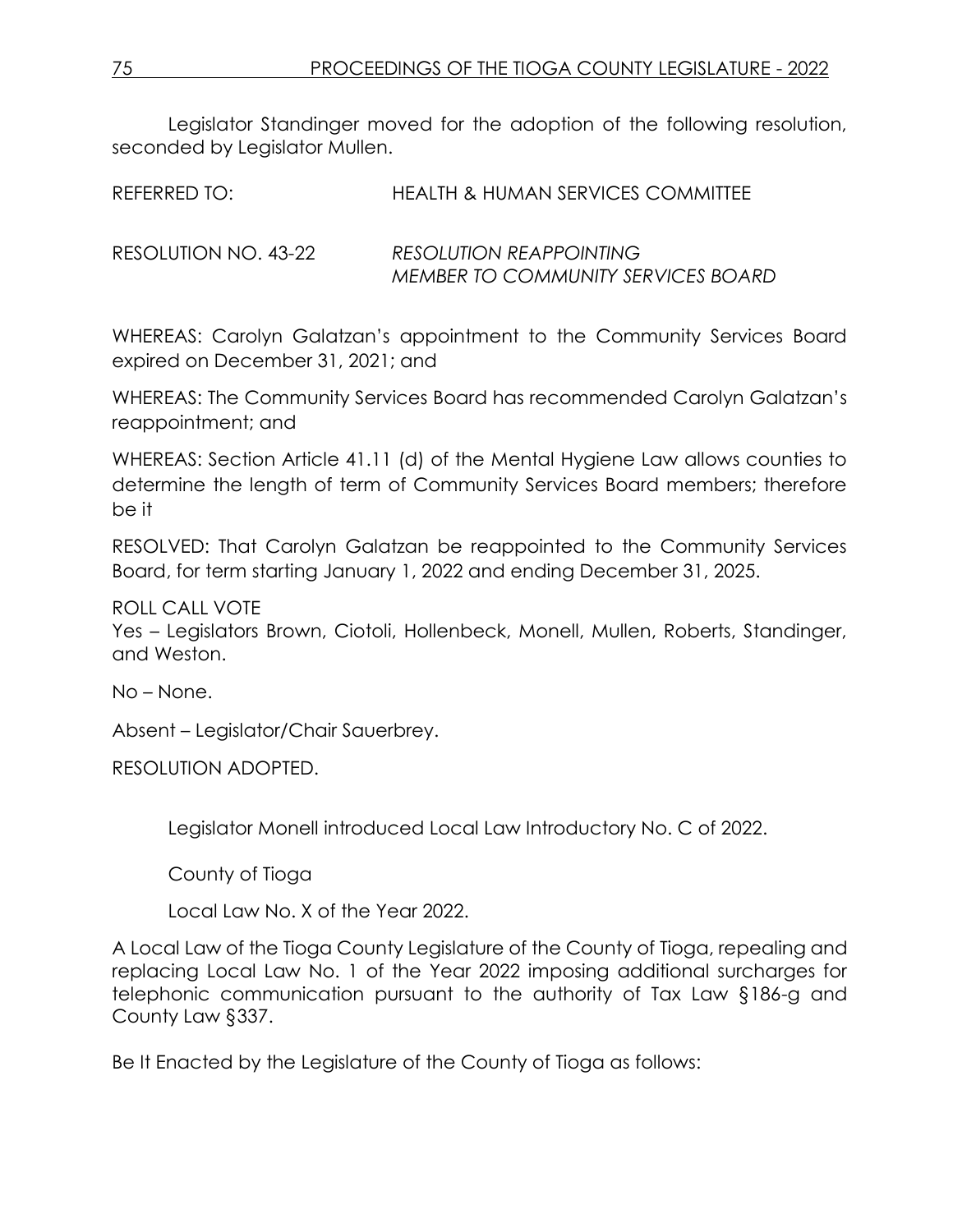## SECTION 1: PURPOSE

A Local Law repealing and replacing Local Law No. 1 of the Year 2022, that amended Local Law No. 3 of 2017 and Local Law No. 1 of 1991 to authorize the County of Tioga to impose an additional surcharge of One Dollar (\$1.00) to the current surcharges which are applied to both wireless and traditional telephone services for a period of ten years.

The charge applied for prepaid and monthly wireless devices is increased from Thirty Cents (\$0.30) to One Dollar and Thirty Cents (\$1.30). The charge for traditional phone service through telephone service providers and Voice Over IP services is increased from Thirty Five Cents (\$0.35) to One Dollar and Thirty Five Cents (\$1.35). This law provides for these fees to return to their prior level after this law's expiration.

### SECTION 2: WIRELESS SURCHARGES

Local Law No. 1 of 2022, which amended Local Law No. 3 of 2017, is repealed and replaced by adding a new Section 7 to read as follows:

SECTION 7: Imposition of additional wireless surcharges

(a) Pursuant to the authority of Tax Law § 186-g, in addition to the wireless communications surcharges imposed by Section 2 of this local law, there are hereby imposed and there shall be paid additional surcharges within the territorial limits of the County of Tioga on (i) wireless communications service provided to a wireless communications customer with a place of primary use within the County of Tioga, at the rate of One Dollar (\$1.00) per month on each wireless communications device in service during any part of the month. The sum of both surcharges shall be One Dollar and Thirty Cents (\$1.30) with the addition of the surcharge referenced herein; and (ii) retail sales of prepaid wireless communication service sold within the County of Tioga, at the rate of one dollar (\$1.00) per retail sale, whether or not any tangible personal property is sold therewith. The sum of both surcharges shall be One Dollar and Thirty Cents (\$1.30) with the addition of the surcharged referenced herein.

(b) Such additional surcharges shall be identical to the surcharges imposed by such Section 2 and shall be administered and collected in the same manner as such surcharges. All of the provisions of this local law relating or applicable to the administration and collection of the surcharges imposed by such Section 2 shall apply to the additional surcharges imposed by this section with the same force and effect as if those provisions had been incorporated in full into this section and had expressly referred to the additional surcharges imposed by this section.

(c) Tioga County will provide a minimum of forty-five (45) days written notice to the wireless communication service suppliers to allow ample time to add such surcharge to the billings of its customers.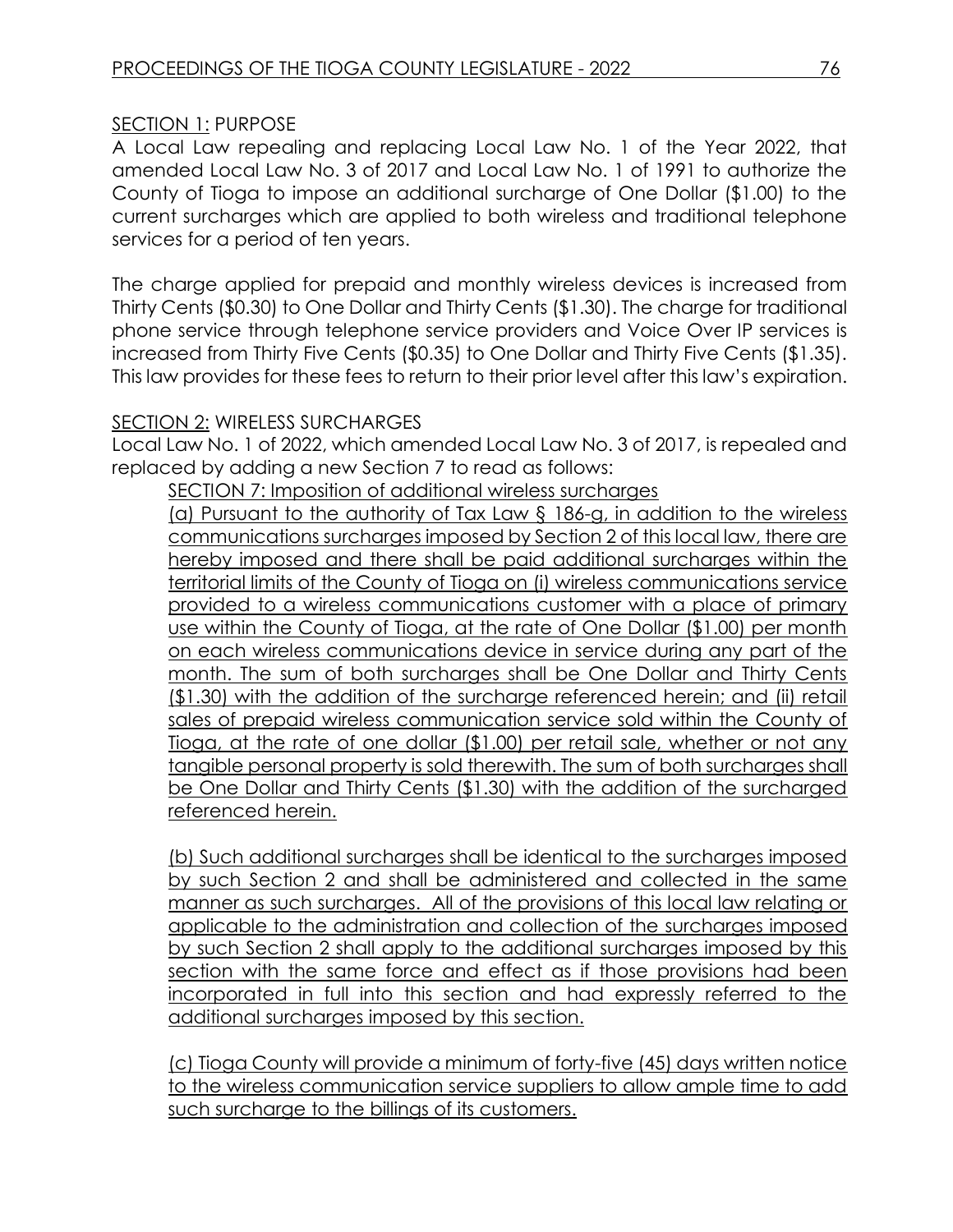(d) The wireless communication surcharge imposed must be reflected and made payable on bills rendered to the wireless communications customer for wireless communications service.

(e) Wireless communications service suppliers shall begin to add such surcharge to the billing of its customers and prepaid communications sellers shall begin to collect such surcharge from its customers commencing June 1, 2022 and shall cease collection August 31, 2031.

(f) Each wireless communications service supplier and prepaid wireless communications seller is entitled to retain, as an administrative fee, an amount equal to three percent (3%) of its collections of the surcharges imposed by this local law, provided that the supplier or seller files any required return and remits the surcharges due to the New York State Commissioner of Taxation and Finance on or before the due date for that return and that payment.

SECTION 3: LOCAL SURCHARGE FOR ENHANCED EMERGENCY TELEPHONE SYSTEM Local Law No. 1 of 2022, as amended by Local Law No. 1 of 1991, is repealed and replaced by adding a new Section 11 to read as follows:

SECTION 11: Imposition of additional surcharges for an Enhanced Emergency Phone System

(a) Pursuant to the authority of County Law § 337, in addition to the surcharges imposed by Section 2 of this local law, there are hereby imposed and there shall be paid an additional surcharge of One Dollar (\$1.00) per access line per month on the customers of every service supplier within Tioga County to pay for the costs associated with obtaining, operating and maintaining the telecommunication equipment and telephone services needed to provide an enhanced 911 emergency telephone system (E911) to serve Tioga. The sum of both surcharges shall be One Dollar and Thirty Five Cents (\$1.35) with the addition of the surcharges referenced herein.

(b) This additional surcharge shall be identical to the surcharge imposed by such Section 2 and shall be administered and collected in the same manner as such surcharges. All of the provisions of this local law relating or applicable to the administration and collection of the surcharges imposed by such Section 2 shall apply to the additional surcharges imposed by this section with the same force and effect as if those provisions had been incorporated in full into this section and had expressly referred to the additional surcharges imposed by this section.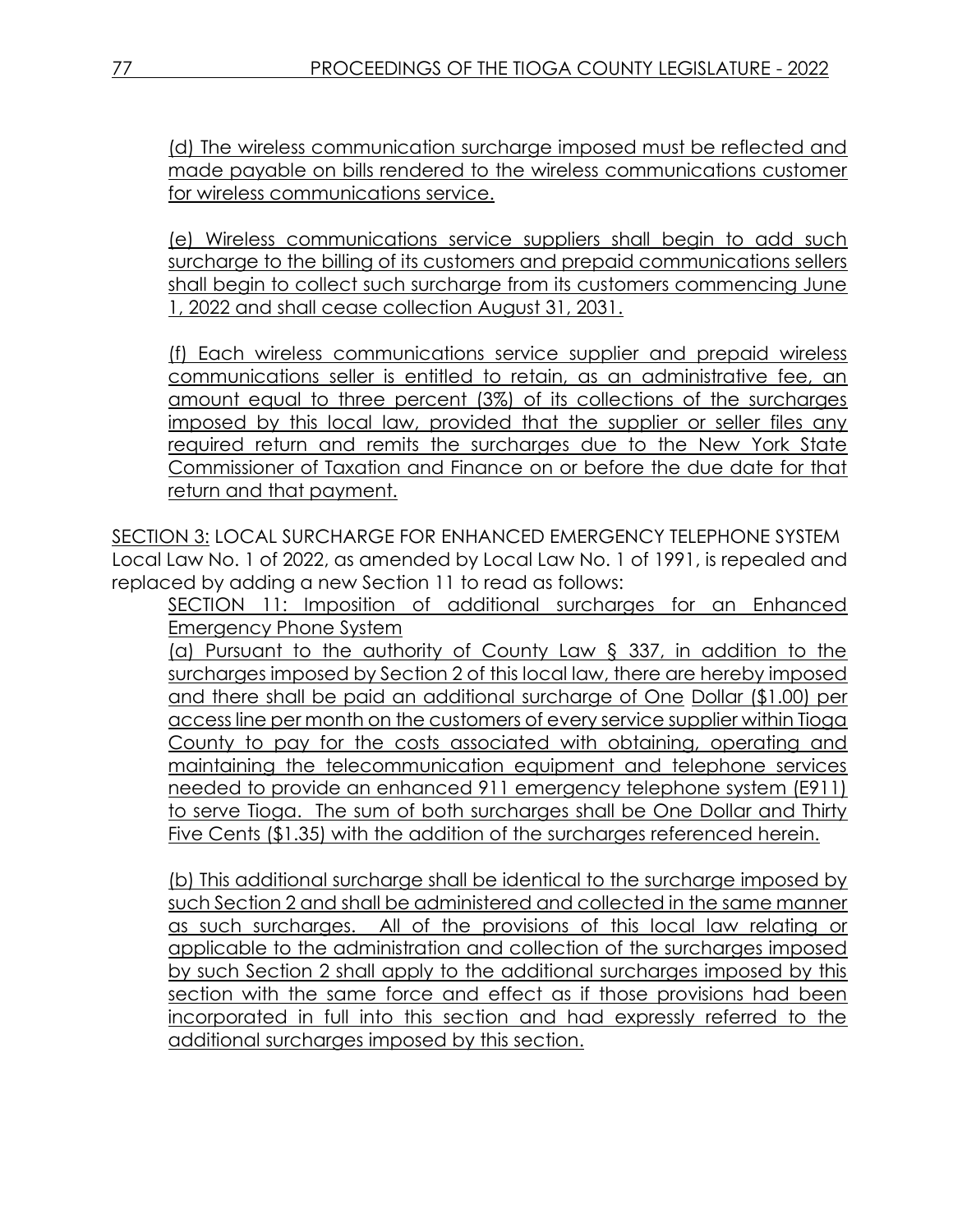(c) Tioga County will provide a minimum of forty-five (45) days written notice to the service suppliers to allow ample time to add such surcharge to the billings of its customers.

(d) The E911 surcharge imposed must be reflected and made payable on bills rendered to the customer.

(e) Service suppliers shall begin to add such surcharge to the billing of its customers and shall begin to collect such surcharge commencing June1, 2022 and shall cease collection August 31, 2031.

(f) The Definition of Service Supplier provided in Section 1 (a) is hereby amended to reference the definition provided by New York County Law § 301 and will read as follows (a) "Service supplier" means (i) a telephone corporation which provides local exchange access service within a 911 service area, or (ii) a provider of "voice over internet protocol service" or "VOIP service" that provides such service within a 911 service area.

### SECTION 4: EFFECTIVE DATE

This Local Law shall take effect June 1, 2022 and shall expire and be deemed repealed November 3, 2031 with all collection ceasing August 31, 2031.

Legislator Monell moved for the adoption of the following resolution, seconded by Legislator Mullen.

REFERRED TO: LEGISLATIVE WORKSESSION RESOLUTION NO. 44-22 *SCHEDULE PUBLIC HEARING LOCAL LAW INTRODUCTORY NO. C OF 2022*

RESOLVED: That a Public Hearing shall be held on February 24, 2022 at 10:00 a.m. in the Edward D. Hubbard Auditorium of the Ronald E. Dougherty County Office Building, 56 Main Street, Owego, NY 13827 on Local Law Introductory No. C of 2022; a Local Law of the Tioga County Legislature of the County of Tioga, repealing and replacing Local Law No. 1 of the Year 2022 imposing additional surcharges for telephonic communication pursuant to the authority of Tax Law §186-g and County Law §337. All persons desiring to present written or oral comment may do so at said time.

ROLL CALL VOTE Yes – Legislators Brown, Ciotoli, Hollenbeck, Monell, Mullen, Roberts, Standinger, and Weston.

No – None.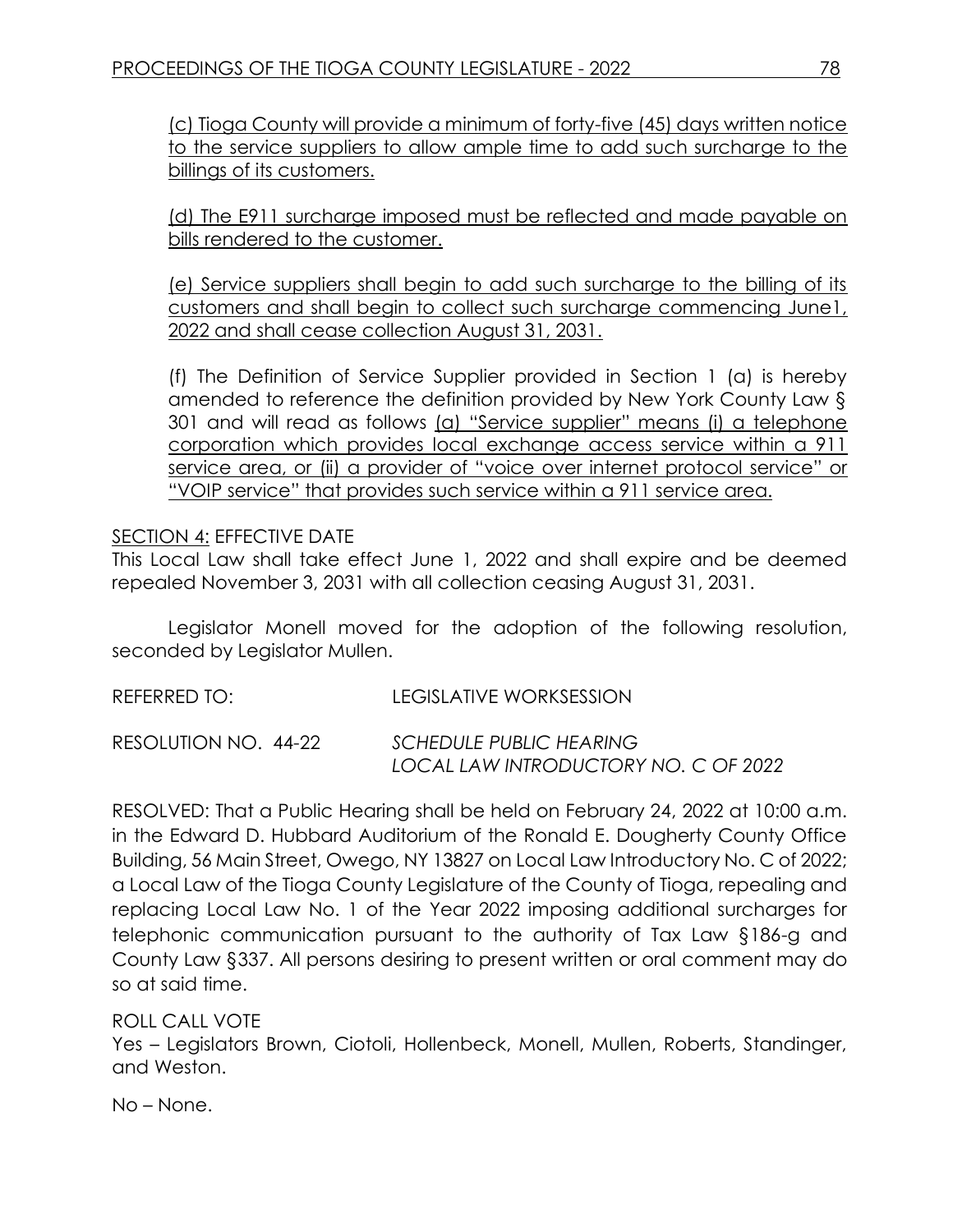Absent – Legislator/Chair Sauerbrey.

RESOLUTION ADOPTED.

Legislator Monell moved for the adoption of the following resolution, seconded by Legislator Standinger.

| REFERRED TO:         | <b>FINANCE COMMITTEE</b> |
|----------------------|--------------------------|
| RESOLUTION NO. 45-22 | ERRONEOUS ASSESSMENT     |
|                      | TOWN OF NEWARK VALLEY    |

WHEREAS: An application for Corrected Tax Roll for the year 2022 indicates that parcel #86.00-1-48.123 acct#3066 in the Town of Newark Valley assessed to George Hoffmier, Sr. on the 2022 tax roll of the Town of Newark Valley is erroneous in that the improvement placed on the assessment roll does not exist; therefore be it

RESOLVED: That a new 2022 tax bill be issued by the Town of Newark Valley Tax Collector to George Hoffmier, Sr. for parcel 86.00-1-48.123 as follows:

| <b>Total</b>  | 6197.21             | 276.67               |
|---------------|---------------------|----------------------|
| Fire          | 298.95              | 13.35                |
| Return School | 3656.47             | 163.24               |
| Townwide      | 730.21              | 32.60                |
| County        | 1511.58             | 67.48                |
|               | Original Bill #1063 | Corrected Bill #1063 |

## And be it further

RESOLVED: That the erroneous county tax of \$1,444.10 be charged to the proper account in the records of the County Treasurer; and be it further

RESOLVED: That the erroneous town tax of \$697.61 be charged back to the Town of Newark Valley; and be it further

RESOLVED: That the erroneous School tax of \$3,264.70 be charged back to the Newark Valley Central School District; and be it further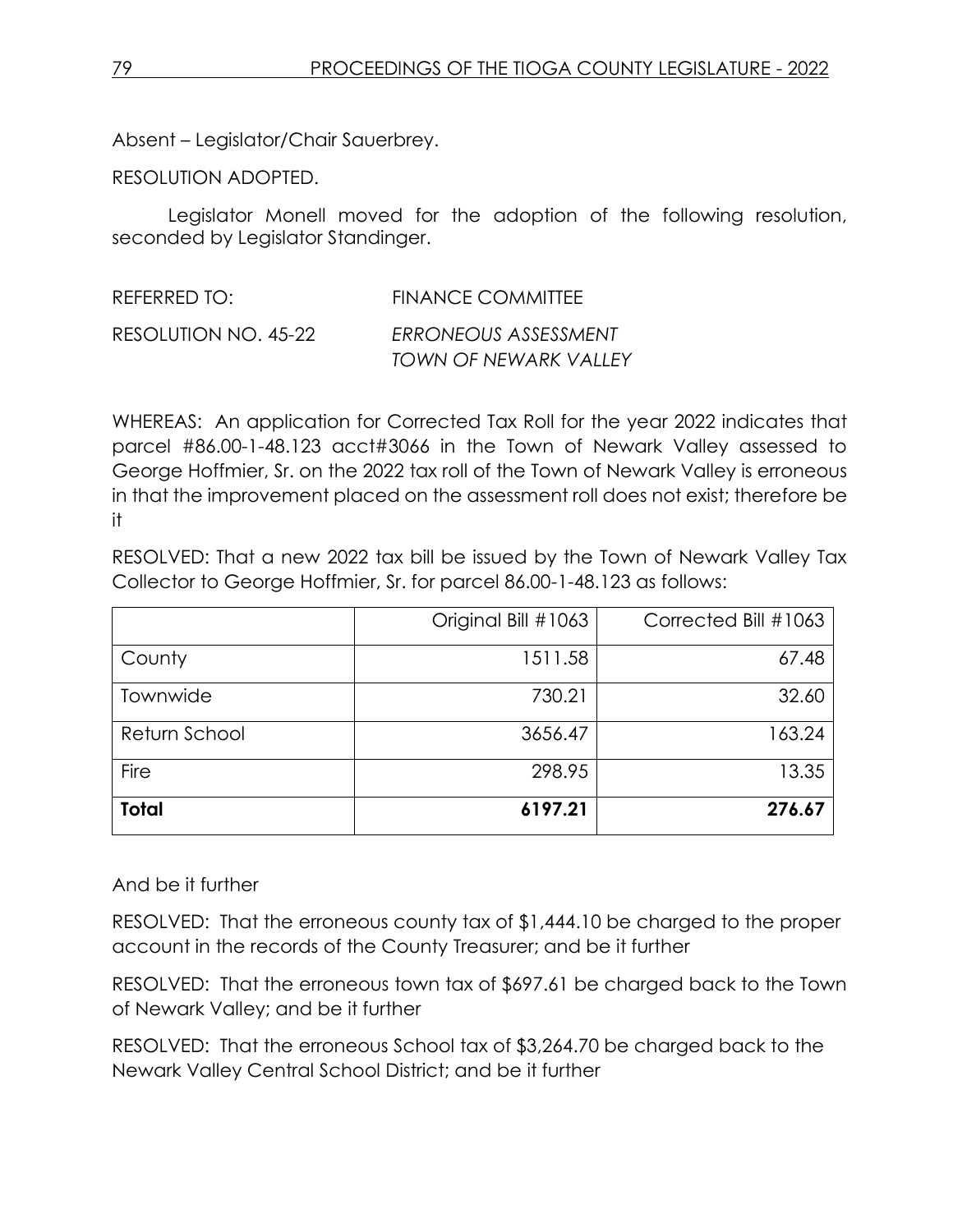RESOLVED: That the erroneous penalty on the return school tax of \$228.53 be charged back to the correct accounts in the Office of the Treasurer.

RESOLVED: That the erroneous Fire Tax of \$285.61 be charged back to the Newark Valley Fire District.

ROLL CALL VOTE Yes – Legislators Brown, Ciotoli, Hollenbeck, Monell, Mullen, Roberts, Standinger, and Weston.

No – None.

Absent – Legislator/Chair Sauerbrey.

RESOLUTION ADOPTED.

Legislator Monell moved for the adoption of the following resolution, seconded by Legislator Standinger.

| REFERRED TO:         | <b>FINANCE COMMITTEE</b> |
|----------------------|--------------------------|
| RESOLUTION NO. 46-22 | ERRONEOUS ASSESSMENT     |
|                      | TOWN OF RICHFORD         |

WHEREAS: An application for Corrected Tax Roll for the years 2020 and 2021 indicates that parcel #8.00-1-37.2 account #997 in the Town of Richford assessed to State of New York on the 2020 and 2021 tax roll of the Town of Richford is erroneous in that the State of New York should have been wholly exempt until approved for roll section 3 by N.Y.S. and that the exempt code was not applied; therefore be it

RESOLVED: The tax bills for 2020 and 2021 in the Town of Richford be null and void; and be it further

RESOLVED: That the erroneous County Tax of \$402.78 be charged to the proper account in the records of the County Treasurer; and be it further

RESOLVED: That the erroneous Town Tax of \$577.39 be charged back to the Town of Richford; and be it further

RESOLVED: That the Solid Waste Tax of \$14.00 be charged back to the proper account in the records of the County Treasurer; and be it further

RESOLVED: That the erroneous Fire Tax of \$84.75 be charged back to the Richford Fire District.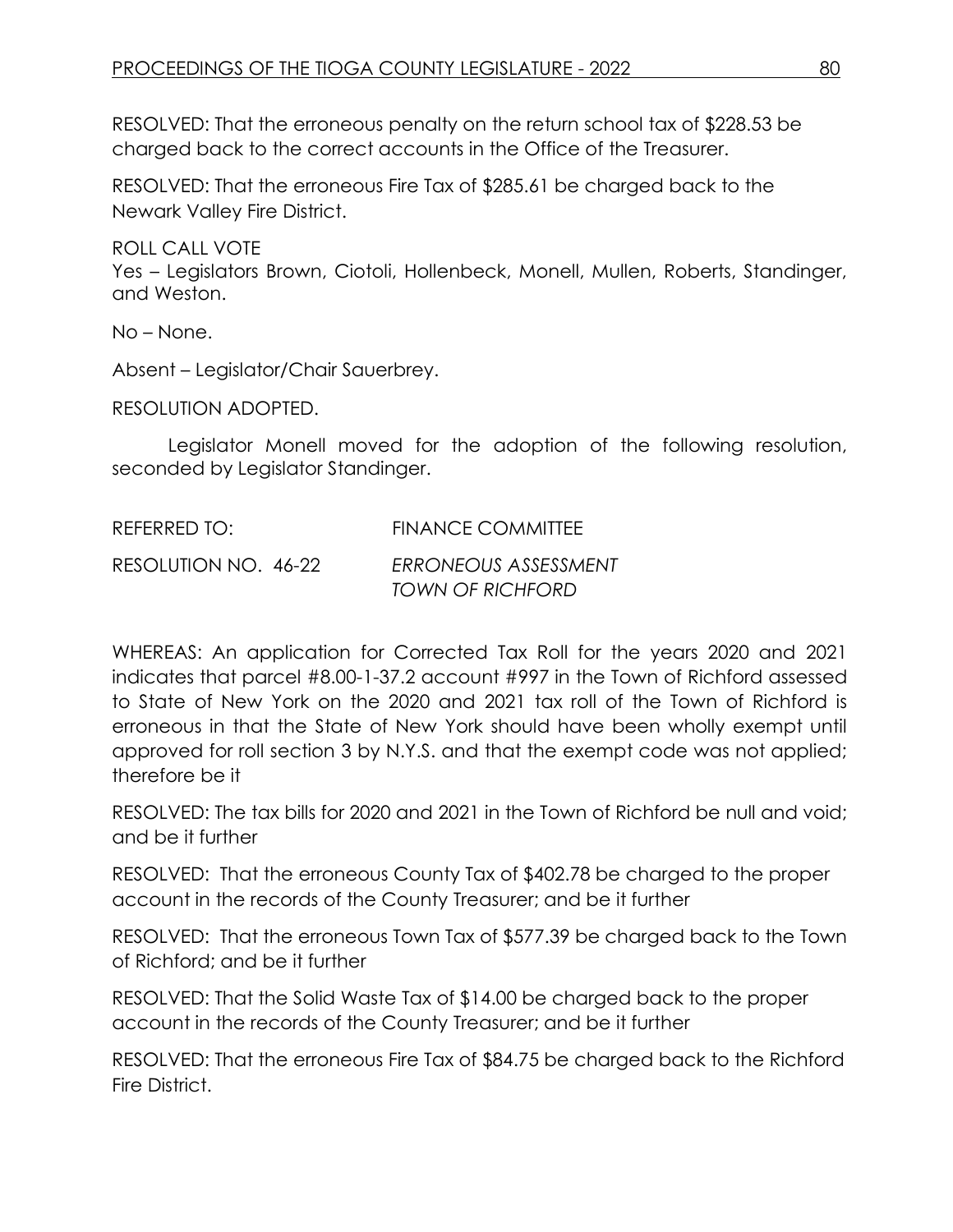ROLL CALL VOTE

Yes – Legislators Brown, Ciotoli, Hollenbeck, Monell, Mullen, Roberts, Standinger, and Weston.

No – None.

Absent – Legislator/Chair Sauerbrey.

RESOLUTION ADOPTED.

Legislator Monell moved for the adoption of the following resolution, seconded by Legislator Roberts.

| REFERRED TO:         | <b>FINANCE COMMITTEE</b> |
|----------------------|--------------------------|
| RESOLUTION NO. 47-22 | ERRONEOUS ASSESSMENT     |
|                      | TOWN OF OWEGO            |

WHEREAS: An application for corrected tax roll for parcel 143.13-1-41, assessed to Miloslave & Miroslav Herzog on the 2022 tax roll of the Town of Owego indicates that a SCAR decision reducing the assessment from \$105,300 to \$100,200 was not received in time to change the assessment before tax rolls and bills were printed; therefore be it

RESOLVED: That a new 2022 tax bill be issued by the Town of Owego Tax Collector to Miloslave & Miroslav Herzog for parcel 143.13-1-41 as follows:

|                  | Original Bill #4379 | Corrected Bill #4379 |
|------------------|---------------------|----------------------|
| County           | \$1375.04           | \$1308.45            |
| Townwide         | \$132.25            | \$125.84             |
| Part-Town        | \$319.67            | \$304.19             |
| LT003 Lighting 3 | \$46.88             | \$44.61              |
| FD001 Owego Fire | \$365.60            | \$347.89             |

And be it further

RESOLVED: That the erroneous County Tax of \$66.59 be charged to the proper account in the records of the County Treasurer; and be it further

RESOLVED: That the erroneous Town and Lighting Tax of \$24.16 be charged back to the Town of Owego; and be it further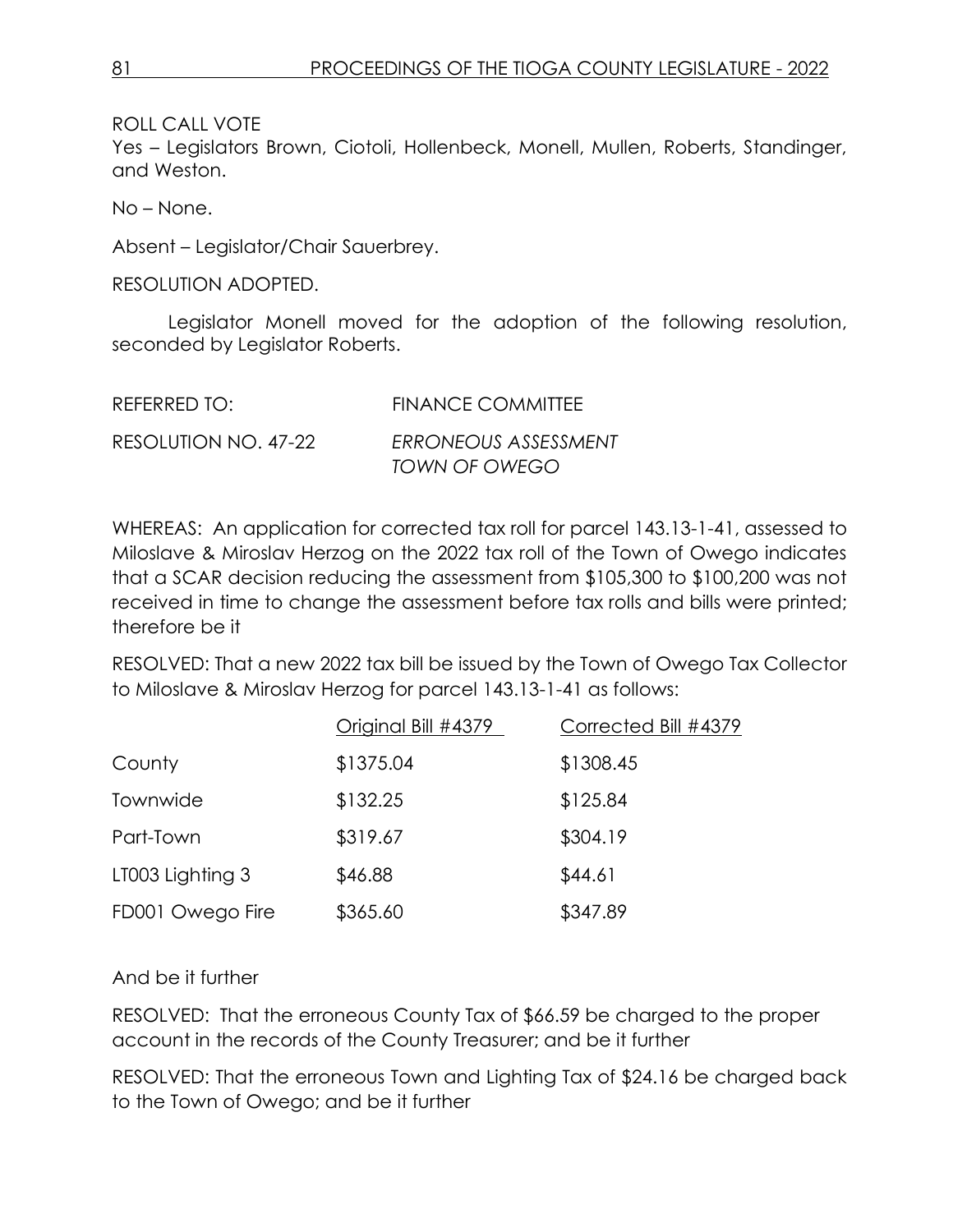RESOLVED: That the erroneous Fire Tax of \$17.71 be charged back to the Owego Fire District.

ROLL CALL VOTE

Yes – Legislators Brown, Ciotoli, Hollenbeck, Monell, Mullen, Roberts, Standinger, and Weston.

No – None.

Absent – Legislator/Chair Sauerbrey.

RESOLUTION ADOPTED.

Legislator Weston moved for the adoption of the following resolution, seconded by Legislator Standinger.

| REFERRED TO:         | <b>PUBLIC WORKS COMMITTEE</b>                               |
|----------------------|-------------------------------------------------------------|
| RESOLUTION NO. 48-22 | AWARD DESIGN SERVICES TO<br><b>BARTON AND LOGUIDICE FOR</b> |
|                      | <b>MICHIGAN HOLLOW ROAD CULVERT</b>                         |

WHEREAS: The Michigan Hollow Road Culvert is a culvert that needs repair due to a Tioga County DPW inspection; and

WHEREAS: The Commissioner of Public Works received a proposal for design services for this project from Barton and Loguidice Engineers, Syracuse, NY; and

WHEREAS: The proposal for the culvert design bridge came in at \$65,400; therefore be it

RESOLVED: That the Tioga County Legislature approve the proposal for the Michigan Hollow Road culvert for Barton and Loguidice Engineers not to exceed \$65,400 to be paid out of the following account:

D5110.540050 Bridge Projects

ROLL CALL VOTE Yes – Legislators Brown, Ciotoli, Hollenbeck, Monell, Mullen, Roberts, Standinger, and Weston.

No – None.

Absent – Legislator/Chair Sauerbrey.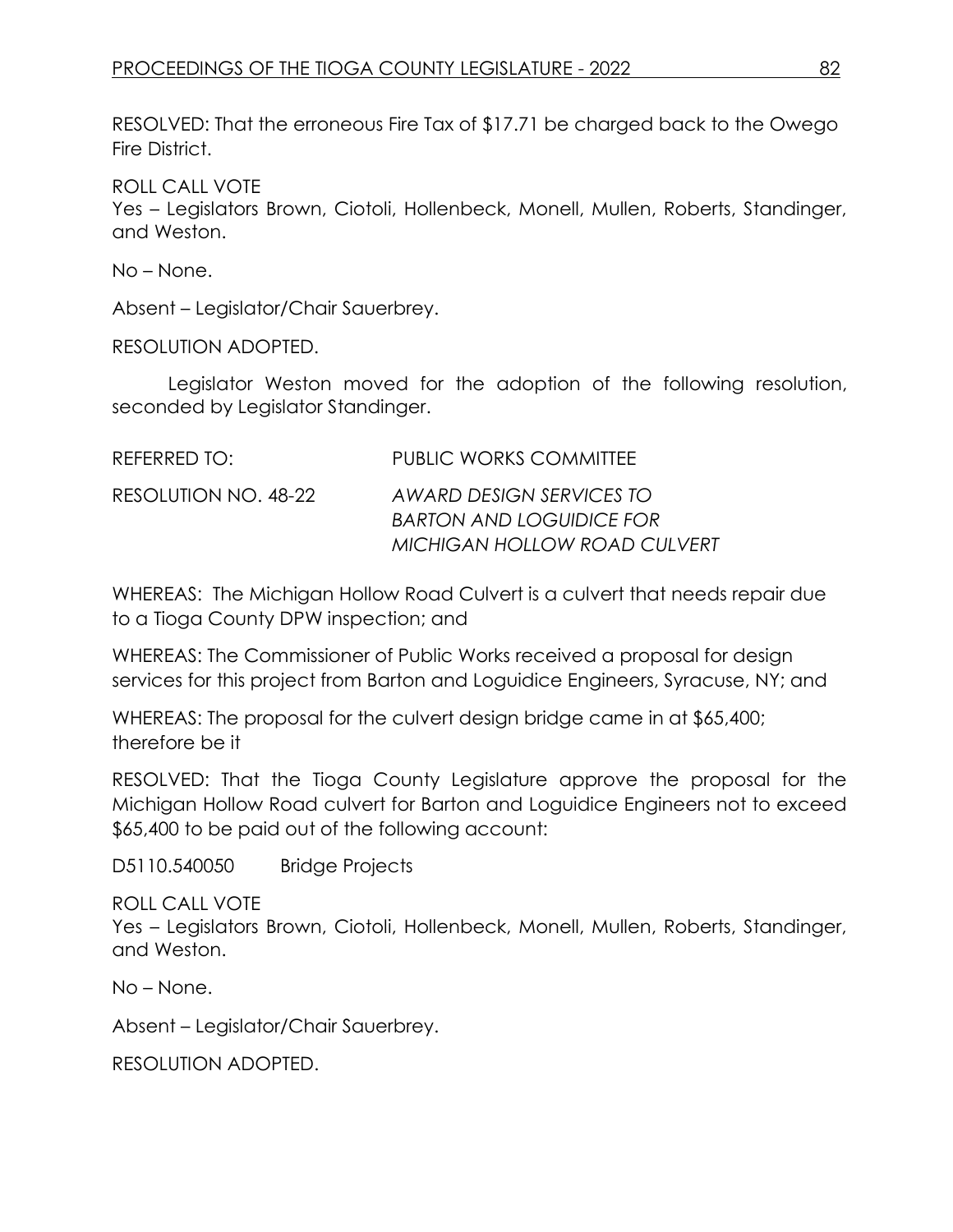Legislator Monell moved for the adoption of the following resolution, seconded by Legislator Mullen.

| REFERRED TO:         | <b>FINANCE/LEGAL COMMITTEE</b><br>LEGISLATIVE WORKSESSION                                                                                                                                |
|----------------------|------------------------------------------------------------------------------------------------------------------------------------------------------------------------------------------|
| RESOLUTION NO. 49-22 | AUTHORIZE ACCEPTANCE OF YEAR FOUR FUNDING<br>FROM THE NYS OFFICE OF INDIGENT LEGAL<br>SERVICES AND ACCEPT YEAR FOUR FUNDING FOR<br>HURRELL-HARRING GRANT AND AMEND 2022<br><b>BUDGET</b> |

WHEREAS: By Resolution No. 257-18 adopted on November 13, 2018, Tioga County entered into a five-year agreement with the New York State Office of Indigent Legal Services for distribution of funds to provide representation to persons legally entitled to counsel but unable to hire an attorney; and

WHEREAS: The allocated amount to Tioga County from NYS Office of Indigent Legal Services for the fiscal year April 2021 – March 2022 is \$616,811.54; and

WHEREAS: It is necessary for Tioga County to adopt the fourth year funding budget for said distribution in said amount of \$616,811.54; and

WHEREAS: Said funding in the amount of \$616,811.54 needs to be appropriated and the 2022 budget be amended; therefore be it

RESOLVED: That the Tioga County Legislature hereby approves the fourth year budget of said distribution in the amount of \$616,811.54 and the Chair of the Legislature is hereby authorized to execute the fourth year ILS Hurrell–Harring contract amendment.

ROLL CALL VOTE Yes – Legislators Brown, Ciotoli, Hollenbeck, Monell, Mullen, Roberts, Standinger, and Weston.

No – None.

Absent – Legislator/Chair Sauerbrey.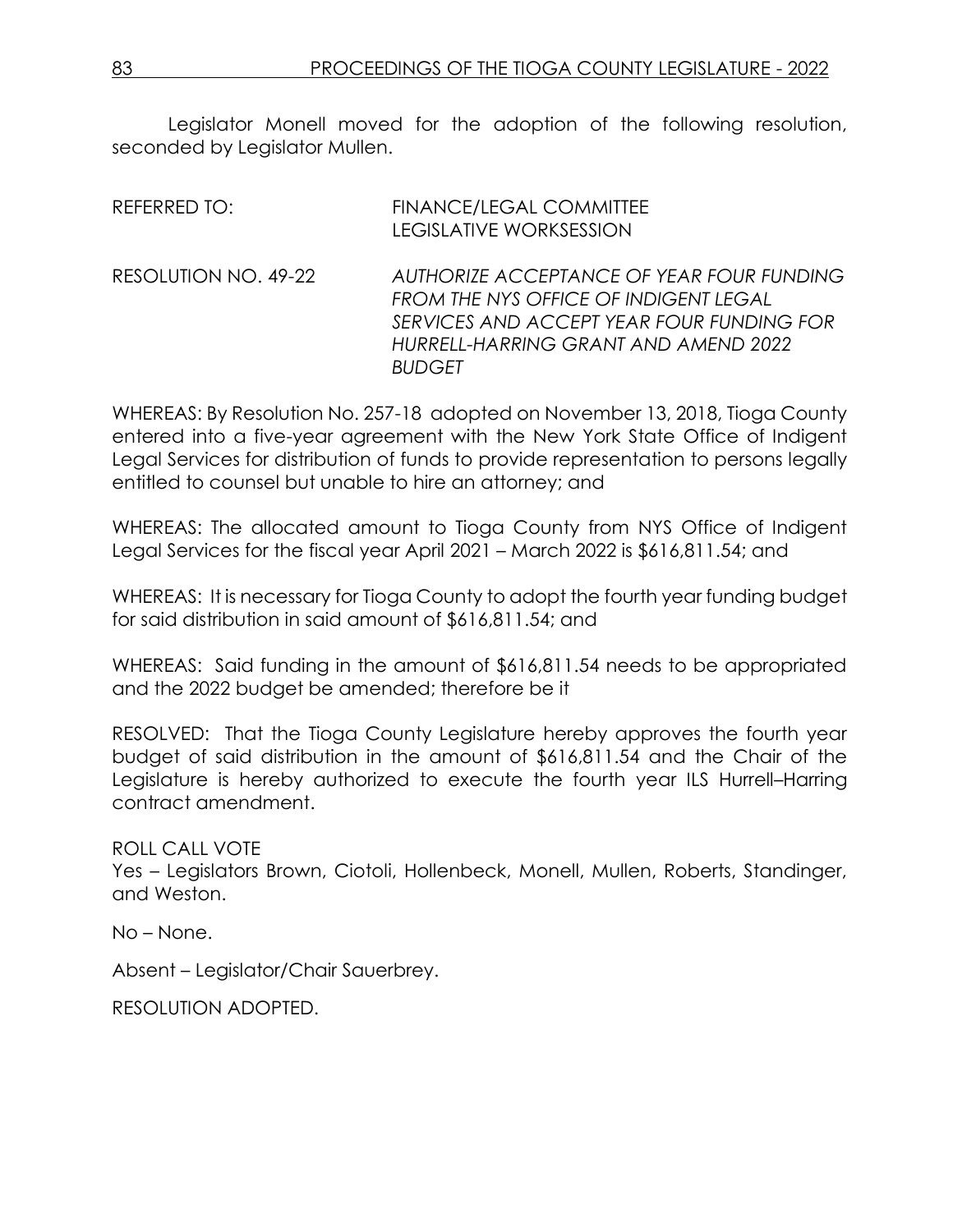Legislator Mullen moved for the adoption of the following resolution, seconded by Legislator Monell.

| REFERRED TO:         | <b>PUBLIC SAFETY COMMITTEE</b><br><b>FINANCE COMMITTEE</b>                                                                                                                       |
|----------------------|----------------------------------------------------------------------------------------------------------------------------------------------------------------------------------|
| RESOLUTION NO. 50-22 | AUTHORIZE ACCEPTANCE OF<br>2022 NYS PTS GRANT<br>(PTS-2022-TIOGA CO SO-00195-054)<br><b>APPROPRIATION OF FUNDS &amp;</b><br><b>MODIFY 2022 BUDGET</b><br><b>SHERIFF'S OFFICE</b> |

WHEREAS: The Sheriff's Office applied for and was awarded a NYS PTS (Police Traffic Services) grant (PTS-2022-Tioga Co-SO-00195-054) in the amount of \$12,150; and

WHEREAS: This funding must be accepted and appropriated; therefore be it

RESOLVED: That the Tioga County Legislature authorize the acceptance of this award; and be it further

RESOLVED: That the 2022 budget be modified and funds be appropriated to the following accounts:

| FROM: | A3110.433900 Sheriff-State Aid | \$12,150 |
|-------|--------------------------------|----------|
| TO:   | A3110.510030 Sheriff Overtime  | \$12,150 |

ROLL CALL VOTE

Yes – Legislators Brown, Ciotoli, Hollenbeck, Monell, Mullen, Roberts, Standinger, and Weston.

No – None.

Absent – Legislator/Chair Sauerbrey.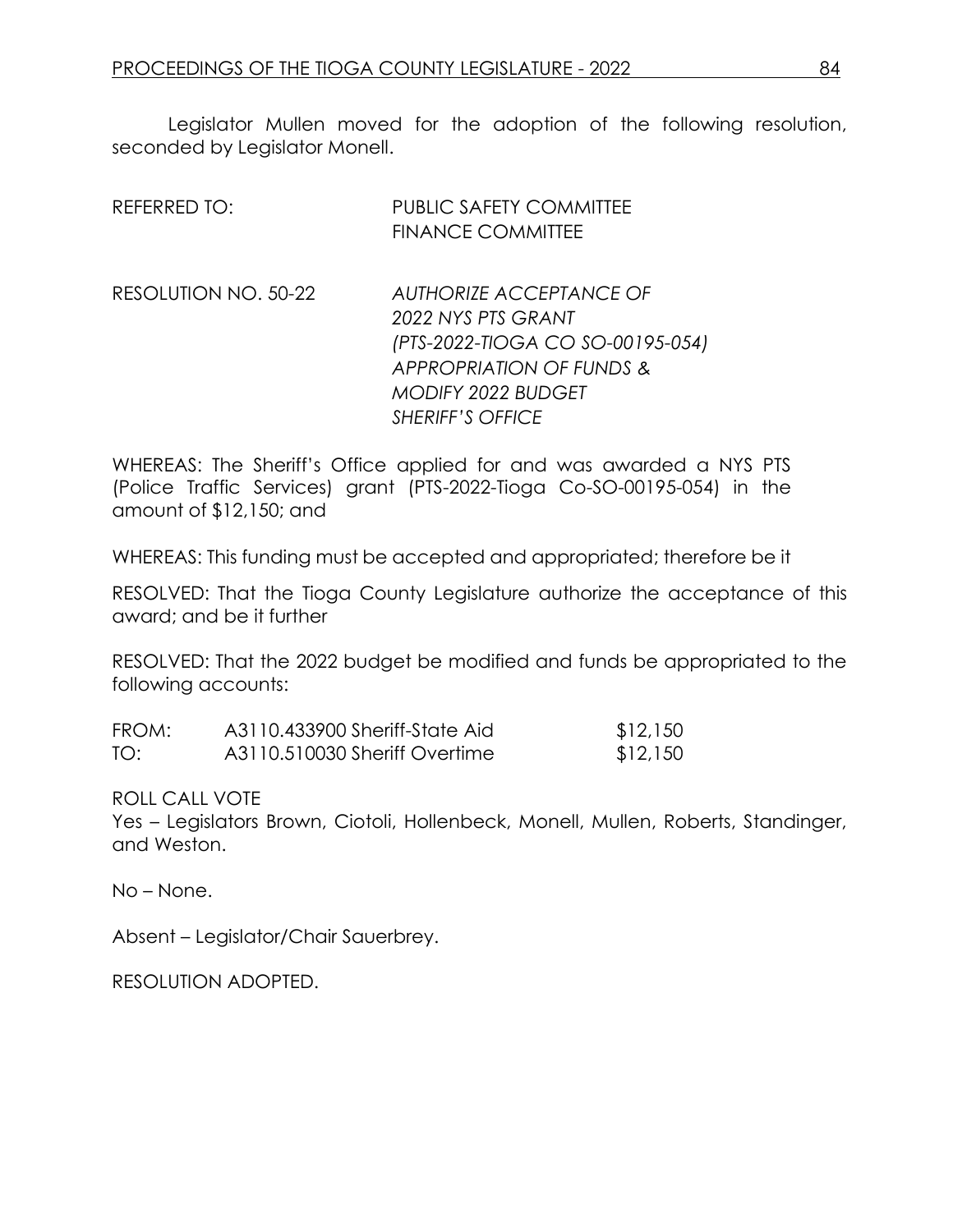Legislator Monell moved for the adoption of the following resolution, seconded by Legislator Mullen.

| REFERRED TO:         | <b>INFORMATION TECHNOLOGY COMMITTEE</b><br>FINANCE/LEGAL COMMITTEE                                       |
|----------------------|----------------------------------------------------------------------------------------------------------|
| RESOLUTION NO. 51-22 | ACCEPT GRANT AWARD FOR<br>TIOGA COUNTY ITCS SHARED SERVICES;<br>APPROPRIATE FUNDS AND MODIFY 2022 BUDGET |

WHEREAS: The Tioga County Legislature recognizes the need to improve services and save costs by supporting shared services with other municipalities; and

WHEREAS: The Information Technology and Communication Services department has applied for and received a Local Government Efficiency reimbursable grant from the New York State Department of State in the amount of \$103,522; and

WHEREAS: This grant covers many costs to implement shared services with the Village of Owego and Town of Candor; and

WHEREAS: Legislative approval is needed to amend or modify budget and appropriate funds; and

WHEREAS: The Information Technology and Communication Services department needs to place the funds into appropriate accounts to implement; therefore be it

RESOLVED: That the Tioga County Legislature accepts said grant for the Tioga County ITCS shared services and authorizes the ITCS department to spend the grant dollars per the submitted budget; and be it further

RESOLVED: That the following funds be transferred and the 2022 budget be modified as follows:

| FROM: | H1680 430970 SSG21 Capital SSG - State Aid<br>H1680 430891 SSG21 General SSG State Aid                                     | \$61,400.00<br>\$42,122.00               |
|-------|----------------------------------------------------------------------------------------------------------------------------|------------------------------------------|
| TO:   | H1680 521090 SSG21 Capital Computer<br>A1680 540140 SSG21 Contracting Services<br>A1680 540640 SSG21 Supplies (Not Office) | \$61,400.00<br>\$39,622.00<br>\$2,500.00 |

and be it further

RESOLVED: That any of the original \$103,522 funds that remain unspent as of 12/31/2022 will be carried forward into the New Year.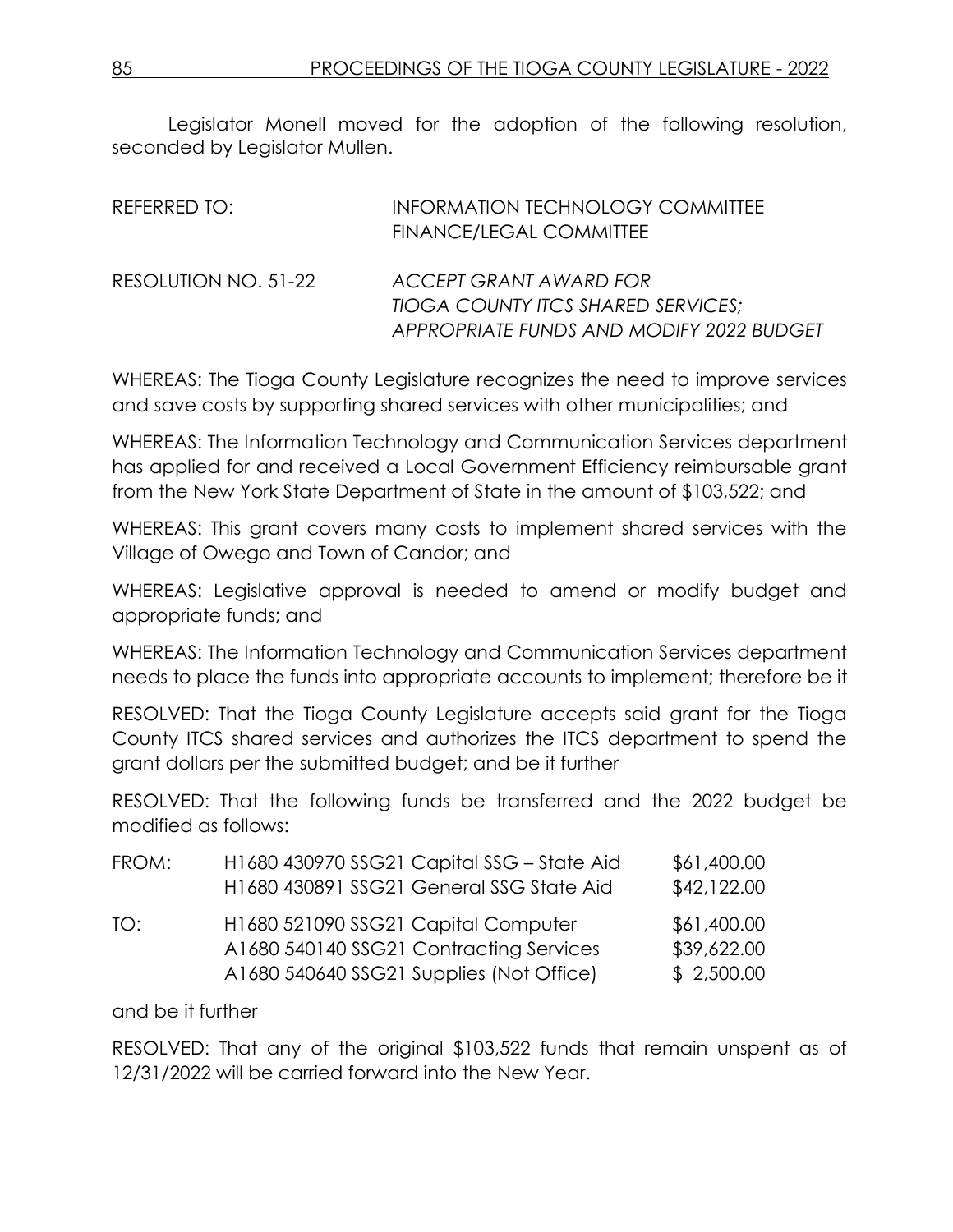ROLL CALL VOTE

Yes – Legislators Brown, Ciotoli, Hollenbeck, Monell, Mullen, Roberts, Standinger, and Weston.

No – None.

Absent – Legislator/Chair Sauerbrey.

RESOLUTION ADOPTED.

Legislator Monell moved for the adoption of the following resolution, seconded by Legislator Standinger.

REFERRED TO: FINANCE/LEGAL COMMITTEE

RESOLUTION NO. 52-22 *APPLY FOR INDIGENT LEGAL SERVICES GRANT*

WHEREAS: The New York State Office of Indigent Legal Services has made available to Tioga County a three year, non-competitive grant totaling \$61,902.00 to improve the quality of Indigent Legal Services provided under Article 18-B of the County Law; and

WHEREAS: Tioga County realizes the importance of providing quality representation to indigent individuals; and

WHEREAS: The grant funds will be used:

- 1. To fully fund the position of Part-time Paralegal plus Fringe for the Public Defender's Office.
- 2. To partially fund the positions listed below:
	- 1. Chief Public Defender
	- 2. Family Court Public Defender
	- 3. Part-time First Assistant Public Defender
	- 4. Part-time Second Assistant Public Defender
	- 5. Part-time Secretary for the Public Defender
- 3. To fund the on-line research tool for the Public Defender's Office.
- 4. To fund the annual support for the PD CMS system.
- 5. To partially fund Investigative, Expert Witness, Transcripts, and Training for the Public Defender's Office.

therefore be it

RESOLVED: That the Assigned Counsel Administrator be authorized to submit the appropriate grant application for the purpose of securing this funding.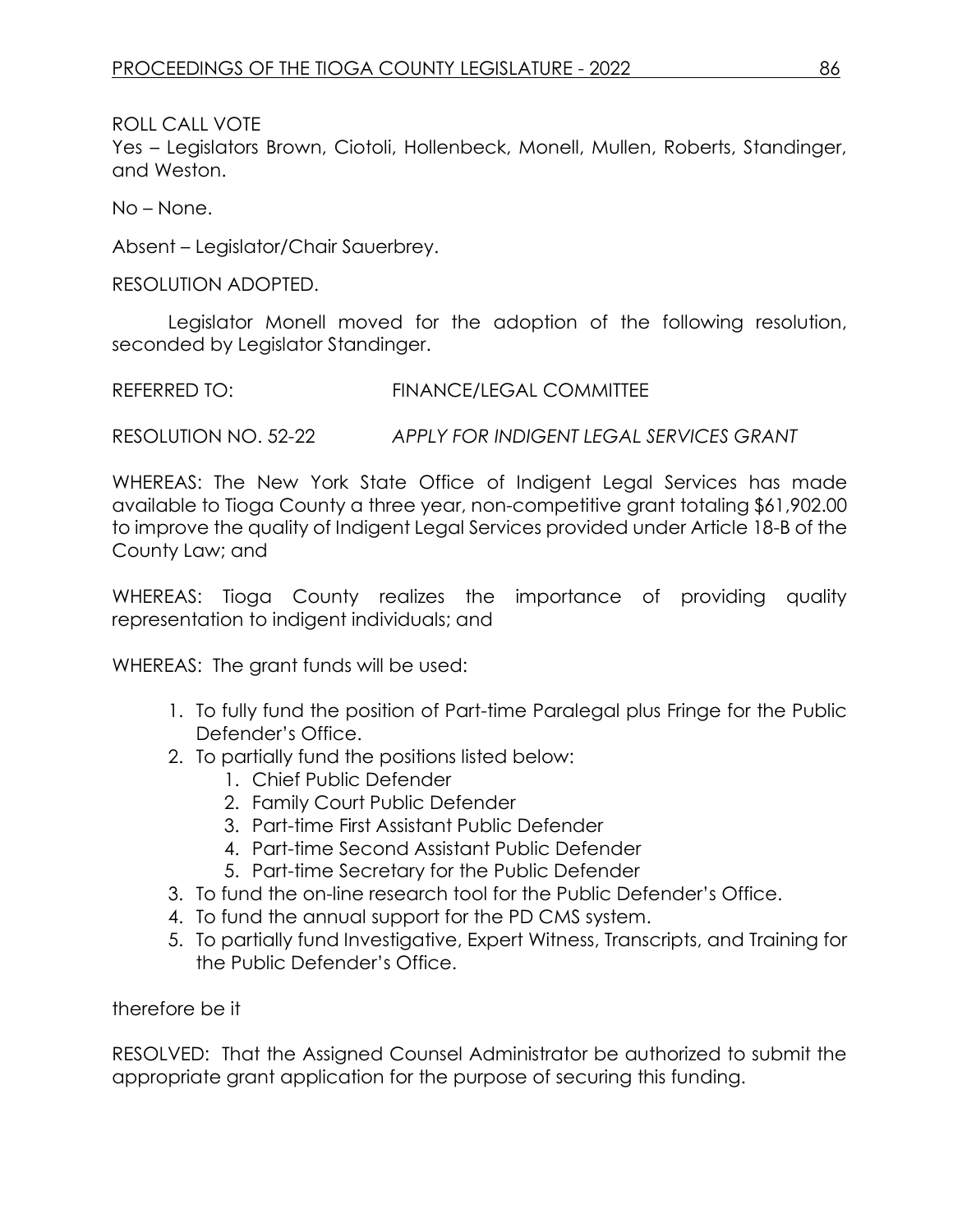ROLL CALL VOTE

Yes – Legislators Brown, Ciotoli, Hollenbeck, Monell, Mullen, Roberts, Standinger, and Weston.

No – None.

Absent – Legislator/Chair Sauerbrey.

RESOLUTION ADOPTED.

Legislator Mullen moved for the adoption of the following resolution, seconded by Legislator Roberts.

| REFERRED TO: | <b>PUBLIC SAFETY COMMITTEE</b> |
|--------------|--------------------------------|
|              |                                |

RESOLUTION NO. 53-22 *AUTHORIZE THE SUBMISSION OF THE 2021-2022 PSAP OPERATIONS GRANT SHERIFF'S OFFICE*

WHEREAS: The NYS Office of Interoperable and Emergency Communications has announced the 2021-2022 PSAP (Public Safety Answering Point) Operations grant funding; and

WHEREAS: County Policy Section 9 (e) (formerly policy #47) requires that a resolution be approved before any such grant application is submitted; therefore be it

RESOLVED: That the Tioga County Sheriff's Office be authorized to submit the appropriate grant application for the purpose of securing this funding and authorizes the Chair of the Legislature to sign such application.

ROLL CALL VOTE Yes – Legislators Brown, Ciotoli, Hollenbeck, Monell, Mullen, Roberts, Standinger, and Weston.

No – None.

Absent – Legislator/Chair Sauerbrey.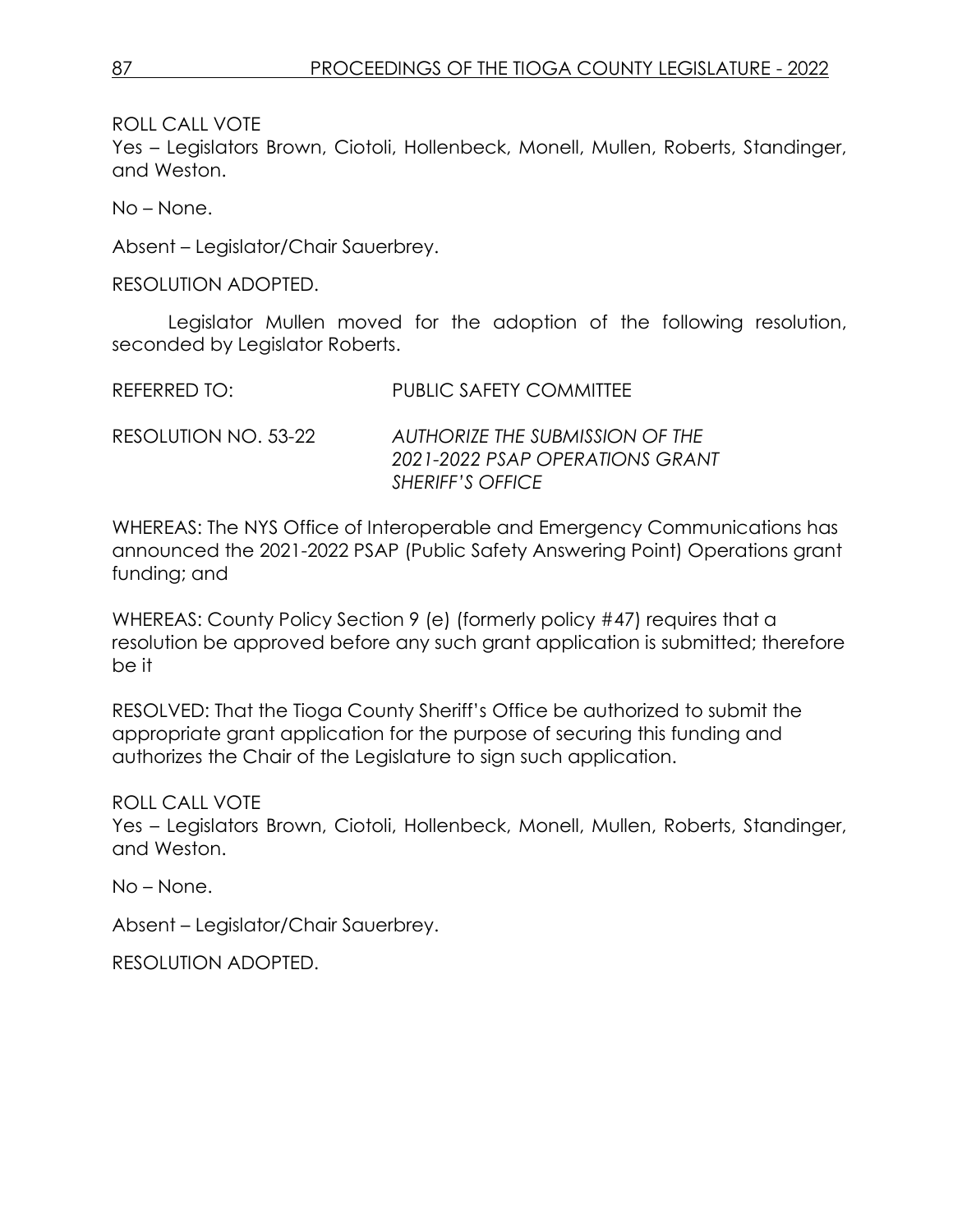Legislator Mullen moved for the adoption of the following resolution, seconded by Legislator Roberts.

| REFERRED TO:         | <b>PUBLIC SAFETY COMMITTEE</b>                                                                                                  |
|----------------------|---------------------------------------------------------------------------------------------------------------------------------|
| RESOLUTION NO. 54-22 | <b>AUTHORIZE THE SUBMISSION OF PTS</b><br>(POLICE TRAFFIC SERVICES)<br><b>GRANT APPLICATION 2023</b><br><b>SHERIFF'S OFFICE</b> |

WHEREAS: The NYS Governor's Traffic Safety Council has announced a Fiscal Year 2023 PTS (Police Traffic Services) grant; and

WHEREAS: Applications for this grant must be received no later than May 1, 2022; and

WHEREAS: County Policy Section 9 (e) (formerly policy #47) requires that a resolution be approved before any such grant applications are submitted; therefore be it

RESOLVED: That the Tioga County Sheriff's Office be authorized to submit the appropriate grant application for the purpose of securing this funding and authorizes the Chair of the Legislature to sign such application.

### ROLL CALL VOTE

Yes – Legislators Brown, Ciotoli, Hollenbeck, Monell, Mullen, Roberts, Standinger, and Weston.

No – None.

Absent – Legislator/Chair Sauerbrey.

RESOLUTION ADOPTED.

Legislator Mullen moved for the adoption of the following resolution, seconded by Legislator Roberts.

| REFERRED TO:         | PUBLIC SAFETY COMMITTEE               |
|----------------------|---------------------------------------|
| RESOLUTION NO. 55-22 | AUTHORIZE THE SUBMISSION OF STATEWIDE |
|                      | INTEROPERABLE COMMUNICATIONS FORMULA  |
|                      | <b>GRANT APPLICATION (SICG 21)</b>    |
|                      | <b>OFFICE OF EMERGENCY SERVICES</b>   |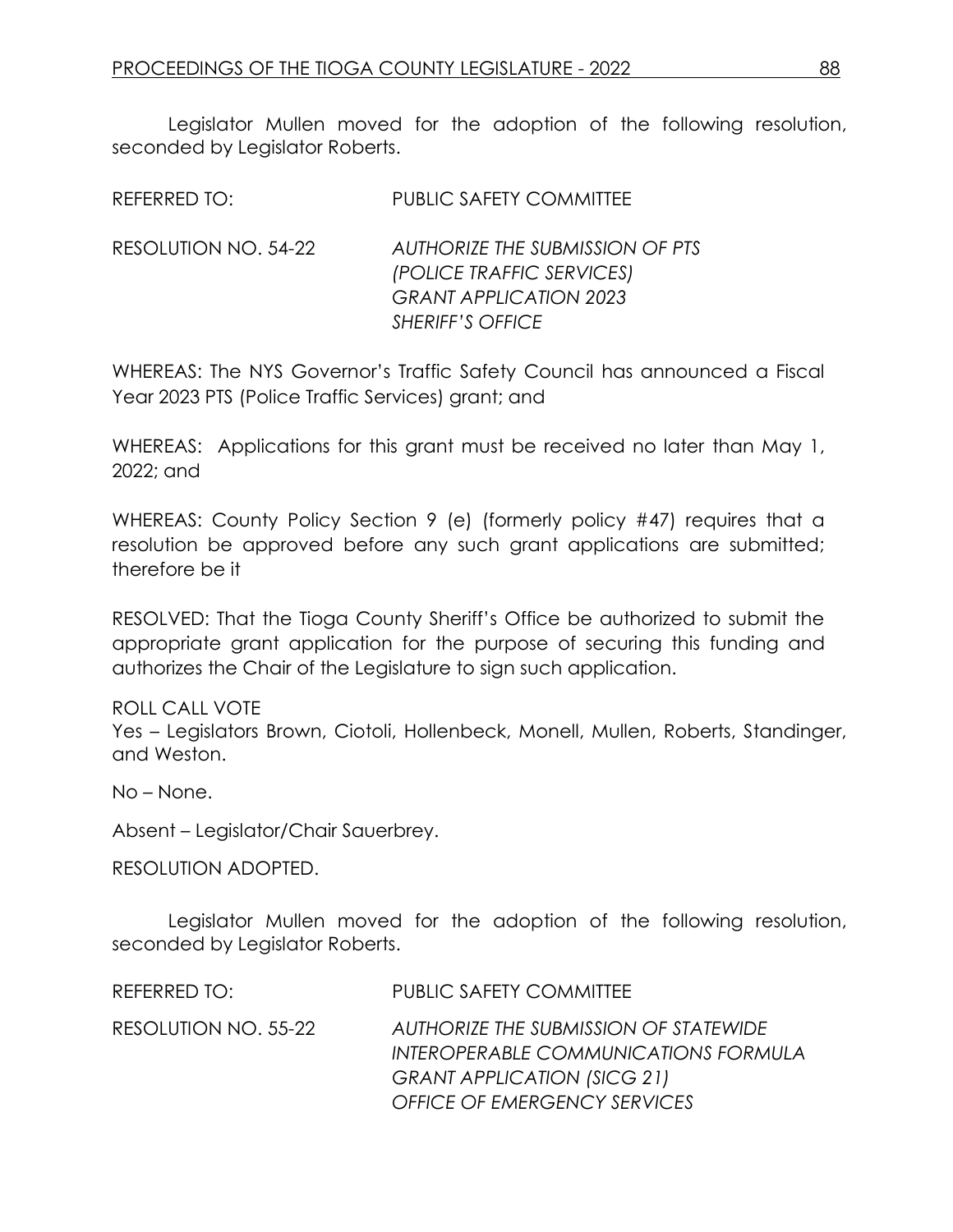WHEREAS: The Office of Homeland Security and Emergency Services has issued a Statewide Interoperable Communications Formula Grant 2021. The grant will be used for upgrading the radio communications in the county and there is no local share associated with said grant; and

WHEREAS: County Policy # 47 requires that permission be obtained prior to submitting said application; therefore be it

RESOLVED: That the Tioga County Office of Emergency Services be authorized to submit the Statewide Interoperable Communications Formula Grant application 2021.

ROLL CALL VOTE Yes – Legislators Brown, Ciotoli, Hollenbeck, Monell, Mullen, Roberts, Standinger, and Weston.

No – None.

Absent – Legislator/Chair Sauerbrey.

RESOLUTION ADOPTED.

Legislator Monell moved for the adoption of the following resolution, seconded by Legislator Mullen.

REFERRED TO: LEGAL/FINANCE COMMITTEE

RESOLUTION NO. 56-22 *AUTHORIZING AND APPROVING A SETTLEMENT AGREEMENT WITH ALLERGAN CONCERNING CLAIMS RELATED TO THE OPIOID CRISIS*

WHEREAS: Tioga County has joined in a legal action seeking compensation from those who are responsible for causing and perpetuating the opioid addiction crisis (the "Action"); and

WHEREAS: The Action is against several defendants, including manufacturers of opioids, distributors of opioids and chain pharmacies; and

WHEREAS: The Action alleges several causes of action against defendant Allergan based on claims that Allergan contributed to the opioid epidemic by falsely promoting prescription opioids it manufactured and sold and by falsely promoting the increased use of opioids directly and generally through various "front groups" and failing to implement measures to prevent diversion of prescription opioids in connection with distribution of its products, all of which contributed to a public health crisis in New York; and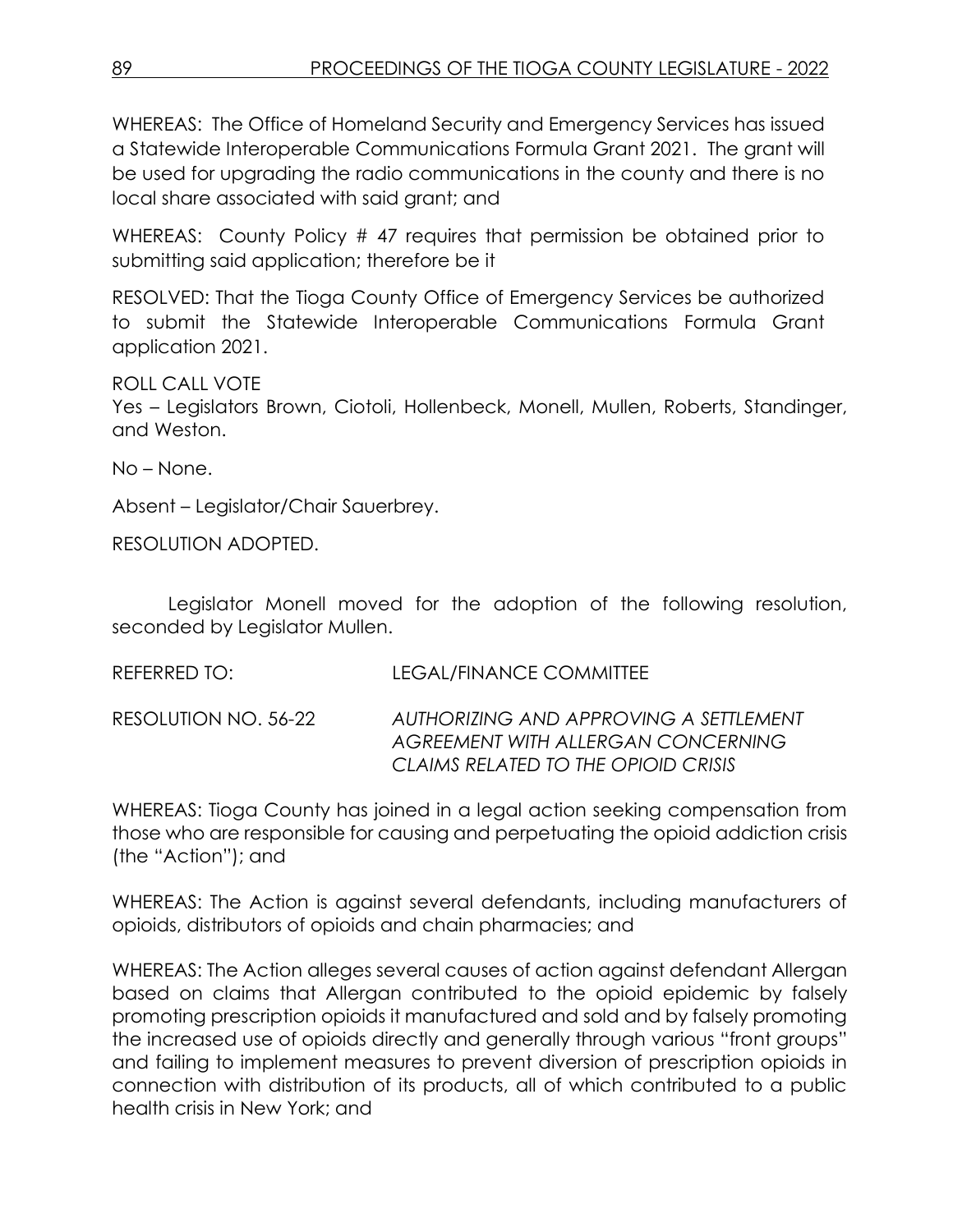WHEREAS: Allergan has offered to settle the claims against it by paying a sum to be used for restitution and abatement and agreeing to not manufacture, sell or promote opioids; and

WHEREAS: The final amount to be received by Tioga County will vary depending on several factors including the number of Plaintiff's ultimately agreeing to the settlement but will have an approximate value to Tioga of \$108,486.48; and

WHEREAS: It is in the best interest of Tioga County to resolve this matter with respect to Allergan without further litigation and enter into an agreement to settle all allegations against Allergan and avoid protracted litigation; therefore be it

RESOLVED: That Tioga County is authorized to settle its claim with Allergan and Tioga County Chair of the Legislature, Martha Sauerbrey, is authorized to execute such forms and agreements, as approved by the County Attorney to compromise the claim the Defendants Allergan and distribute the proceeds between the participating Plaintiffs.

ROLL CALL VOTE Yes – Legislators Brown, Ciotoli, Hollenbeck, Monell, Mullen, Roberts, Standinger, and Weston.

No – None.

Absent – Legislator/Chair Sauerbrey.

RESOLUTION ADOPTED.

Legislator Roberts moved for the adoption of the following resolution, seconded by Legislator Monell.

REFERRED TO: ED&P COMMITTEE

RESOLUTION NO. 57-22 *AUTHORIZATION TO USE AMERICAN RESCUE PLAN ACT FUNDS AS MATCH FOR SOUTHERN TIER NETWORK USDA RECONNECT GRANT APPLICATION FOR EXTENSION OF BROADBAND IN THE TOWN OF NICHOLS*

WHEREAS: The United States Department of Agriculture (USDA) Broadband ReConnect Program furnishes loans and grants to provide funds for the costs of construction, improvement, or acquisition of facilities and equipment needed to provide broadband service in eligible rural areas; and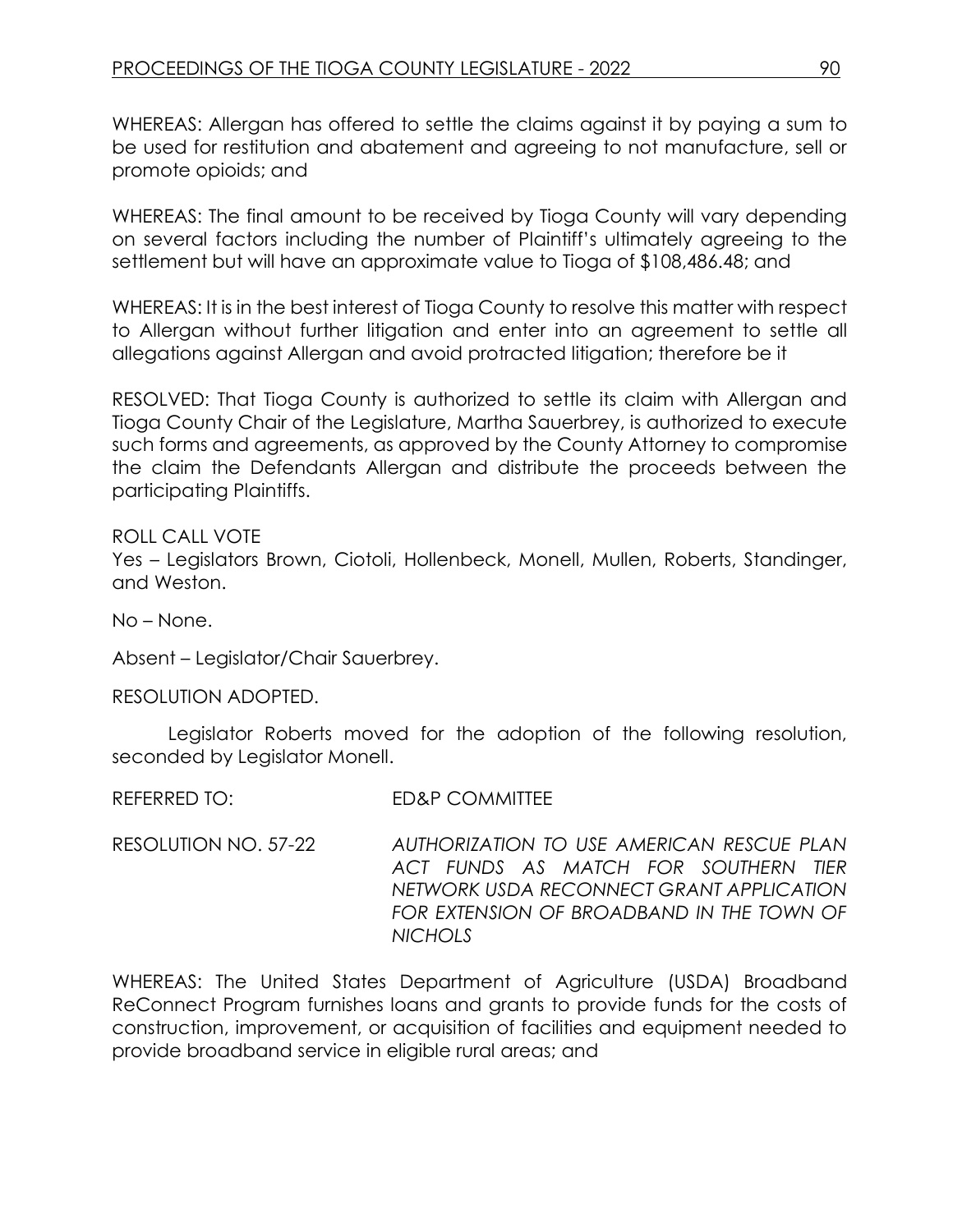WHEREAS: Rural areas include cities, villages, townships and towns with no more than 20,000 residents according to the latest US Census Data; and

WHEREAS: The Town of Nichols fits the USDA defined criteria under the Broadband ReConnect Program; and

WHEREAS: The Town of Nichols has identified a need for the extension of broadband services to unserved and underserved areas; and

WHEREAS: Tioga County supports and encourages the extension of broadband services within the County; and

WHEREAS: The Southern Tier Network (STN) is a nonprofit open access communication organization that enables fast affordable reliable internet access in New York State's Southern Tier Region; and

WHEREAS: The Town of Nichols is in support of an application to the USDA Broadband ReConnect Program by STN; and

WHEREAS: The USDA Broadband ReConnect grant requires a match not less than twenty-five percent (25%) of the total project cost; and

WHEREAS: The ultimate numbers for the build out have not been finalized, but are estimated at \$1.7 million dollars; and

WHEREAS: Tioga County has pledged American Rescue Plan Act (ARPA) funds toward the effort to extend broadband services to unserved and underserved areas of the County; and

WHEREAS: The Town of Nichols and Tioga County have agreed to provide an equal match injection not to exceed \$300,000 each; and

WHEREAS: \$300,000 will be provided using American Rescue Plan Act (ARPA) funding which will be allocated to account A1680 540140 M7674 Contracted Services with a separate Resolution provided by the ARPA Fund Administrator; and

WHEREAS: The USDA Broadband ReConnect grant application will be in the name of STN and submitted for a total of approximately \$1,275,000 in grant funds; therefore be it

RESOLVED: That the Tioga County Legislature hereby authorizes the use of ARPA Funds to be utilized as matching funds for the purpose of extending broadband to the unserved and underserved areas of the Town of Nichols in an amount not more than the Town of Nichols match and not to exceed \$300,000.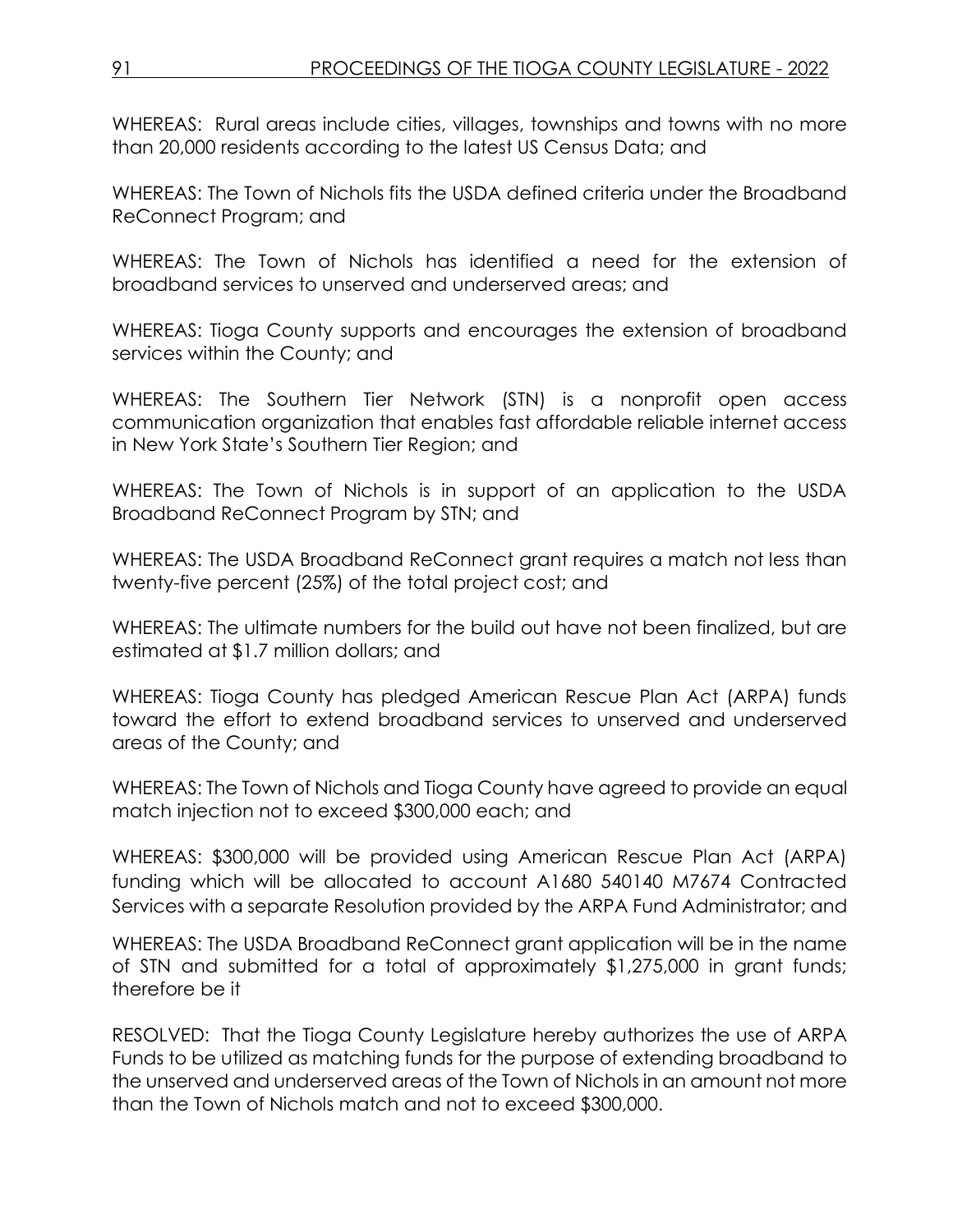ROLL CALL VOTE

Yes – Legislators Brown, Ciotoli, Hollenbeck, Monell, Mullen, Roberts, Standinger, and Weston.

No – None.

Absent – Legislator/Chair Sauerbrey.

RESOLUTION ADOPTED.

Legislator Monell moved for the adoption of the following resolution, seconded by Legislator Brown.

| REFERRED TO:         | <b>ITCS COMMITTEE</b><br><b>FINANCE COMMITTEE</b>                                                                     |
|----------------------|-----------------------------------------------------------------------------------------------------------------------|
| RESOLUTION NO. 58-22 | AUTHORIZE PURCHASE OF STORAGE AREA<br>NETWORK (SAN) ARRAYS USING CAPITAL AND<br>AMERICAN RESCUE PLAN ACT (ARPA) FUNDS |

WHEREAS: The Tioga County Information Technology and Communication Services department has determined the existing data storage hardware devices have reached the end of their operational life; and

WHEREAS: The Tioga County Information Technology and Communication Services department has determined, after investigating several vendors and SAN devices, the NETAPP AFF-C190 device as the recommended hardware to replace existing storage arrays; and

WHEREAS: The NETAPP AFF-C190 devices increase Tioga County Information Security posture by offering Data-At-Rest (DAR) encryption and increased compression while reducing both power consumption and hardware failure points; and

WHEREAS: \$60,000 will be provided using American Rescue Plan Act (ARPA) funding which will be allocated to account H1680 521090 M7674 with a separate Resolution provided by the ARPA Fund Administrator, with remaining \$43,290.78 to be paid out of Capital funding allocated to H1680 521090; and

WHEREAS: The Tioga County Information Technology and Communications Services department will purchase the Storage Area Network devices using the NY-OGS Contract PM20920 (Group 72600 – Award 22802); therefore be it

RESOLVED: That the Tioga County Legislature authorizes the purchase of two (2) Storage Area Network (SAN) devices from Lynx Technologies, 2680 Grand Island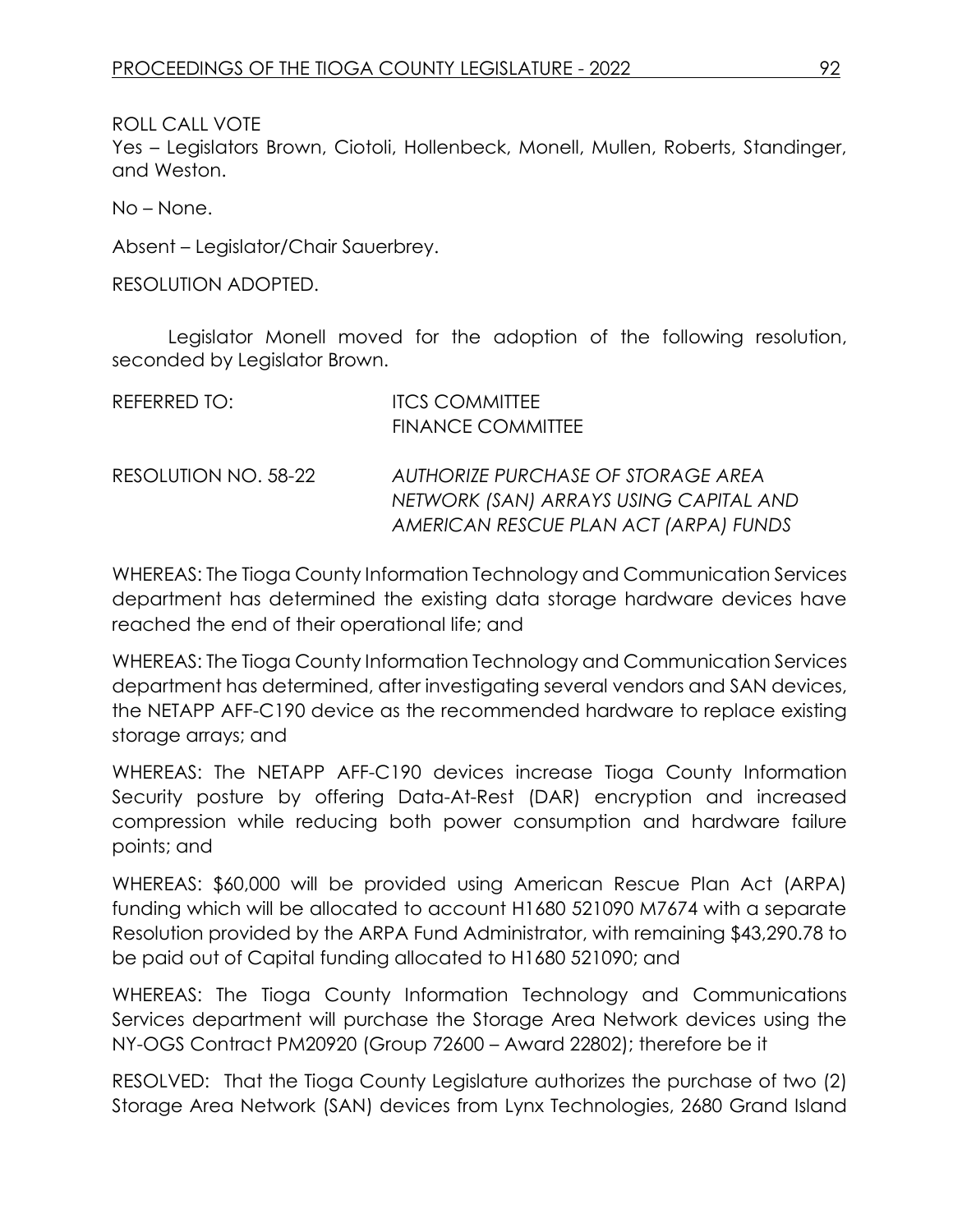Blvd, STE 2, Grand Island, NY 14072 not to exceed \$103,290.78 to be paid out of the following accounts:

H1680 521090 Computer \$43,290.78

ROLL CALL VOTE

Yes – Legislators Brown, Ciotoli, Hollenbeck, Monell, Mullen, Roberts, Standinger, and Weston.

No – None.

Absent – Legislator/Chair Sauerbrey.

RESOLUTION ADOPTED.

Legislator Monell moved for the adoption of the following resolution, seconded by Legislator Brown.

| REFERRED TO:         | <b>ITCS COMMITTEE</b><br><b>FINANCE/LEGAL COMMITTEE</b>                            |
|----------------------|------------------------------------------------------------------------------------|
| RESOLUTION NO. 59-22 | AUTHORIZE TO AMEND EXISTING ENTERPRISE<br>AGREEMENT WITH MICROSOFT INC. TO INCLUDE |
|                      | MICROSOFT OFFICE 365 SUBSCRIPTIONS                                                 |

WHEREAS: The Tioga County Information Technology and Communication Services department has a current Enterprise Agreement (Enrollment ID: 6127199) with Microsoft Incorporated for Windows Server and Windows 10 Client Access Licenses (CALs); and

WHEREAS: The Tioga County Information Technology and Communication Services department is currently in year two of this three-year Enterprise Agreement with Microsoft Incorporated; and

WHEREAS: The Chief Information Officer would like to amend existing Enterprise Agreement to include Office 365 software services at a total cost of \$137,854.30 for the period of March 1, 2022 through December 31, 2023; and

WHEREAS: Funding will be provided for using Information Technology and Communication Services Capital funds H1680 520620 (Software). Year one, prorated cost is \$55,140.00 and year two anticipated cost is \$82,714.30; therefore be it

RESOLVED: That the Chair of the County Legislature is authorized to execute an agreement amendment between Tioga County and Microsoft, Inc. upon review by the County Attorney.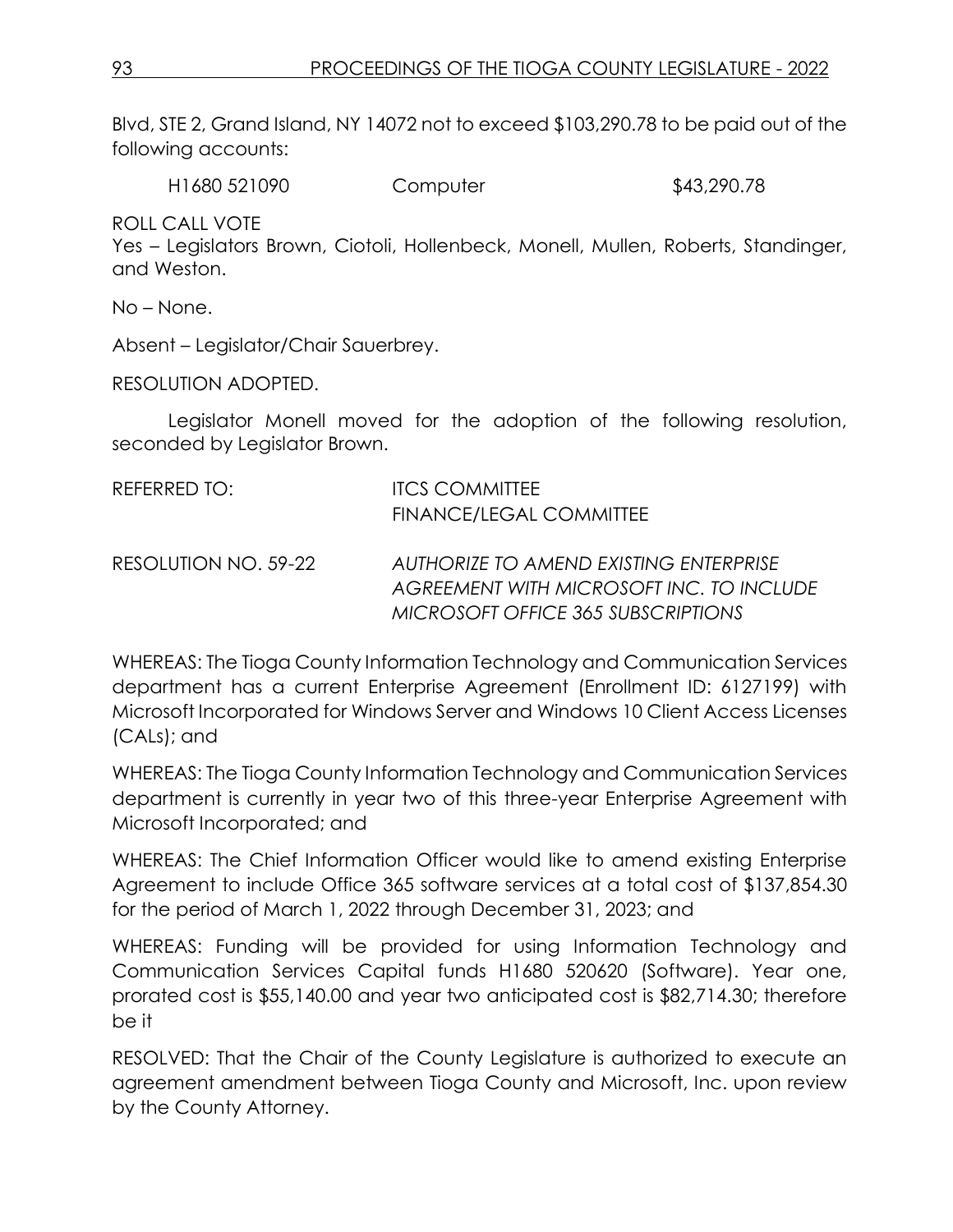ROLL CALL VOTE

Yes – Legislators Brown, Ciotoli, Hollenbeck, Monell, Mullen, Roberts, Standinger, and Weston.

No – None.

Absent – Legislator/Chair Sauerbrey.

RESOLUTION ADOPTED.

Legislator Weston moved for the adoption of the following resolution, seconded by Legislator Mullen.

| REFERRED TO:         | PUBLIC SAFETY COMMITTEE<br>FINANCE COMMITTEE                         |
|----------------------|----------------------------------------------------------------------|
| RESOLUTION NO. 60-22 | RE-ESTABLISH PRIOR YEAR 2021 CAPITAL<br>FOR 2022 BUDGET FOR FIRE/EMO |

WHEREAS: Personal Protective Equipment order was placed in 2021 for the Fire/EMO department but will not be received prior to the closing of 2021; and

WHEREAS: Prior year Capital Equipment requests need to be re-established for the remaining unspent balance as of year-end 2021 for purchase or completion in 2022; therefore it be

RESOLVED: That the following accounts and amounts be re-established:

Capital Equipment

A3410 520215 Personal Protective Equipment \$5,756.51

ROLL CALL VOTE

Yes – Legislators Brown, Ciotoli, Hollenbeck, Monell, Mullen, Roberts, Standinger, and Weston.

No – None.

Absent – Legislator/Chair Sauerbrey.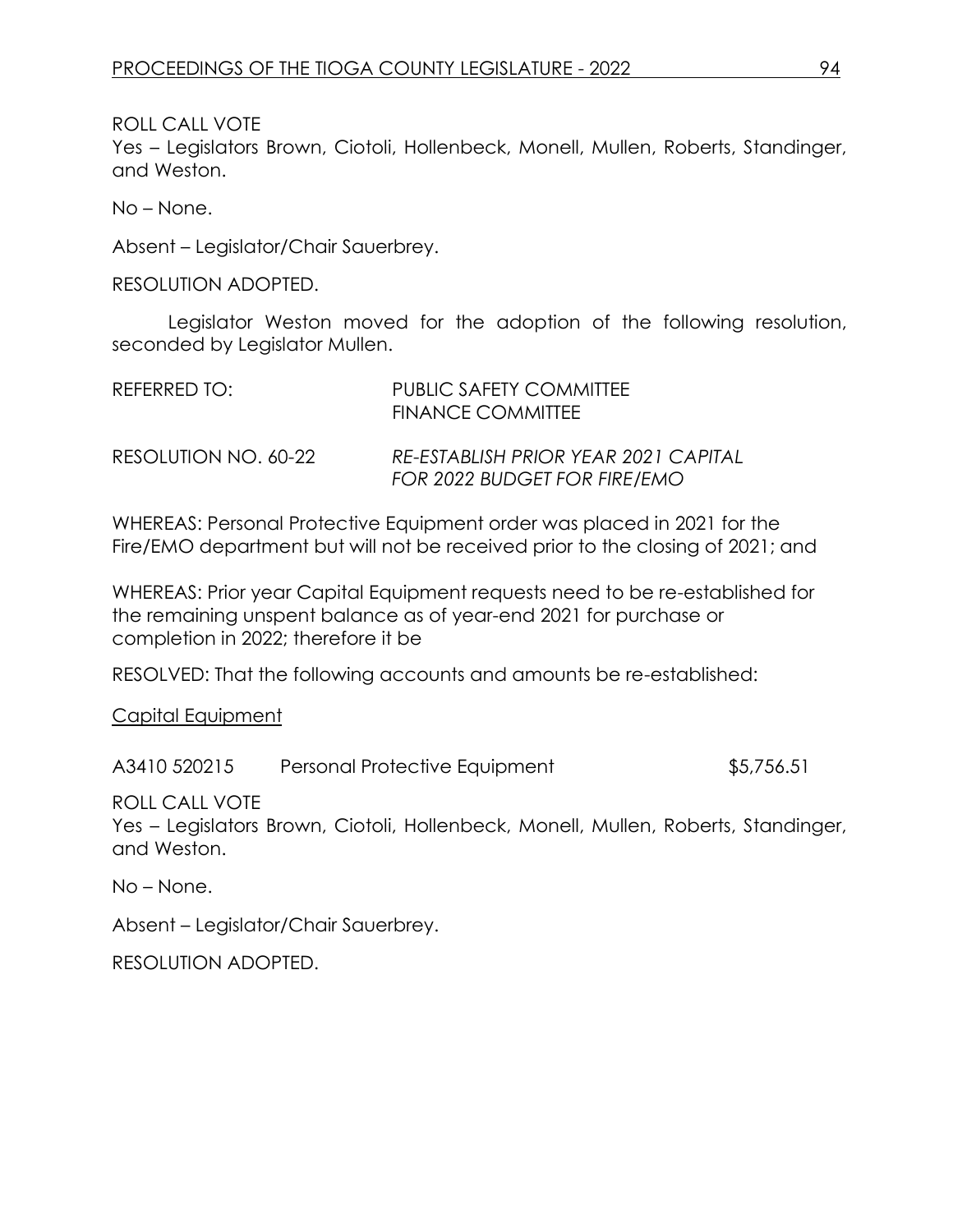Legislator Monell moved for the adoption of the following resolution, seconded by Legislator Roberts.

| REFERRED TO:         | <b>FINANCE COMMITTEE</b><br><b>PUBLIC WORKS COMMITTEE</b> |
|----------------------|-----------------------------------------------------------|
| RESOLUTION NO. 61-22 | RE-ESTABLISH PRIOR YEAR 2021<br>PUBLIC WORKS PROJECTS     |

WHEREAS: Prior Year Public Works Projects Funds need to be re-established for the remaining unspent balance as of year-end 2021 for purchase or completion in 2022; therefore be it

RESOLVED: That the following account and amounts be re-established and the 2022 budget is amended:

| <b>Capital Construction</b>            |                            | <b>Amount to Re-Establish</b> |
|----------------------------------------|----------------------------|-------------------------------|
| H1620.520911                           | Renovations 56 Main Street | \$68,305.56                   |
| H1620.520994.BG001 Truck Wash Building |                            | \$26,580.00                   |
| H1620.521988                           | Courthouse Renovations     | \$19,141.68                   |
| H1621.520929                           | Boiler-HHS                 | \$20,000.00                   |
| <b>Bridge and Culverts</b>             |                            | <b>Amount to Re-Establish</b> |
| D5110.540050                           | <b>Bridge Projects</b>     | \$199,000.00                  |
| D5110.540262                           | Culverts                   | \$98,000.00                   |

### ROLL CALL VOTE

Yes – Legislators Brown, Ciotoli, Hollenbeck, Monell, Mullen, Roberts, Standinger, and Weston.

No – None. Absent – Legislator/Chair Sauerbrey.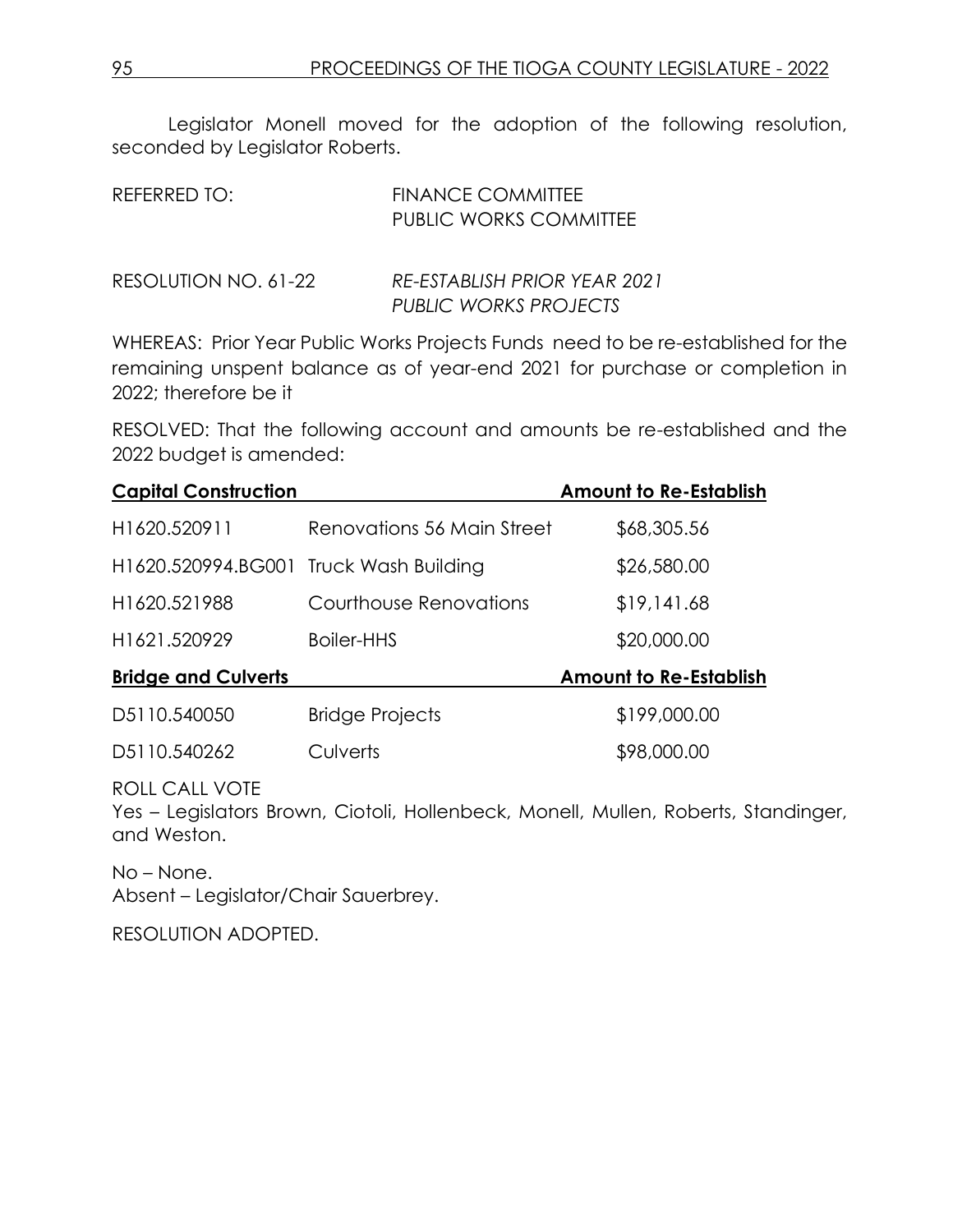Legislator Monell moved for the adoption of the following resolution, seconded by Legislator Brown.

| REFERRED TO:         | LEGISLATIVE WORKSESSION                                                                                                 |
|----------------------|-------------------------------------------------------------------------------------------------------------------------|
| RESOLUTION NO. 62-22 | AMEND 2022 BUDGET<br><b>APPROPRIATION OF FUNDS</b><br>AMERICAN RESCUE PLAN ACT<br><b>BUDGET OFFICE REQUEST 2022-002</b> |

WHEREAS: On March 11<sup>th</sup>, 2021 the State and Local Coronavirus Fiscal Recovery Fund legislation, part of the American Rescue Plan Act, hereinafter referred to as ARPA, was signed into law, awarding Tioga County \$9,362,868 in fiscal recovery funds, half of the funds were received in 2021, and the other half are to be received in 2022; and

WHEREAS: On May 10<sup>th</sup>, 2021 the U.S. Department of Treasury released guidance as to how the fiscal recovery funds are to be spent in the response effort against the COVID-19 pandemic including support of the public health response, replacement of public sector revenue losses, and water & sewer infrastructure; and

WHEREAS: The Tioga County Legislature has identified internal departments and external agencies that would greatly benefit from the provision of the ARPA funds, that also meet the treasury's guidelines for use and provide the greatest benefit to Tioga County residents, and

WHEREAS: Upon the successful receipt and review of the One Time ARPA request form(s), both the Legislative Chair and the ARPA Fund Administrator have granted their approval of the form, and have submitted the request to the Tioga County Legislature for final review and approval; and

WHEREAS: Amending of the 2022 Budget and appropriation of Fiscal Recovery Funds require Legislative Approval; therefore be it

RESOLVED: That the 2022 Budget be amended, and funds be appropriated as follows:

TO: **A6510 540640 M7674 Supplies (Not Office)** \$25,000.00 Requestor: Tioga County Veterans Service Agency (Internal) ARPA Category: 1.10 Mental Health Services Veterans Suicide Prevention Budget Amendment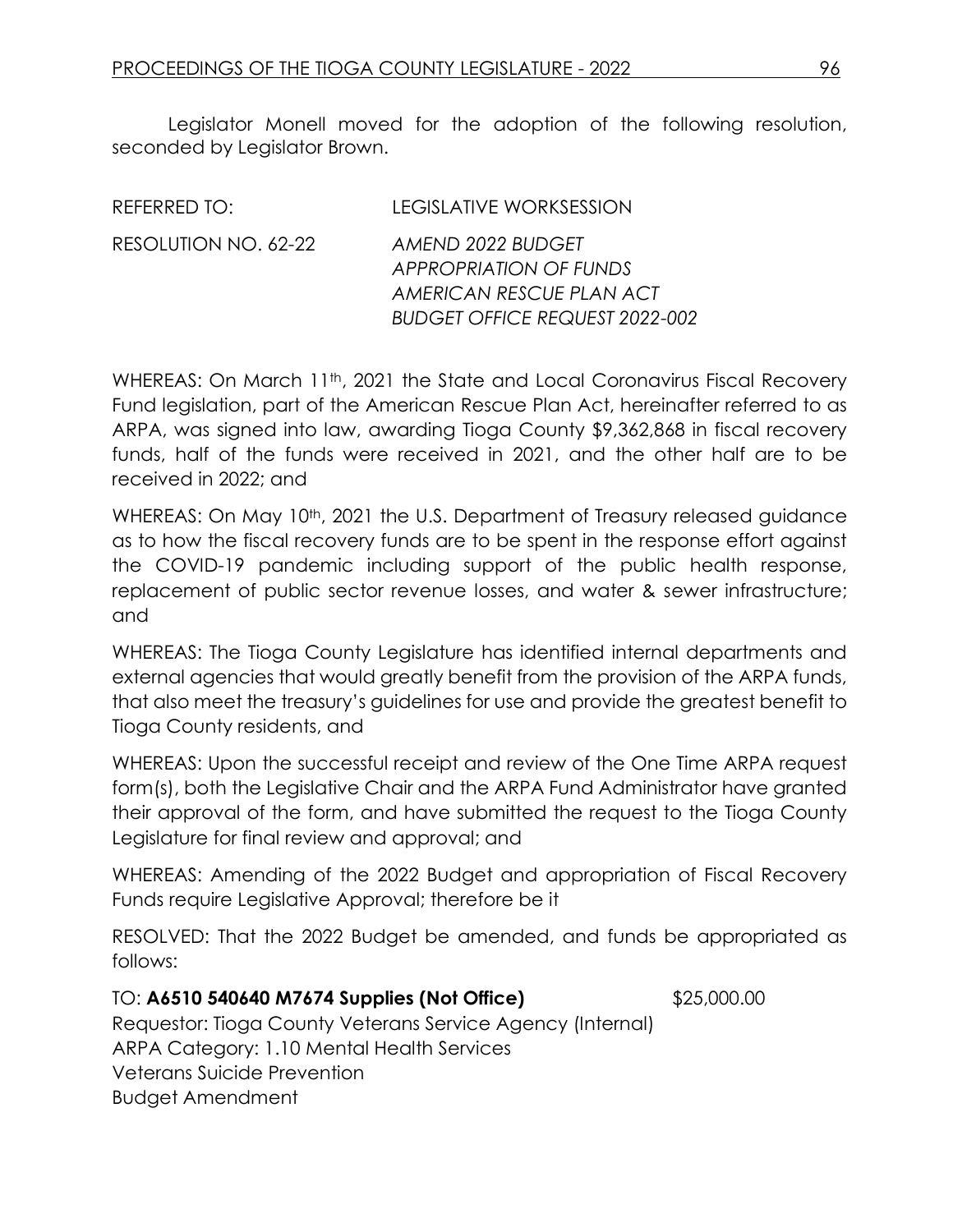| TO: A6773 540429 M7674 Outside Support<br>VID: 534 "A New Hope Center, Inc."<br>ARPA Category: 1.10 Mental Health Services<br><b>Tioga County Suicide Prevention</b><br>Manual Check Payment                                                                                    | \$50,000.00  |
|---------------------------------------------------------------------------------------------------------------------------------------------------------------------------------------------------------------------------------------------------------------------------------|--------------|
| TO: A6773 540429 M7674 Outside Support<br>VID: 534 "A New Hope Center, Inc."<br>ARPA Category: 3.10 Housing Support: Affordable Housing<br>A New Hope Center<br>Manual Check Payment                                                                                            | \$100,000.00 |
| TO: A1680 540140 M7674 Contracted Services<br>VID: 5683 "Southern Tier Network, Inc."<br>ARPA Category: 5.17 Broadband: Other Projects<br>Broadband Upgrade for the Town of Nichols<br><b>Budget Amendment</b>                                                                  | \$300,000.00 |
| TO: H1680 520620 M7674 Software<br>VID: 7043 "Lynx Technologies, Inc."<br>ARPA Category: 6.10 Provision of Governmental Services<br>IT – Data at Rest (DAR) Encryption Upgrade<br><b>Budget Amendment</b>                                                                       | \$60,000.00  |
| FROM: H1620 520911 M7674 Renovations<br>TO: H1621 520255 M7674 Security Equipment<br>VID: 7102 "Smiths Detection"<br>ARPA Category: 6.10 Provision of Governmental Services<br>Replace Malfunctioning X-Ray system at HHS Security Station<br><b>Budget Transfer</b>            | \$28,111.00  |
| FROM: H1620 520911 M7674 Renovations<br>TO: H1621 520255 M7674 Security Equipment<br><b>VID: 7101 "CEIA USA"</b><br>ARPA Category: 6.10 Provision of Governmental Services<br>Replace Malfunctioning Walk thru metal detector at HHS Security Station<br><b>Budget Transfer</b> | \$3,455.60   |
| ROLL CALL VOTE                                                                                                                                                                                                                                                                  |              |

Yes – Legislators Brown, Ciotoli, Hollenbeck, Monell, Mullen, Roberts, Standinger, and Weston.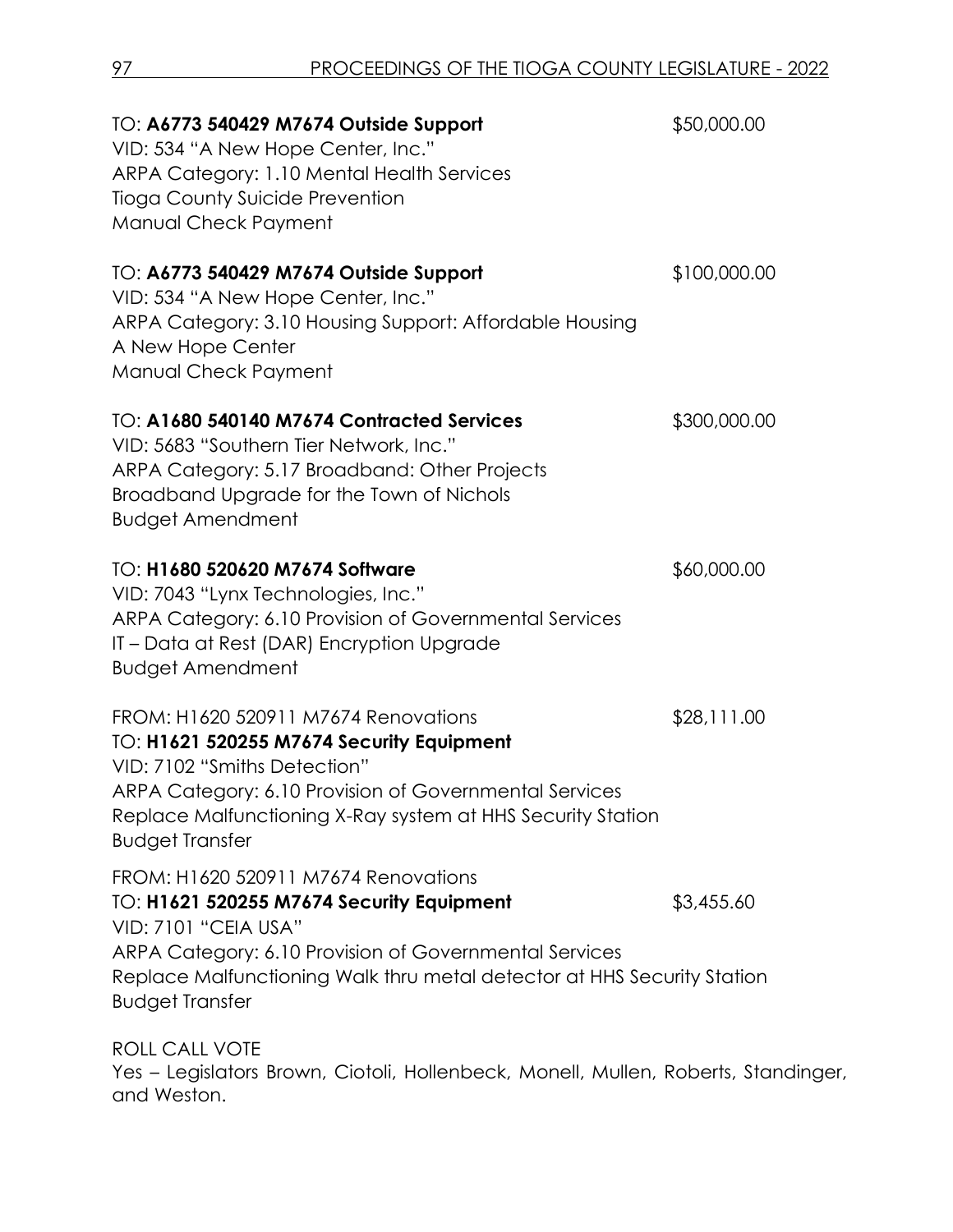No – None.

Absent – Legislator/Chair Sauerbrey.

RESOLUTION ADOPTED.

Legislator Mullen moved for the adoption of the following resolution, seconded by Legislator Standinger.

| REFERRED TO:         | PUBLIC SAFETY COMMITTEE<br><b>FINANCE COMMITTEE</b>                                                                                                            |
|----------------------|----------------------------------------------------------------------------------------------------------------------------------------------------------------|
| RESOLUTION NO. 63-22 | <b>APPROPRIATION OF FUNDS</b><br>2021 HOMELAND SECURITY GRANT<br><b>MODIFY 2021 BUDGET</b><br><b>OFFICE OF EMERGENCY MANAGEMENT</b><br><b>SHERIFF'S OFFICE</b> |

WHEREAS: The New York State Office of Homeland Security Program (SHSP) has been awarded a grant of \$59,750 (contract #C192610) to the Tioga County Office of Emergency Management; and

WHEREAS: 75% (\$44,812) of said grant will be appropriated to Emergency Management and 25% (\$14,938) will be appropriated to the Sheriff's Office; and

WHEREAS: Appropriation of funds requires legislative approval; therefore be it

RESOLVED: That the 2021 NYS Homeland Security Grant (contract # C192610) be appropriated as follows:

FROM: A3360.433567 SHS21 Homeland Security 2021 Revenue \$44,812

TO:

A3360.540140 SHS21 Homeland Security Grant –Contracted Services \$13,988 A3360.520130 SHS21 Homeland Security Grant – Equipment(not car) \$30,824

FROM: A3361.433567 SHS21 Homeland Security 2021 Revenue \$14,938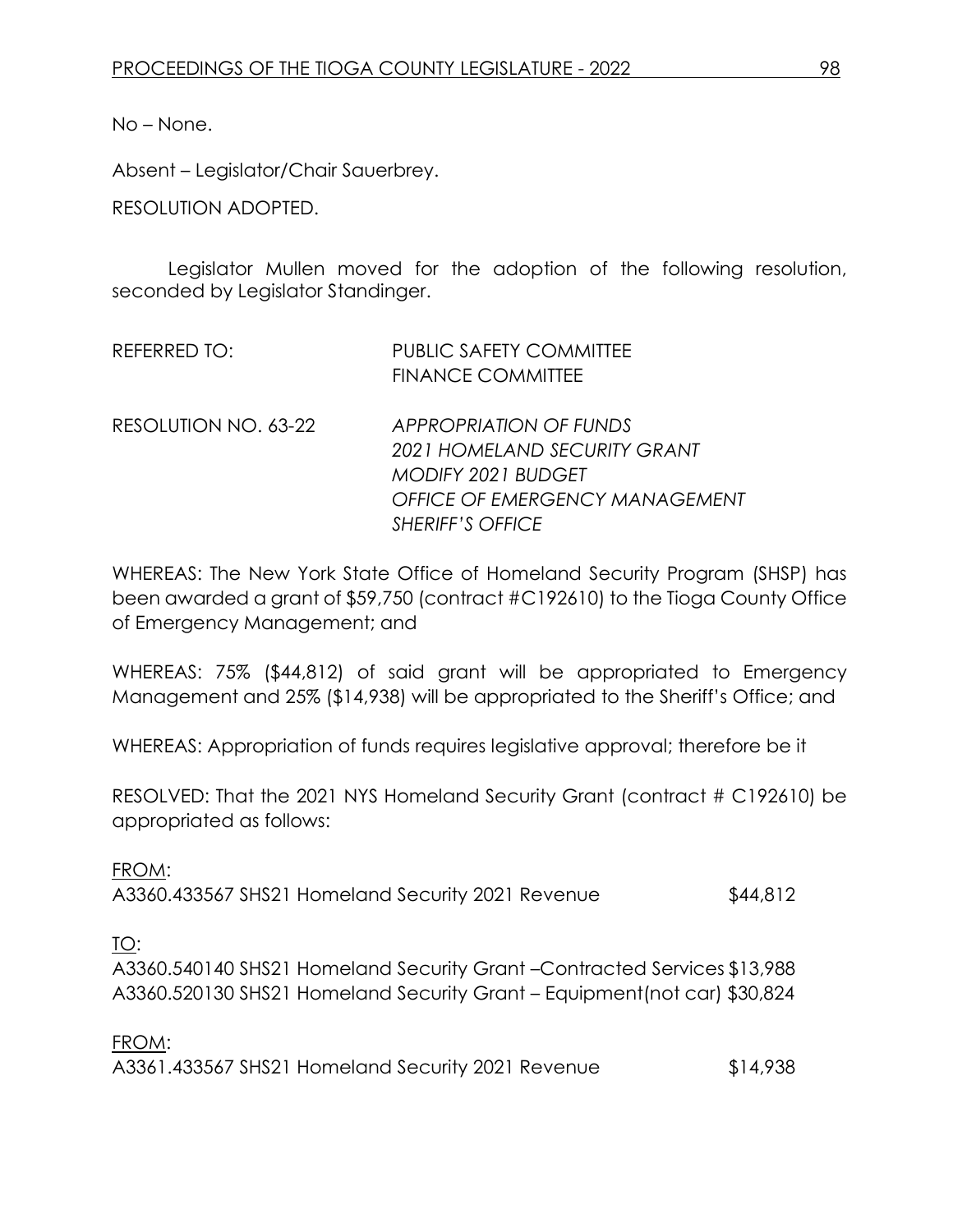TO:

A3361.520130 SHS21 Homeland Security Grant – Equipment(not car)\$14,938

and be it further

RESOLVED: That the remaining balance at year end be carried forward into the next budget year.

ROLL CALL VOTE Yes – Legislators Brown, Ciotoli, Hollenbeck, Monell, Mullen, Roberts, Standinger, and Weston.

No – None. Absent – Legislator/Chair Sauerbrey.

RESOLUTION ADOPTED.

Legislator Standinger moved for the adoption of the following resolution, seconded by Legislator Monell.

| REFERRED TO:         | <b>HEALTH &amp; HUMAN SERVICES COMMITTEE</b><br><b>FINANCE COMMITTEE</b> |
|----------------------|--------------------------------------------------------------------------|
| RESOLUTION NO. 64-22 | APPROPRIATION OF FUNDS AND                                               |
|                      | <b>BUDGET MODIFICATION</b>                                               |
|                      | MENTAL HYGIENE                                                           |

WHEREAS: Tioga County Mental Hygiene (TCMH) has been allocated additional pass through federal aid funding as a grant through the Office of Mental Health (OMH) for the purpose of Workforce Enhancement and Development; and

WHEREAS: Eligible expenses to spend these funds include but are not limited to: Recruitment and Retention Incentives, Educational Expenses, Career Development and Training Expenses; and

WHEREAS: Tioga County Mental Hygiene has identified the best use of these funds as retention incentive for the department psychiatrist and training for select staff; and

WHEREAS: TCMH will incur no local share increase, yet this will require an appropriation of funds into the proper account codes; and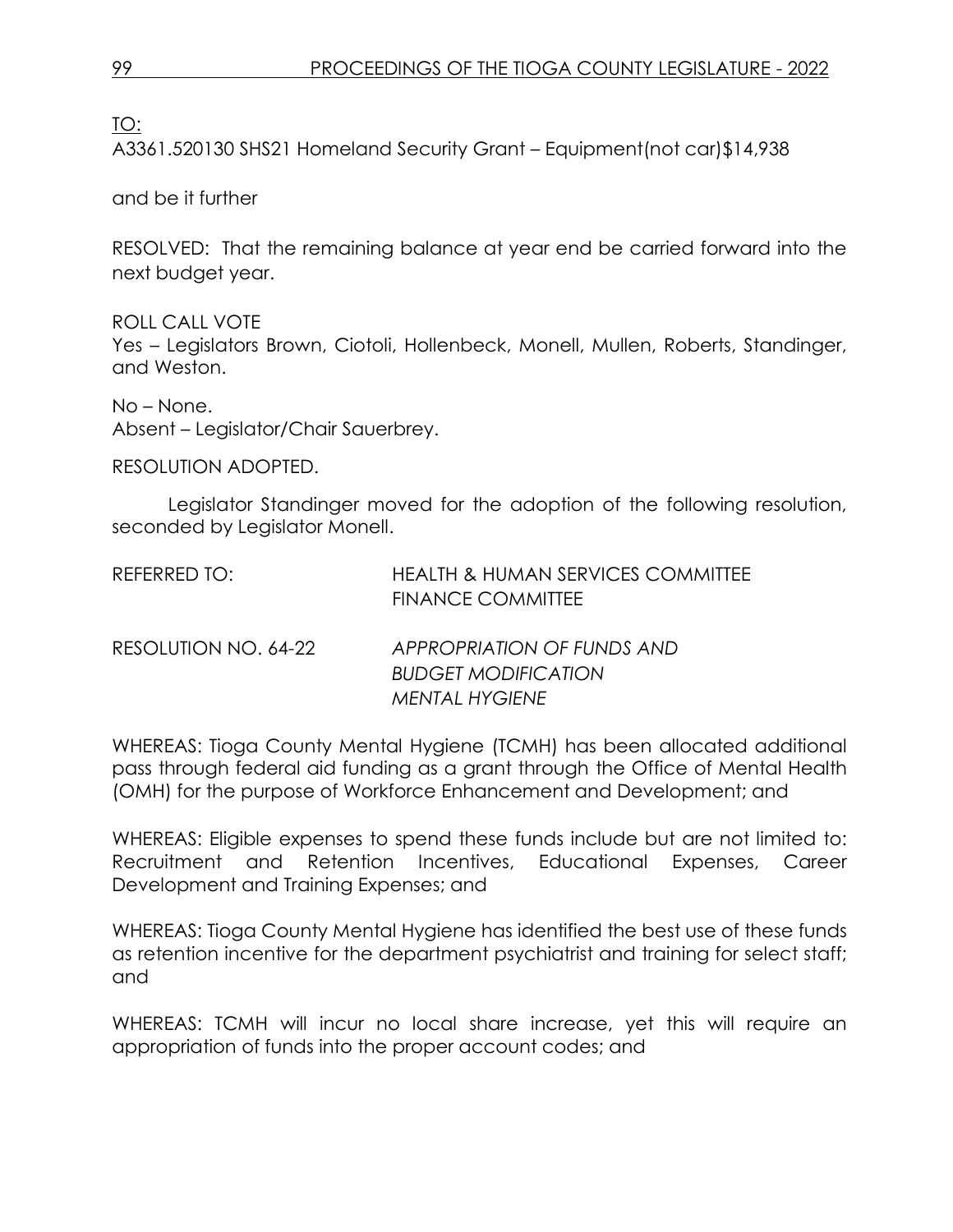WHEREAS: Appropriation of funds and Budget modifications require Legislative approval; therefore be it

RESOLVED: That funding be appropriated as follows:

|     | From: A4310-444310-WEG1 FA-COVID R | \$38,000.00 |
|-----|------------------------------------|-------------|
| To: | A4310-510050-WEG1 Salary Oth       | \$10,000.00 |
| To: | A4310-583088-WEG1 Social Sec       | \$765.00    |
| To: | A4310-540733-WEG1 Training Oth     | \$27,235.00 |

ROLL CALL VOTE

Yes – Legislators Brown, Ciotoli, Hollenbeck, Monell, Mullen, Roberts, Standinger, and Weston.

No – None. Absent – Legislator/Chair Sauerbrey.

RESOLUTION ADOPTED.

Legislator Standinger moved for the adoption of the following resolution, seconded by Legislator Monell.

| REFERRED TO:         | HEALTH & HUMAN SERVICES COMMITTEE<br><b>FINANCE COMMITTEE</b>      |
|----------------------|--------------------------------------------------------------------|
| RESOLUTION NO. 65-22 | APPROPRIATION OF FUNDS AND<br>AMEND 2022 BUDGET<br>SOCIAL SERVICES |

WHEREAS: A Supplemental Appropriations for Disaster Relief Act of 2019 allocation of \$11,458 has been awarded to Tioga County because a qualifying disaster took place in our service area in October 2019; and

WHEREAS: Family Enrichment Network proposes to contract with Tioga County DSS to conduct an Emergency Preparedness Program which would fall under Quality Improvement Activities for the child care programs in Tioga County; and

WHEREAS: Appropriation of funds and budget modification requires legislative approval; therefore be it

RESOLVED: That funding be appropriated as follows: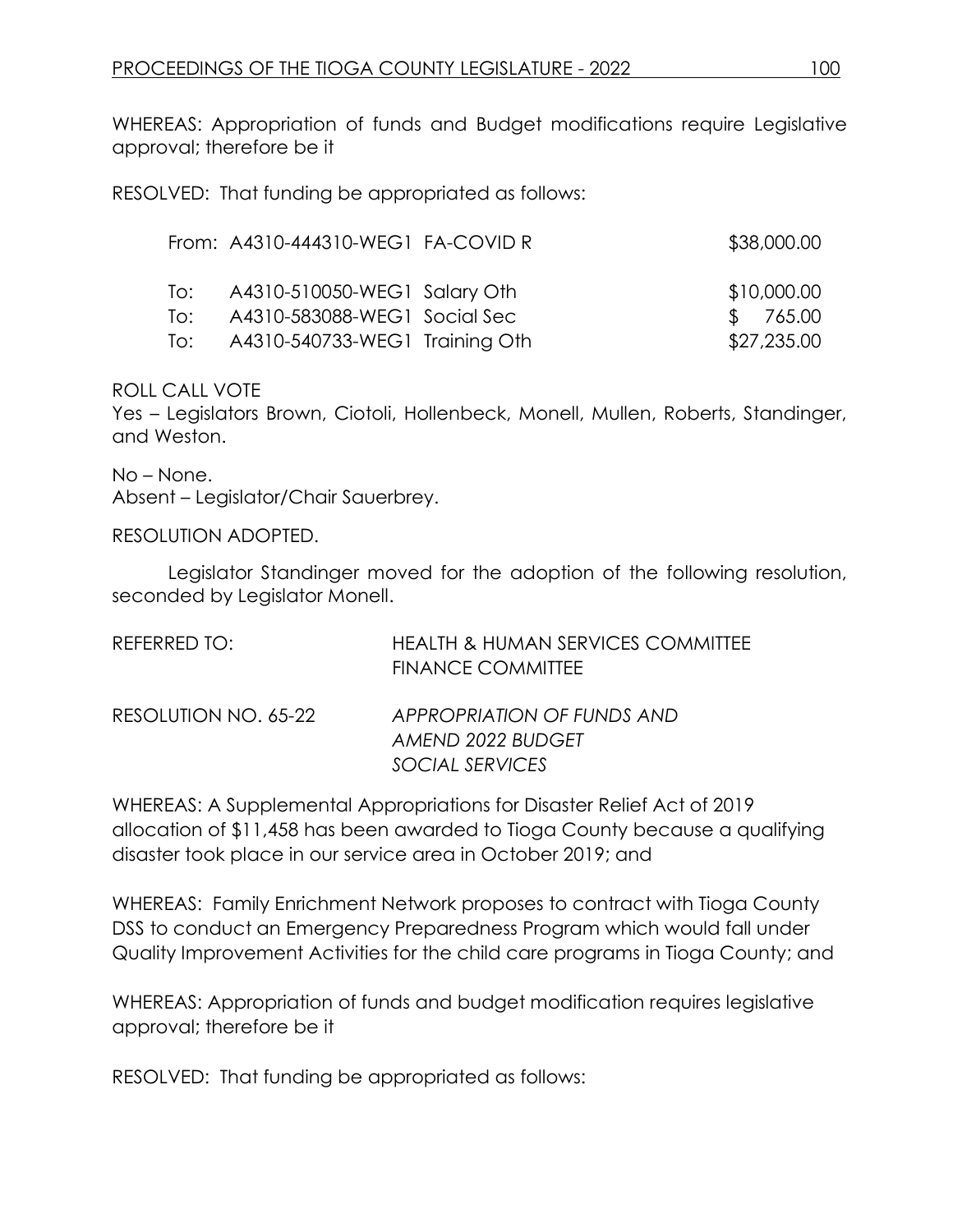## 101 PROCEEDINGS OF THE TIOGA COUNTY LEGISLATURE - 2022

|     | From: A6010.446100 Federal Aid: Admin | \$11,458 |
|-----|---------------------------------------|----------|
| To: | A6010.540140 Contractual              | \$11,458 |

ROLL CALL VOTE

Yes – Legislators Brown, Ciotoli, Hollenbeck, Monell, Mullen, Roberts, Standinger, and Weston.

No – None.

Absent – Legislator/Chair Sauerbrey.

RESOLUTION ADOPTED.

Legislator Standinger moved for the adoption of the following resolution, seconded by Legislator Monell.

| REFERRED TO:         | <b>HEALTH &amp; HUMAN SERVICES COMMITTEE</b><br><b>FINANCE COMMITTEE</b> |
|----------------------|--------------------------------------------------------------------------|
| RESOLUTION NO. 66-22 | APPROPRIATION OF FUNDS AND<br>AMEND 2022 BUDGET                          |
|                      | SOCIAL SERVICES                                                          |

WHEREAS: Safe Harbor NY funding has been awarded to Tioga County Department of Social Services from the Office of Children and Family Services to raise awareness about sexually exploited youth: and

WHEREAS: Appropriation of funds and budget modification requires legislative approval; therefore be it

RESOLVED: That funding be appropriated as follows:

| From: A6010.436100 State Aid: Administration | \$44,217 |
|----------------------------------------------|----------|
|                                              |          |

To: A6010.540487 Program Expense \$ 44,217

ROLL CALL VOTE

Yes – Legislators Brown, Ciotoli, Hollenbeck, Monell, Mullen, Roberts, Standinger, and Weston.

No – None.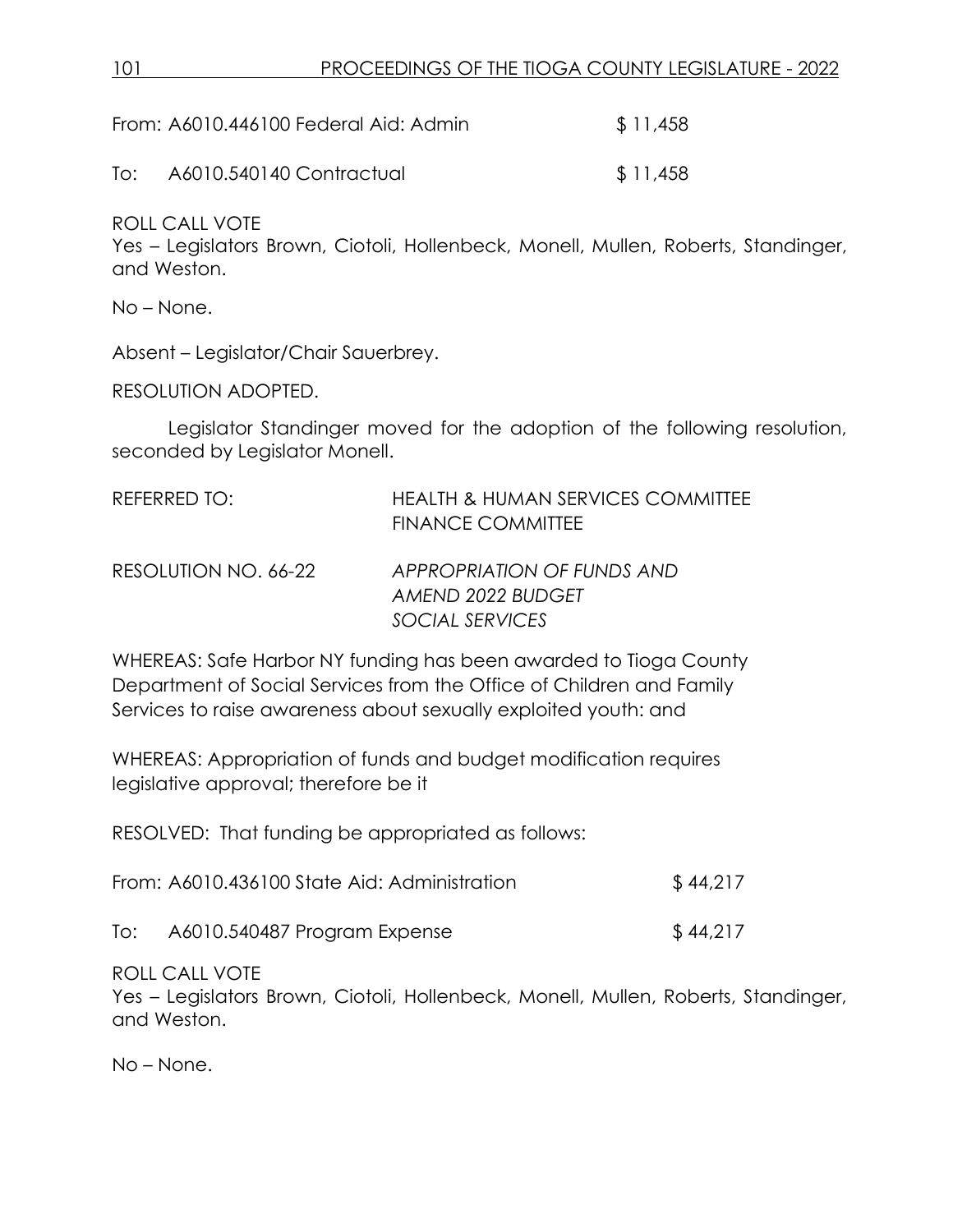Absent – Legislator/Chair Sauerbrey.

RESOLUTION ADOPTED.

Legislator Standinger moved for the adoption of the following resolution, seconded by Legislator Monell.

| REFERRED TO:         | <b>HEALTH &amp; HUMAN SERVICES COMMITTEE</b><br>FINANCE COMMITTEE |
|----------------------|-------------------------------------------------------------------|
| RESOLUTION NO. 67-22 | AMEND BUDGET & APPROPRIATE FUNDS<br><b>PUBLIC HEALTH</b>          |

WHEREAS: Tioga County Public Health has been awarded funding from New York State; and

WHEREAS: The award is designated for Community Cancer Prevention in Action, which is a partnership between Broome and Tioga Counties; and

WHEREAS: Cancer Prevention is an area of focus for Public Health; and

WHEREAS: The funding will pass through Broome County to Tioga County Public Health; and

WHEREAS: Amending of Budget and Appropriation of Funds requires Legislative approval; therefore be it

RESOLVED: That funding be appropriated as follows:

| From: A4053 422800 Public Health: Local Grants | \$10,000 |
|------------------------------------------------|----------|
|                                                |          |

To: A4053 540640 Public Health: Supplies \$ 10,000

ROLL CALL VOTE

Yes – Legislators Brown, Ciotoli, Hollenbeck, Monell, Mullen, Roberts, Standinger, and Weston.

No – None.

Absent – Legislator/Chair Sauerbrey.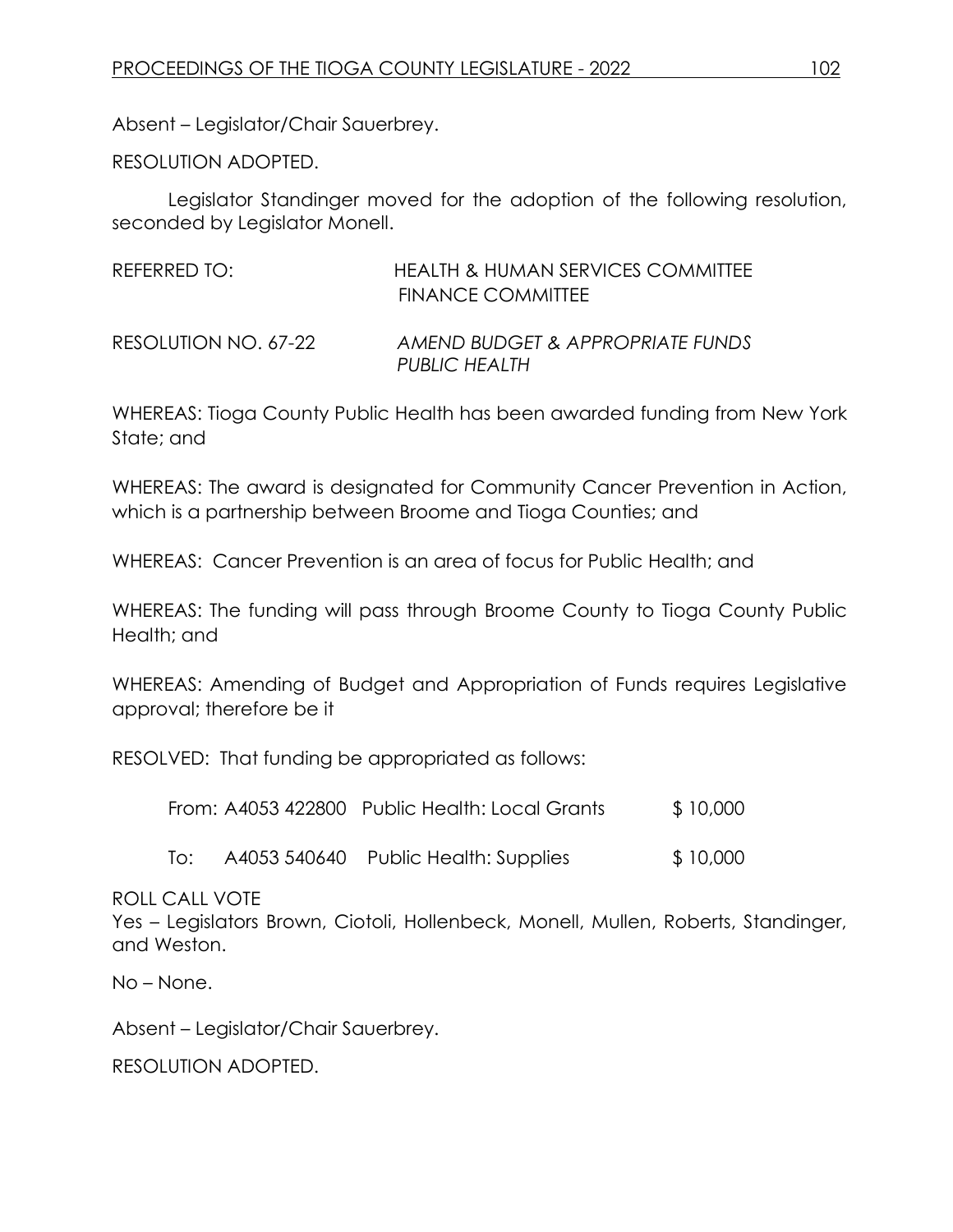Legislator Standinger moved for the adoption of the following resolution, seconded by Legislator Monell.

| REFERRED TO:         | HEALTH & HUMAN SERVICES COMMITTEE<br><b>FINANCE COMMITTEE</b> |
|----------------------|---------------------------------------------------------------|
| RESOLUTION NO. 68-22 | AMEND BUDGET & APPROPRIATE FUNDS<br><b>PUBLIC HEALTH</b>      |

WHEREAS: Tioga County Public Health has been awarded additional funding from New York State Department of Health; and

WHEREAS: The funding is designated for the Healthy Neighborhoods Program; and

WHEREAS: Amending of Budget and Appropriation of Funds requires Legislative approval; therefore be it

RESOLVED: That funding be appropriated as follows:

From: A4090 434640 Environmental Health: State Aid \$ 23,420

To: A4090 540595 Environmental Health: Services \$ 23,420

ROLL CALL VOTE

Yes – Legislators Brown, Ciotoli, Hollenbeck, Monell, Mullen, Roberts, Standinger, and Weston.

No – None.

Absent – Legislator/Chair Sauerbrey.

RESOLUTION ADOPTED.

Legislator Standinger moved for the adoption of the following resolution, seconded by Legislator Monell.

| REFERRED TO:         | <b>HEALTH &amp; HUMAN SERVICES COMMITTEE</b><br><b>FINANCE COMMITTEE</b> |
|----------------------|--------------------------------------------------------------------------|
| RESOLUTION NO. 69-22 | TRANSFER OF FUNDS<br>2021 BUDGET MODIFICATION                            |
|                      | <b>MENTAL HYGIENE</b>                                                    |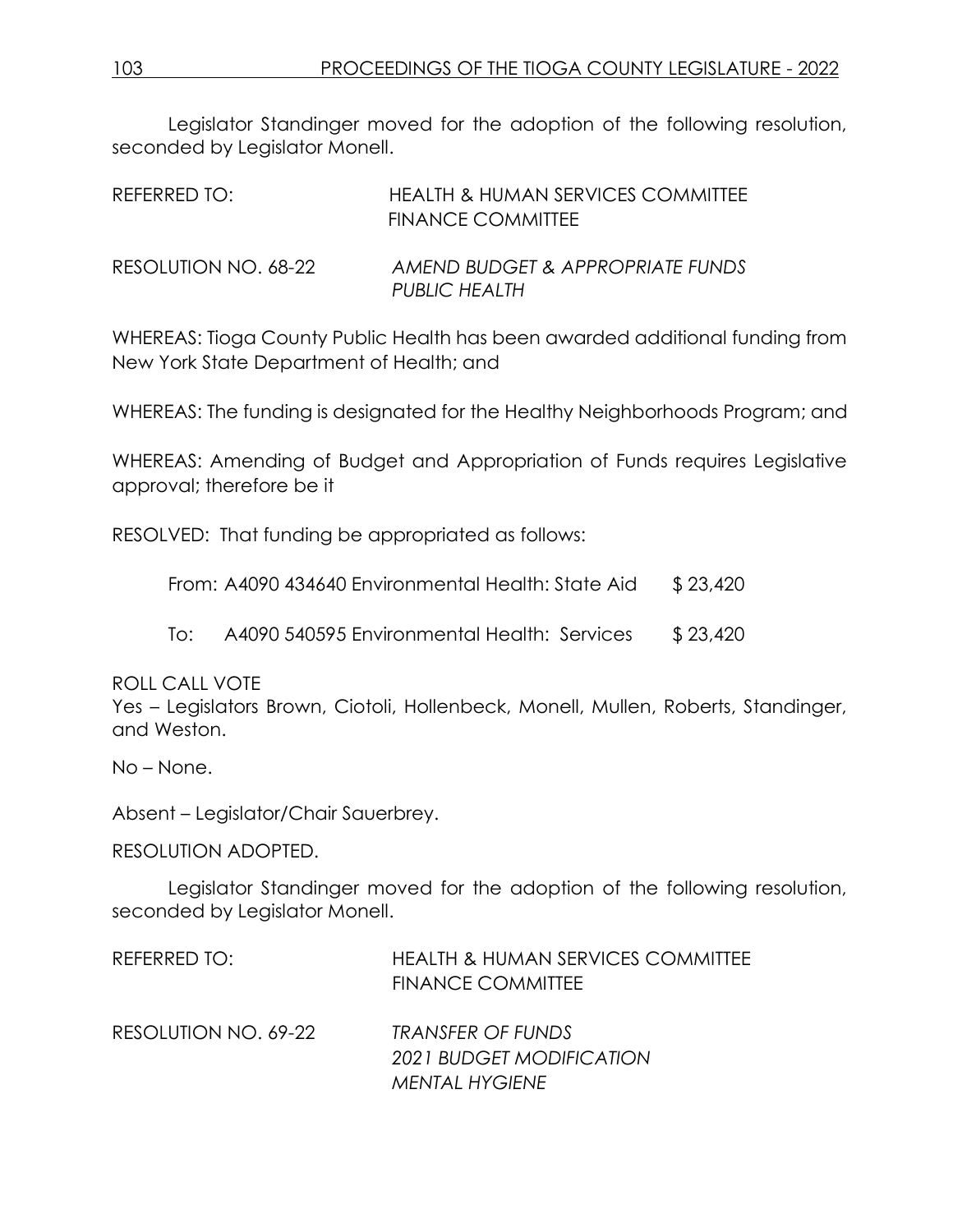WHEREAS: Tioga County is required to pay the full costs for Criminal Court Ordered Psychiatric Care for persons assigned Criminal Psychiatric services by Tioga County Courts; and

WHEREAS: Tioga County Mental Hygiene (TCMH) has received notice by New York State Office of Mental Health that a person was assigned these services, along with the required documentation and payment amount; and

WHEREAS: TCMH has determined the amount of additional funding needed for these already incurred mandated expenses within its own budget, yet this will require a budget modification and transfer of funds; and

WHEREAS: Transfer of funds requires Legislative approval; therefore be it

RESOLVED: That the Mental Hygiene 2021 budget be modified and funds be transferred as follows:

| From: A4210 586088 Health Ins |  | \$29,688.50  |
|-------------------------------|--|--------------|
| A4309 586088 Health Ins       |  | \$ 10,000.00 |
| A4310 581088 St Ret           |  | \$10,000.00  |
| A4310 586088 Health Ins       |  | \$10,000.00  |
|                               |  |              |

To: A4390 540590 Criminal Psychiatric: Services Rendered \$ 59,688.50

ROLL CALL VOTE

Yes – Legislators Brown, Ciotoli, Hollenbeck, Monell, Mullen, Roberts, Standinger, and Weston.

No – None.

Absent – Legislator/Chair Sauerbrey.

RESOLUTION ADOPTED.

Legislator Monell moved for the adoption of the following resolution, seconded by Legislator Mullen.

REFERRED TO: LEGISLATIVE WORKSESSION

RESOLUTION NO. 70-22 *AMEND EMPLOYEE HANDBOOK: SECTION I: RULES OF THE LEGISLATURE; SUBSECTION 2- COMMITTEES (11) AND SUBSECTION 4 - APPOINTMENTS*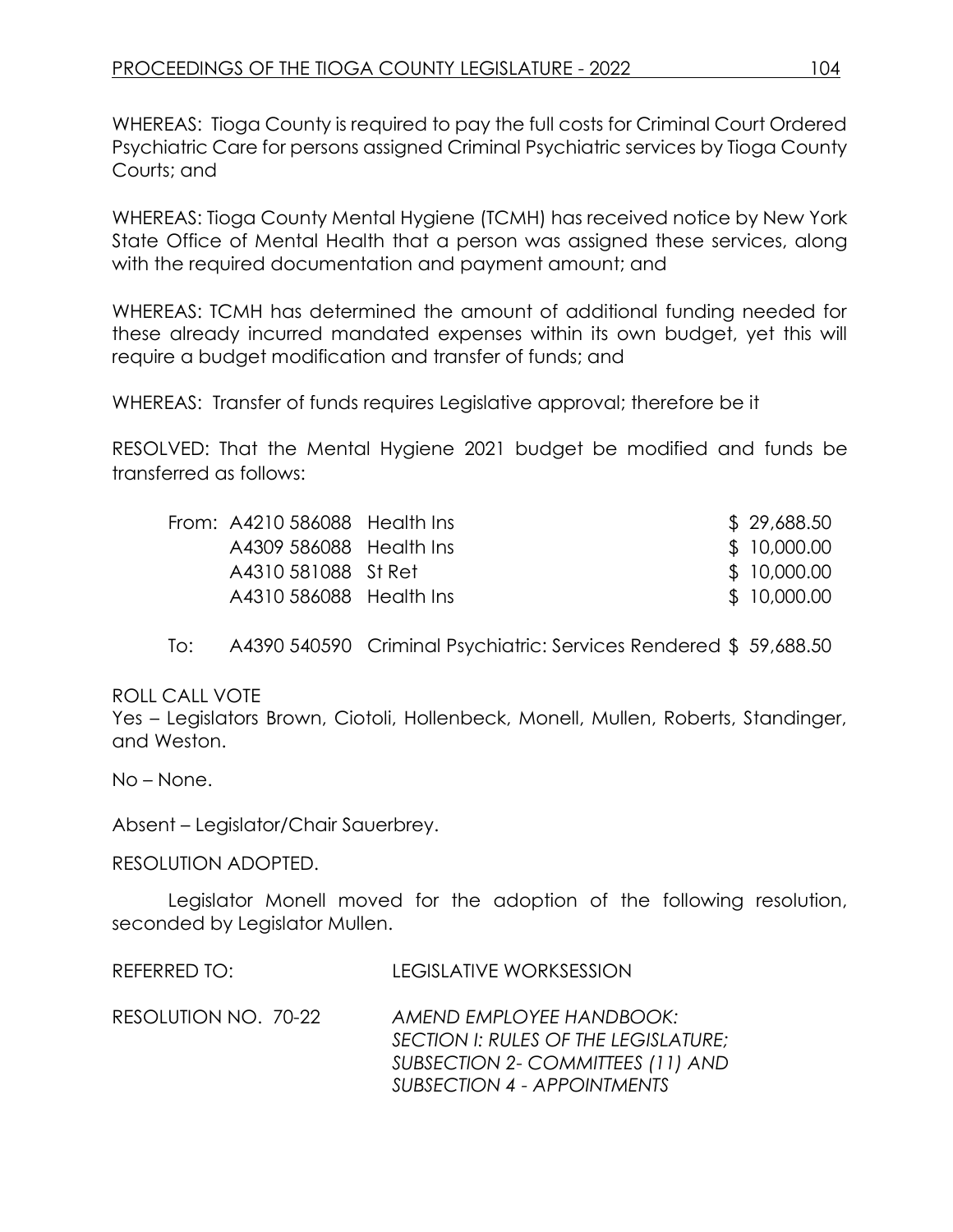WHEREAS: During the 2022 budget process, the Sustainability Manager's position was transferred from the Department of Public Works to the Department of Economic Development & Planning effective January 1, 2022; and

WHEREAS: This Departmental transfer warrants changes to the Rules of the Legislature Policy, SECTION 2 – COMMITTEES (11) in regards to the Economic Development/Planning/Tourism/Agriculture (AKA Economic Development) and Public Works & Capital Projects Legislative Standing Committees; and

WHEREAS: The following statement needs to be deleted from the Public Works & Capital Projects Legislative Standing Committee:

(4) All matters pertaining to curbside recycling issues.

and

WHEREAS: The following statement needs to be added to the Economic Development/Planning/Tourism/Agriculture (AKA Economic Development) Legislative Standing Committee:

(5) All matters pertaining to recycling, household hazardous waste, and renewable energy.

and

WHEREAS: SECTION 4 – APPOINTMENTS references committees and boards that were previously abolished but never removed from the policy listing; therefore be it

RESOLVED: That SECTION 2 – COMMITTEES be amended to read as follows:

(11) There shall be the following standing committees and their duties shall be as required by law, as directed by the Chair of the Legislature, or as so, designated herein.

> Economic Development/Planning/Tourism/Agriculture - (AKA Economic Development) - Within the jurisdiction of this committee shall fall all matters pertaining to the following:

- (1) All matters pertaining to the operation of the Economic Development Office. This specifically includes the interfaces to the Tioga County Industrial Development Agency, the Tioga County Local Development Corporation, the Tioga County Property Development Corporation (Land Bank) and any subsequent entities created by the Legislature in support of economic development within Tioga County.
- (2) All matters pertaining to County Planning.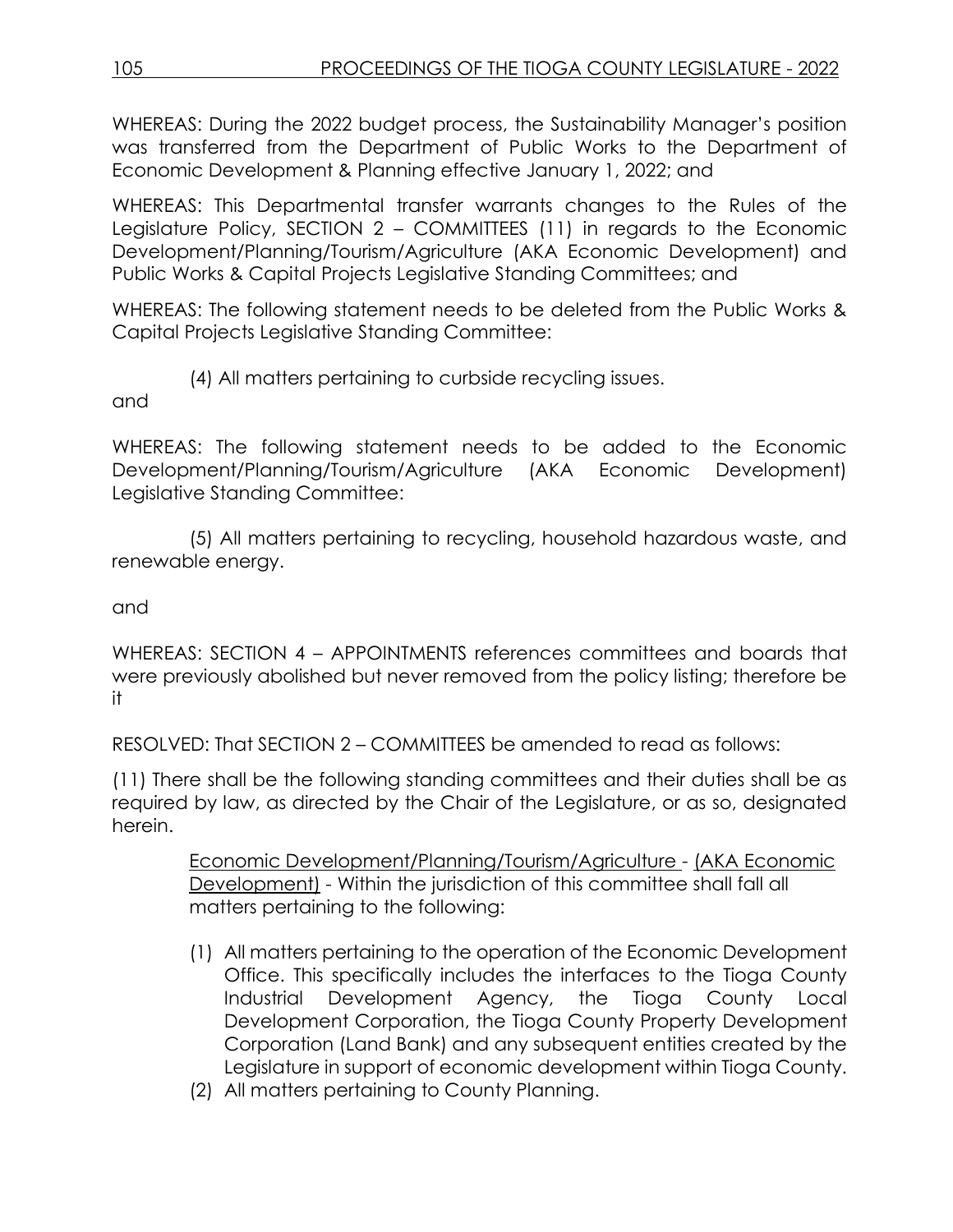- (3) All matters pertaining to the operation of the Tourism Office.
- (4) Agriculture All matters pertaining to societies and/or organizations for the prevention of cruelty to animals, County extension service associations, Soil & Water Conservation District, Agricultural Districts, District Forest Practice Board, Environmental Management Council (EMC), and all matters of reforestation including management of County forests and parks.
- (5) All matters pertaining to recycling, household hazardous waste, and renewable energy.

Public Works & Capital Projects - Within the jurisdiction of this committee shall fall the following:

- (1) All matters pertaining to the maintenance of all County-owned or leased real property, and the capital construction and improvements thereon.
- (2) All matters pertaining to the maintenance and construction of highways and bridges in which the County has responsibility, together with general overall supervision of the Commissioner of Public Works.
- (3) All matters relating to the County's fleet of vehicles.

And be it further

RESOLVED: That SECTION 4 – APPOINTMENTS be amended with the removal of the following committees and boards:

- Committee on Preschool Education
- Medical Advisory Board
- Professional Advisory/Utilization Review Certified Home Health **Agency**
- Professional Advisory/Utilization Review Long Term Home Health Care Program
- Rabies Donation Clinic
- Transit Advisory Board

And be it further

RESOLVED: That the remainder of the Rules of the Legislature Policy is unchanged.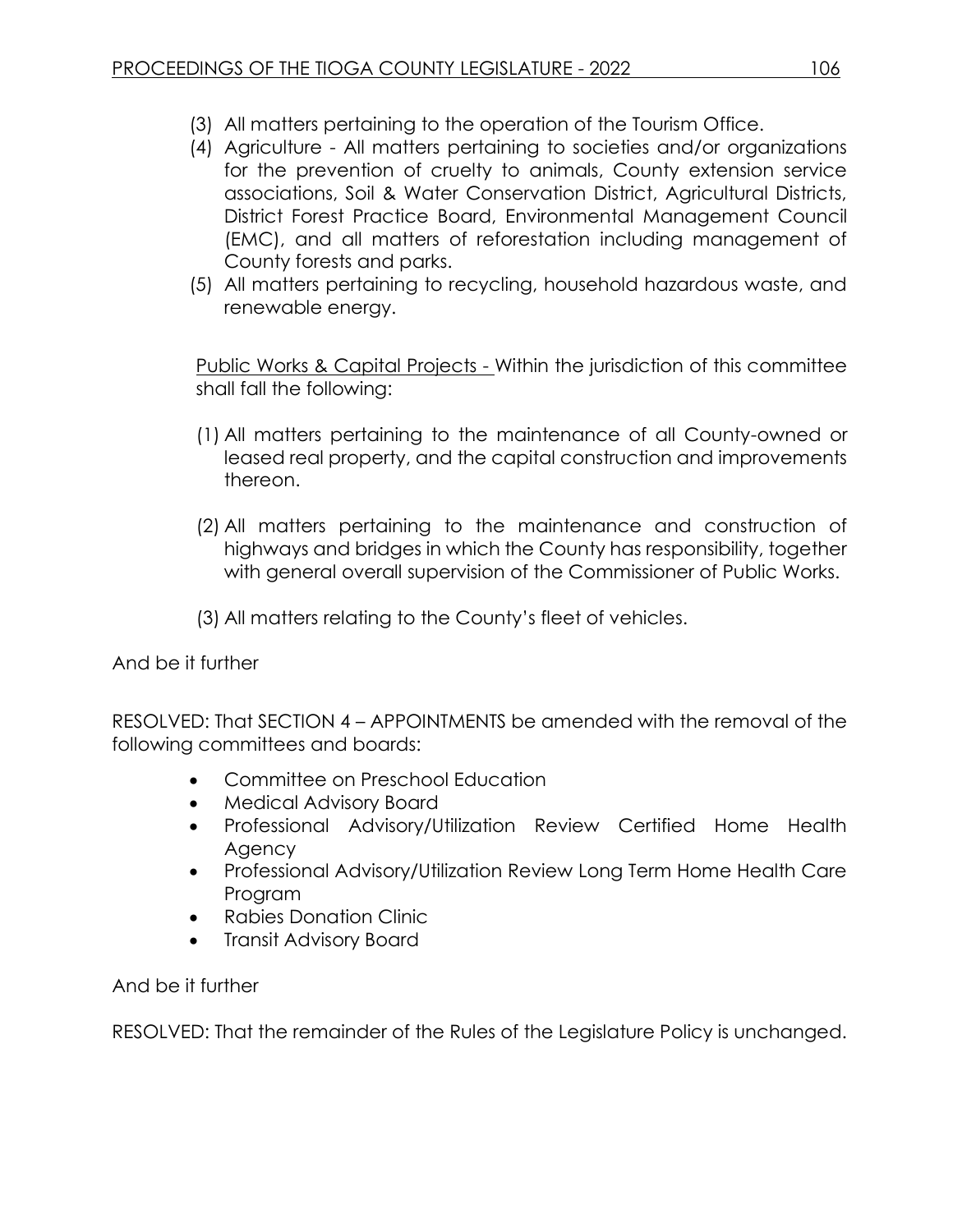ROLL CALL VOTE

Yes – Legislators Brown, Ciotoli, Hollenbeck, Monell, Mullen, Roberts, Standinger, and Weston.

No – None.

Absent – Legislator/Chair Sauerbrey.

RESOLUTION ADOPTED.

Legislator Monell moved for the adoption of the following resolution, seconded by Legislator Mullen.

| REFERRED TO:         | <b>INFORMATION TECHNOLOGY COMMITTEE</b><br><b>LEGISLATIVE WORKSESSION</b>                   |
|----------------------|---------------------------------------------------------------------------------------------|
| RESOLUTION NO. 71-22 | AMEND EMPLOYEE HANDBOOK;<br>SECTION IV: PERSONNEL RULES;<br>SUBSECTION P - SOCIAL MEDIA USE |

WHEREAS: The Social Media Use Policy needs to be amended in whole due to numerous updates and changes; and

WHEREAS: The Chief Information Officer and Information Security Officer have reviewed the County's Social Media Use Policy and made recommendations that the policy should be amended in its entirety and replaced; therefore be it

RESOLVED: That the Social Media Use Policy be amended in its entirety and replaced as follows:

# **Social Media Use**

Sections:

- I. Purpose
- II. Definitions
- III. Regulations on Employees' Personal Use
- IV. Regulations on Use for County Business
- V. Policy Violations

### I: PURPOSE

Tioga County recognizes that traditional communication methods are now supplemented or replaced by use of various Social Media technologies. Using Social Media technologies to share news about municipal events, disseminate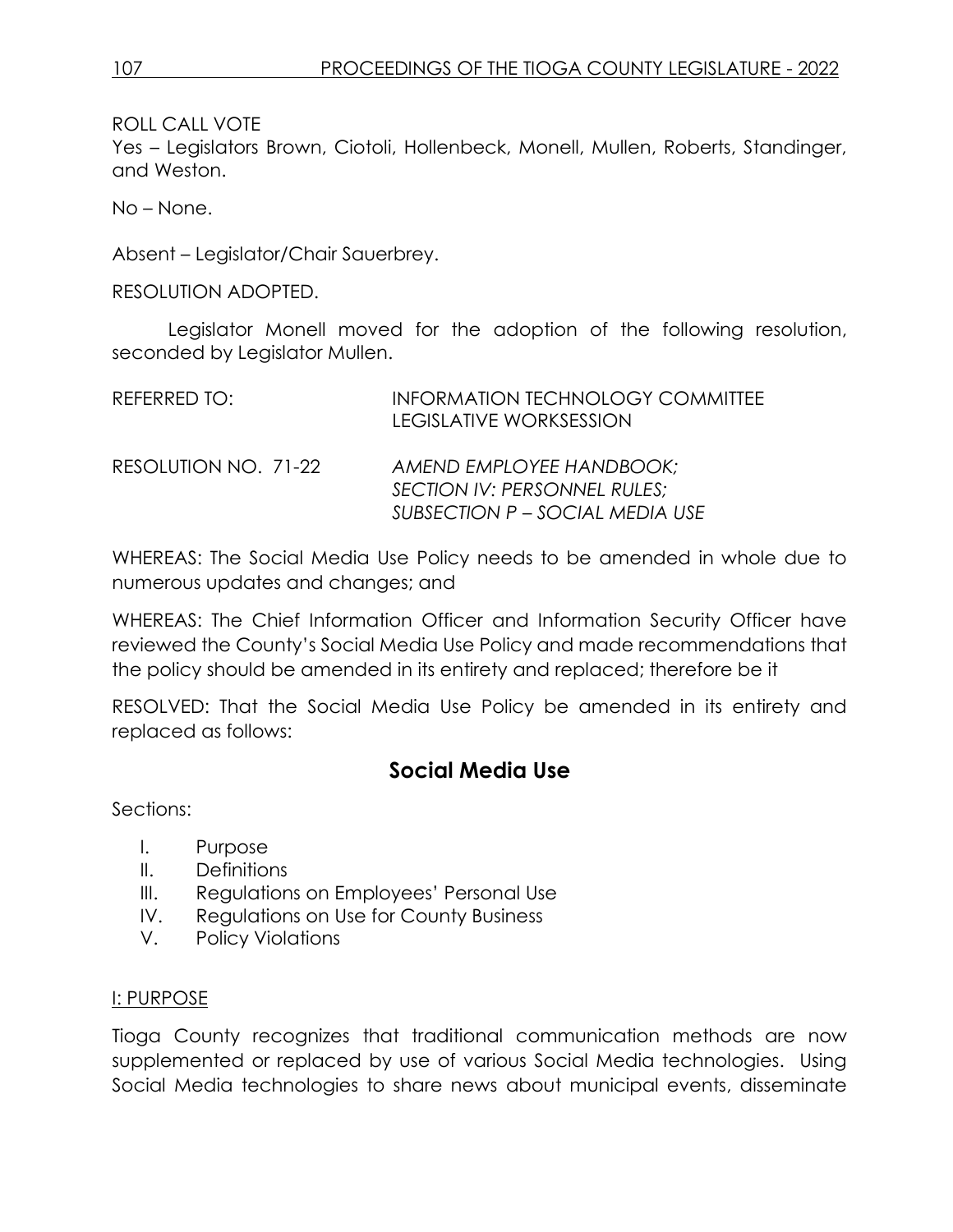emergency information, and promote work being done by staff and community groups is an effective, low-cost way to inform and interact with our community. Tioga County has developed this policy to provide direction to officers, employees and volunteers when engaged in using social media as a method of communication.

Please read this policy carefully and in its entirety before making use of social media. If you are not sure how this policy may apply to you, or whether it applies to new types of technology, please contact your Department Head before you engage in social media.

Please be cognizant that participation in anonymous internet communications regarding County business may undermine the principle that all County employees and officials should conduct the official business of Tioga County in an open and accessible manner. Information posted, blogged, or tweeted by County employees and officials reflects on the entire community and can adversely impact Tioga County's mission, goals and reputation. Remember: What you post is, in effect, instantaneous and permanent, and can be viewed and reposted by people not in your intended audience. Given the nature of social media, something you intend to be private may not remain private. Employees should not assume any electronic communication using County equipment is private. (This Policy is to be read in conjunction with the Comprehensive Information Security Policy.)

# II: DEFINITIONS

- A. *Social Media technologies* means the various forms of discussion and information sharing that use technology to create web content that produces communication and conversations. Forms may include but are not limited to: social networking, blogs, video sharing, podcasts, wikis, message boards, online forums, RSS and other syndicated web feeds. Technologies include but are not limited to: picture-sharing, wall postings, email, and instant messaging. Examples of social media applications include, but are not limited to, Google and Yahoo Groups (reference, social networking), Wikipedia (reference), Facebook (Social networking), YouTube (social networking and video sharing), Twitter (social networking and microblogging), LinkedIn (business networking) and news media comment sharing/blogging.
- B. *Devices* include, but are not limited to: computers, PCs, laptops, tablets, smart phones, and networks.
- *C. Employee* means any agent or officer employed by Tioga County.
- *D. Volunteer* means an unpaid agent of Tioga County.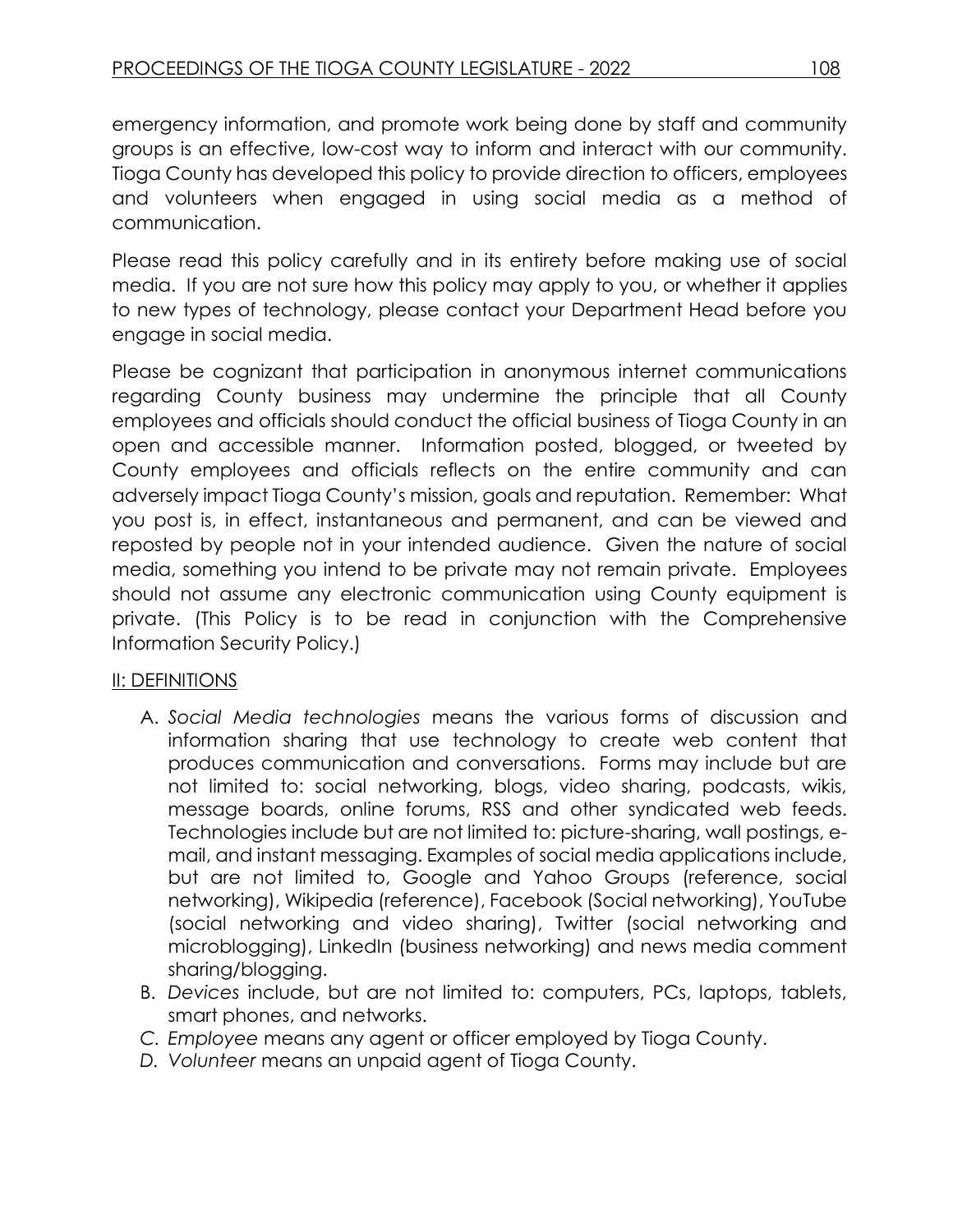# III: REGULATIONS ON **PERSONAL** USE

- 1. If an employee chooses to use a social media site, it is imperative that s/he:
	- Only post information or check personal networking sites on non-work time and on non-county owned device(s), in accordance with the Comprehensive Information Security Policy; and
	- Make it clear that the views they express are personal and do not represent the views of Tioga County and are not related to their employment in any way; and
	- Never use or reference one's formal position with Tioga County when writing/posting in a non-official capacity.
	- Views that they express regarding county business, affairs or operations are personal and do not represent the county and do not relate to their employment with the county in any way.
- 2. All devices provided by Tioga County are the County's property and shall only be utilized in compliance with the Acceptable Use provisions defined in the Comprehensive Information Security Policy.
	- By using County property, the employee consents to the monitoring of communication and access to stored information. Tioga County may review employee use of County-owned devices at any time and without notice. Employees have no reasonable expectation of privacy when using County-owned devices or using personal devices on County-owned systems or networks.
- 3. Confidential information, business-related information, or County logos shall not be disclosed or otherwise released.
- 4. Access to social media from County-owned devices is limited to individuals performing official County business on social media.
- 5. Posting of disparaging, vulgar, obscene, intimidating, harassing, or threatening comments, critical discussion and/or statements about coworkers, customers, clients, patients and/or vendors may not be protected free speech. If an employee has a concern with information posted on social media, they should address it with their supervisor, Department Head, Personnel, or union representative. (This Policy should be read in conjunction with the Work Place Violence Prevention Policy and Discriminatory Harassment Policy.
- 6. Posting of statements or pictures that breach security, embarrass or harm Tioga County's reputation or business are prohibited.
- 7. Posting images of County employees in County uniforms, County equipment, vehicles, offices, or real estate is prohibited unless authorized by the Department Head.
- 8. Employees assume any and all risk associated with personal use of social media.
- 9.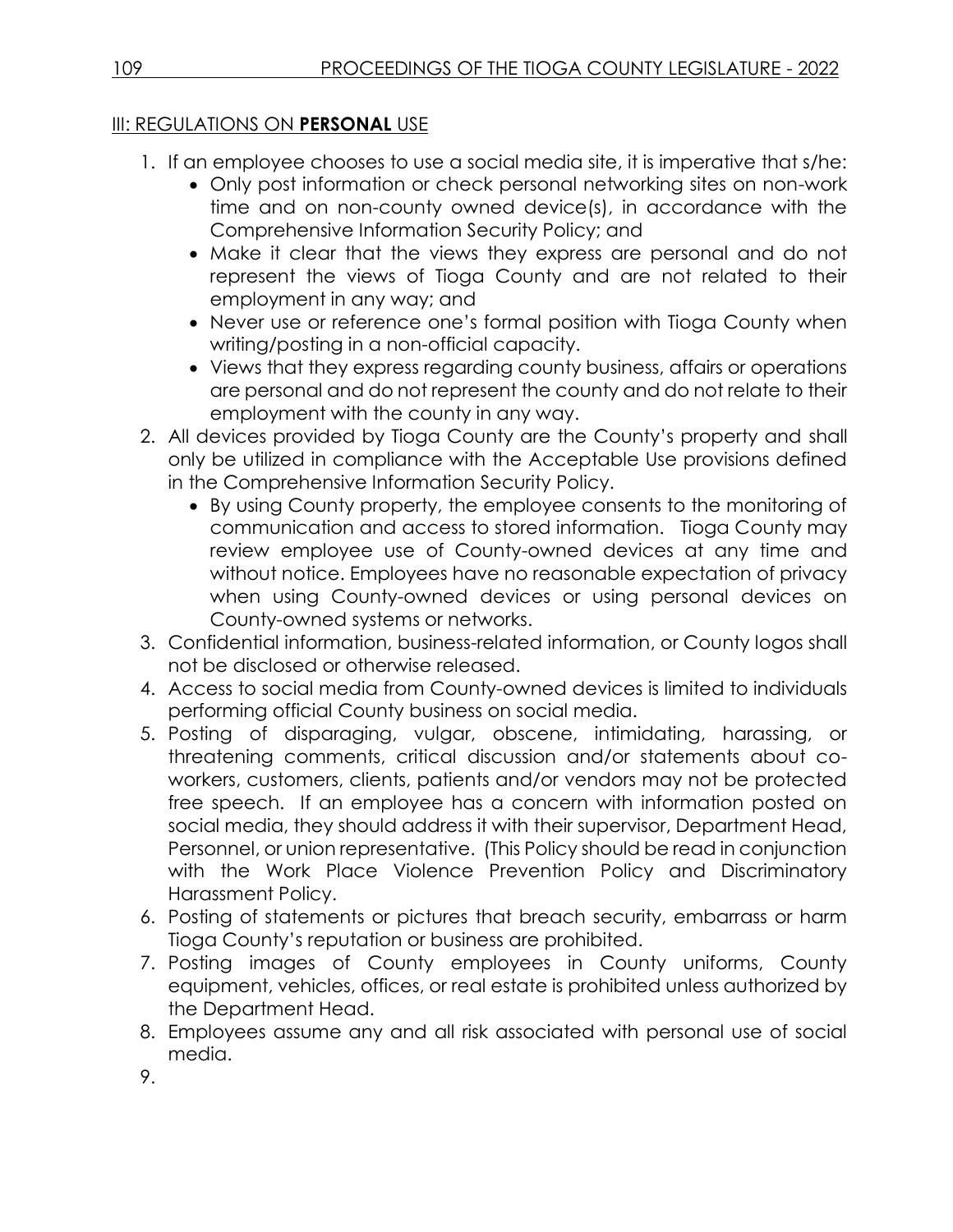# IV: REGULATIONS ON USE FOR **COUNTY BUSINESS**

- 1. County policies, rules, regulations and standards of conduct apply to County employees and contracted service providers that engage in social media activities while conducting County business or on behalf of County departments.
- 2. A Department Head's decision to use social media must be reviewed by the Information Technology and Communication Services department, approved by the department's Legislative committee and supported by underlying justification pertaining to the department's goals and mission, audience, legal risks, technical capabilities and potential benefits. Any official County social media sites which exist at the time of the enactment of this policy must immediately submit this information to their Legislative committee in order to determine whether approval for the ongoing use of the site will be granted.
- 3. Department Heads who choose to use social media must have a strong understanding of the risks associated with use. Department Heads shall engage the Information Technology and Communications Services Department for guidance in assessing the risks associated with a specific social media site in comparison with the business opportunities expected. The County Attorney's office may also be consulted regarding anything related to social media use.
- 4. Department Heads are responsible for designating which employees will be the "site administrator" in their department and therefore authorized to use social media on behalf of the department, and for designating appropriate levels of access, including what sites, or types of sites, the employee is approved to use, as well as defining capability: publish, edit, or view only.
- 5. County social media network accounts must be requested by the Department Head to the Information Technology and Communications Services Department and must be created by the Information Technology and Communications Services Department using an official County email address.
- 6. Social Media sites must contain visible elements that identify them as official Tioga County sites, such as: the County seal, department logos, contact information, and a link to the main Tioga County website.
- 7. If the Department Head is unsure about the appropriateness of posting information, the Department Head shall ensure that any questions about the appropriateness of releasing information on social media shall be reviewed by the Chair of the Legislature prior to being posted to a department's profile or page.
- 8. Account password information shall only be shared with authorized employees who have been designated by the Department Head to fulfill the role of site administrator. Passwords utilized must meet minimum requirements defined in the Comprehensive Information Security Policy.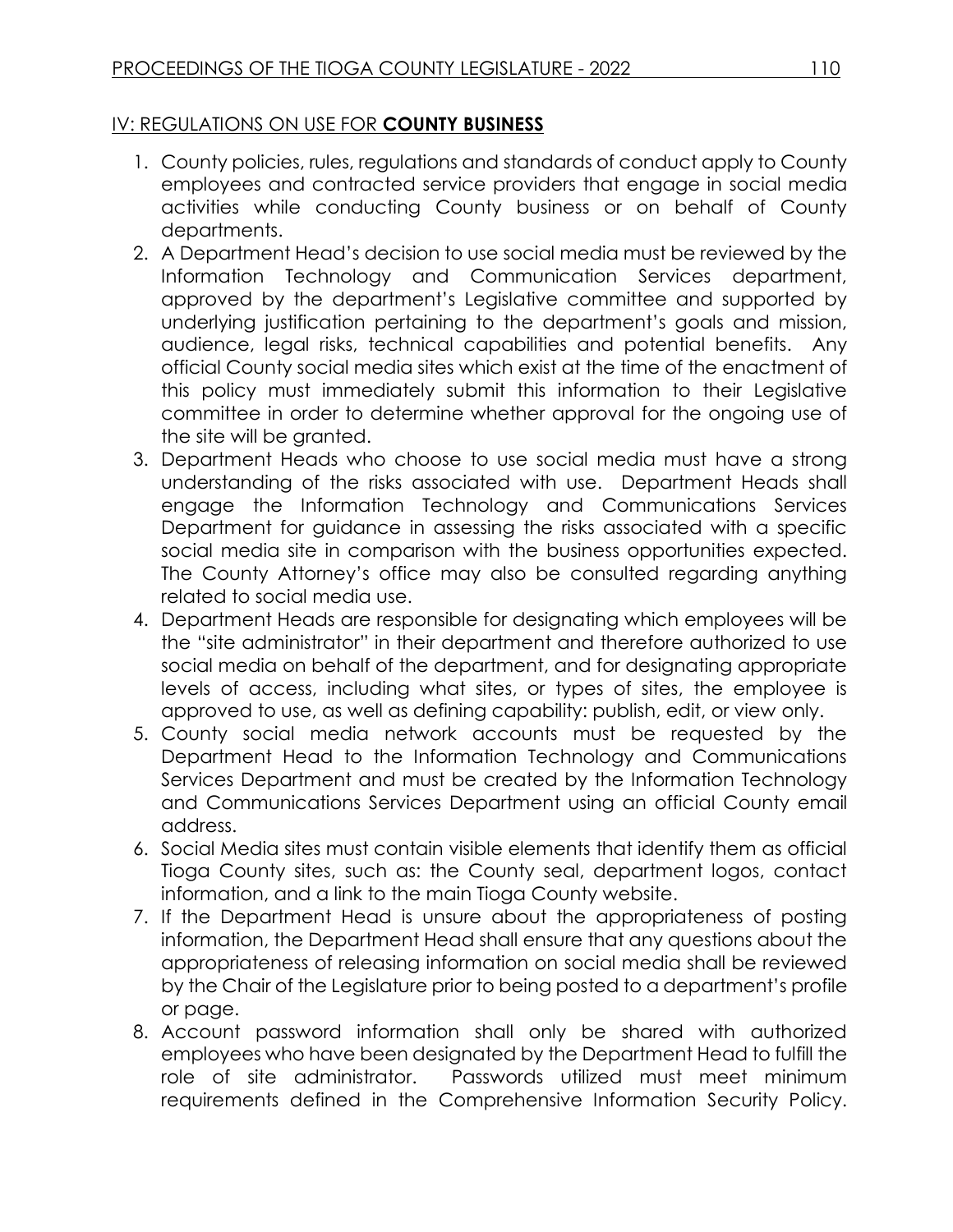Passwords to social media sites should be changed every 90 days or when a person responsible for maintaining a site leaves employment with the County. In the event of a compromise, or suspected compromise, passwords should be changed immediately.

- 9. Each departmental site administrator is responsible for monitoring the postings of their department.
- 10.Public comment must be disabled on all official County social media sites. The site administrator must ensure that each official County social media site is set up so that public comments are not permitted.
- 11.Records management Department use of social media shall be documented and maintained by the site administrator in an easily accessible format that tracks account information and preserves items that may be considered public record subject to disclosure under the New York State Freedom of Information Law (NYSFOIL).
- 12.Departmental use of social media must comply with the Comprehensive Information Security Policy as well as all applicable Federal, State, and County laws and procedures including, but not limited to copyright, records retention, public records laws, e-discovery, privacy protection laws, fair use and financial disclosure laws, HIPAA and any other applicable laws. Questions are to be referred to the County Attorney.
- 13.Departments shall not disclose confidential or proprietary information on social media sites.
- 14. Citing or posting images of vendors, clients, citizens, or employees is prohibited without their approval and approval of the Department Head or delegated site administrator.

# V: POLICY VIOLATIONS

Violations of this policy may result in disciplinary action, up to and including termination of employment, and/or civil or criminal action, if appropriate.

# ROLL CALL VOTE

Yes – Legislators Brown, Ciotoli, Hollenbeck, Monell, Mullen, Roberts, Standinger, and Weston.

No – None.

Absent – Legislator/Chair Sauerbrey.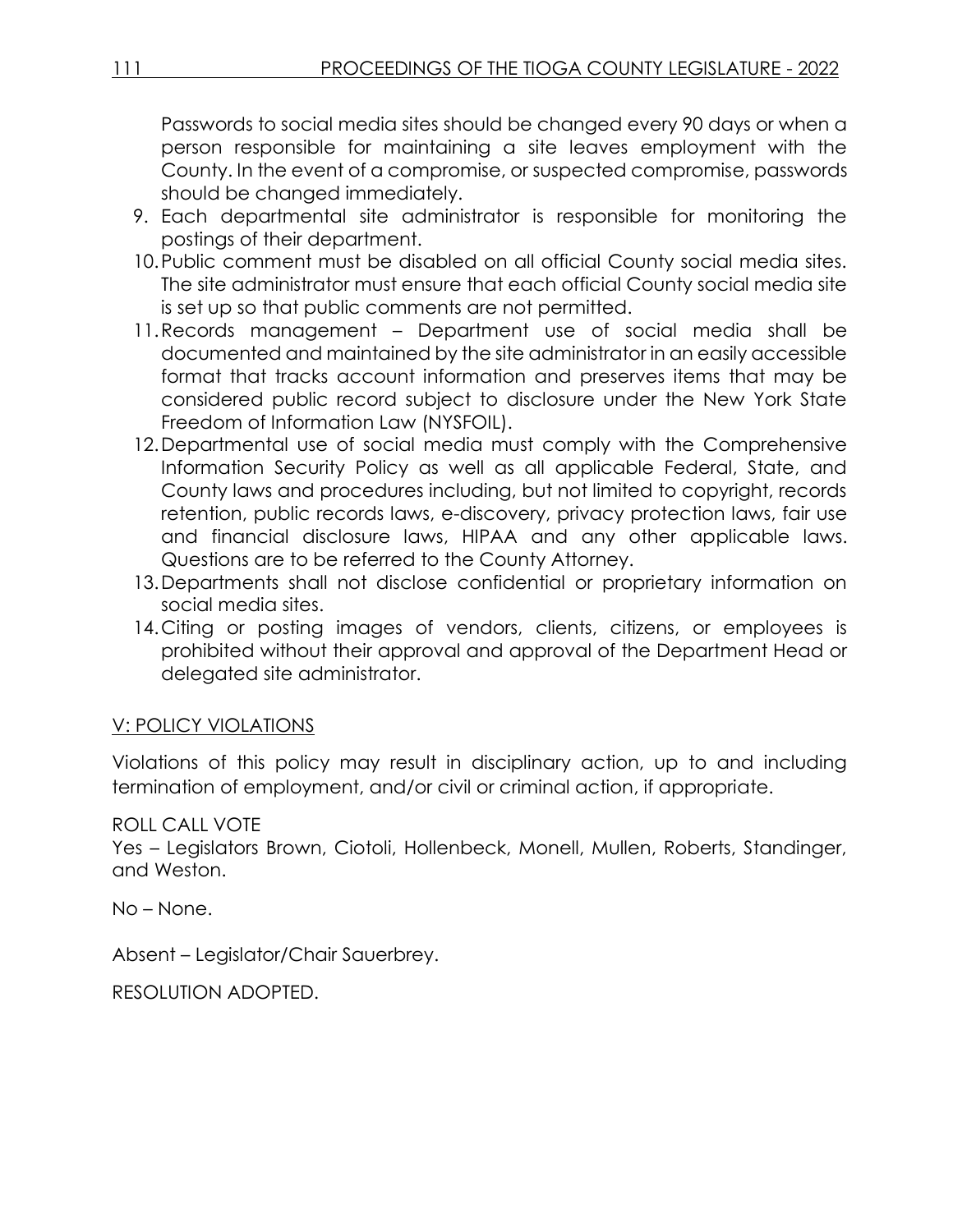Legislator Mullen moved for the adoption of the following resolution, seconded by Legislator Standinger.

| REFERRED TO:         | <b>PUBLIC SAFETY COMMITTEE</b><br>PERSONNEL COMMITTEE                                                            |
|----------------------|------------------------------------------------------------------------------------------------------------------|
| RESOLUTION NO. 72-22 | <b>AUTHORIZATION TO RECLASSIFY</b><br>ACCOUNT CLERK-TYPIST TO OFFICE SPECIALIST III<br><b>EMERGENCY SERVICES</b> |

WHEREAS: Legislative approval is required for any positon reclassification; and

WHEREAS: In late November 2021, a desk audit was requested and conducted by the Personnel Department on a part-time Account Clerk-Typist position held by Debra Stubecki; and

WHEREAS: Upon analysis of the work performed by Ms. Stubecki, the Personnel Officer has recommended reclassification of said position to the title of Office Specialist III; therefore be it

RESOLVED: That the part-time Account Clerk-Typist position (\$13.79/hour) filled by Ms. Stubecki shall be reclassified as a part-time Office Specialist III effective retroactive to November 22, 2021, at the 2021 hourly rate of 17.04 and increase to the 2022 hourly rate of \$17.81 effective January 1, 2022.

## ROLL CALL VOTE

Yes – Legislators Brown, Ciotoli, Hollenbeck, Monell, Mullen, Roberts, Standinger, and Weston.

No – None.

Absent – Legislator/Chair Sauerbrey.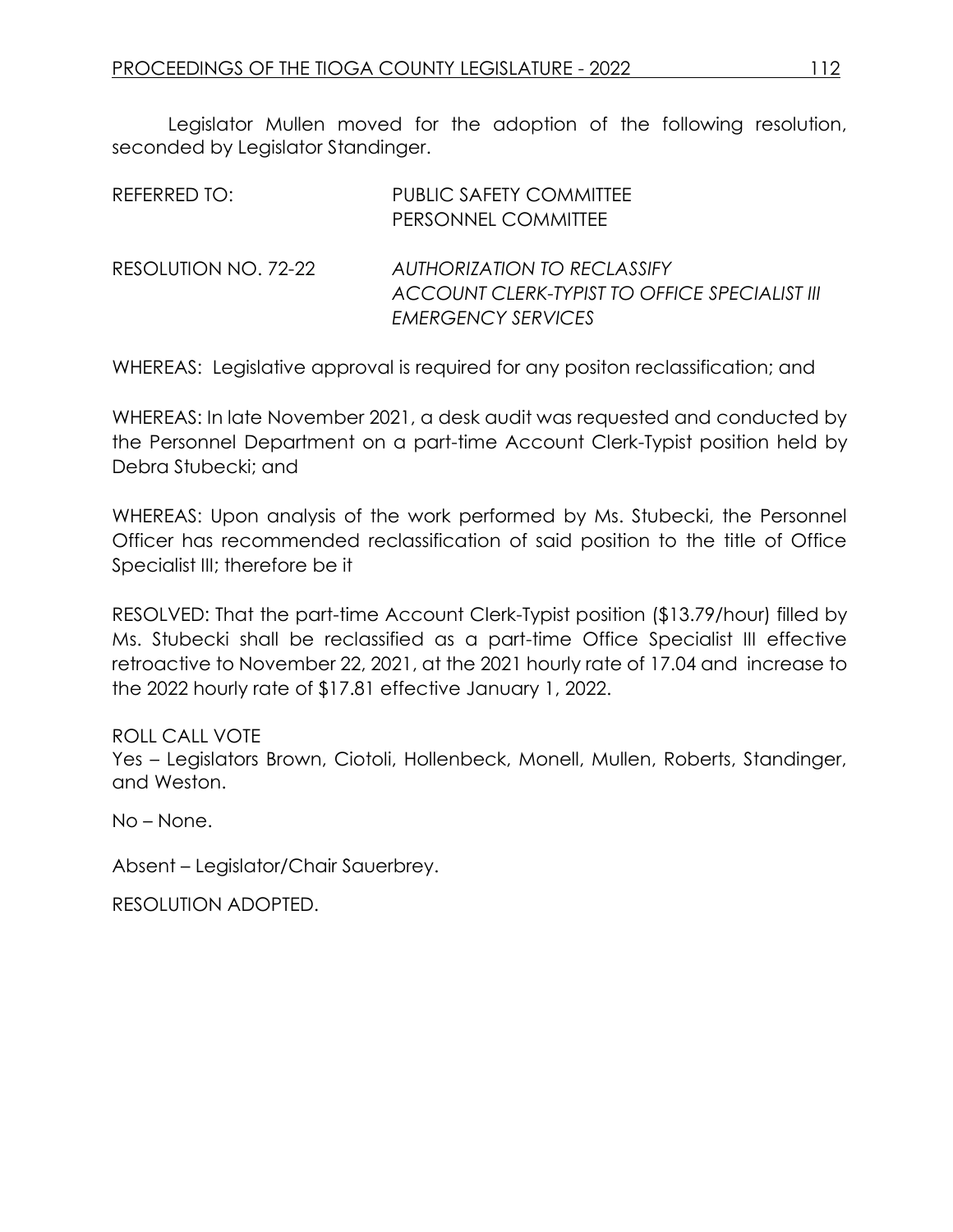Legislator Brown moved for the adoption of the following resolution, seconded by Legislator Monell.

| REFERRED TO:         | <b>ITCS COMMITTEE</b><br>PERSONNEL COMMITTEE                                                                                            |
|----------------------|-----------------------------------------------------------------------------------------------------------------------------------------|
| RESOLUTION NO. 73-22 | <b>AUTHORIZE APPOINTMENT OF</b><br><i>SYSTEMS ADMINISTRATOR</i><br><b>INFORMATION TECHNOLOGY &amp;</b><br><b>COMMUNICATION SERVICES</b> |

WHEREAS: Legislative approval is required for any appointment to a management/confidential position within Tioga County; and

WHEREAS: Resolution 312-21 created the position of Systems Administrator (\$54,937 - \$64,937 M/C) and following active recruitment, the Chief Information Officer has identified a qualified candidate to fill said position; therefore be it

RESOLVED: That the Chief Information Officer is authorized to provisionally appoint Charles Root as Systems Administrator at an annual salary of \$54,937 effective March 1, 2022, pending successful completion of civil service examination requirements.

ROLL CALL VOTE

Yes – Legislators Brown, Ciotoli, Hollenbeck, Monell, Mullen, Roberts, Standinger, and Weston.

No – None.

Absent – Legislator/Chair Sauerbrey.

RESOLUTION ADOPTED.

Legislator Mullen moved for the adoption of the following resolution, seconded by Legislator Standinger.

| REFERRED TO:         | <b>PUBLIC SAFETY COMMITTEE</b> |  |  |
|----------------------|--------------------------------|--|--|
|                      | PERSONNEL COMMITTEE            |  |  |
|                      | <b>LEGISLATIVE WORKSESSION</b> |  |  |
| RESOLUTION NO. 74-22 | <b>DONATION OF TIME</b>        |  |  |

*SHERIFF'S OFFICE*